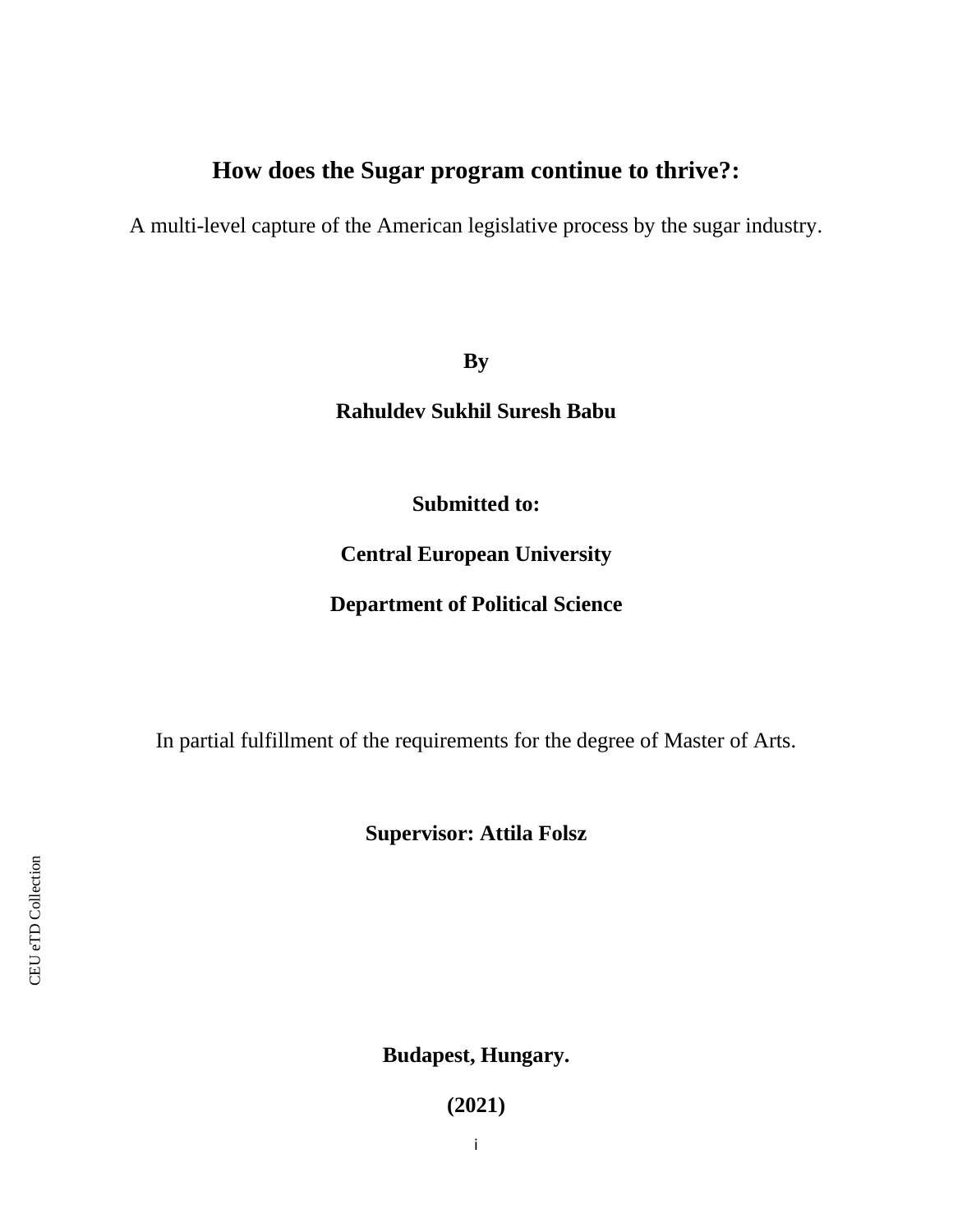### **Abstract**

How do inefficient support programs like the sugar program continue to exist? The American sugar industry has grown to become one of the top five biggest producers globally. This can be credited to the infamous Sugar Program which is one of several agriculturally protectionist federal subsidy programs backed by the US Department of Agriculture (USDA). The sugar program supports the US sugar industry by maintaining high domestic sugar prices achieved by limiting international access to the American sugar market through import quotas and protective tariffs along with several loan subsidies for domestic sugar producers. This program functions at a no-cost model by not being included in the federal budget but indirectly costs several billions of dollars which is passed on to the consumers. **The purpose of this paper is to explain the survival of this program through both, a capture of the regulatory agency (the USDA) along with the legislative capture of legislators in charge of passing farm bill legislations by the sugar industry.** This explanation combines the theories George Stigler's theory on Economic Regulation **(regulatory capture)** along with Mancur Olson's theory of collective action in explaining how the well-regulated sugar industry was able to successfully lobby through Political Action Committees **(legislative capture)** towards influencing major farm bill legislations. This paper concludes with a causal mechanism that suggests that both, the USDA and several of the legislators have undergone a certain level of capture which coerced them into prioritizing the interests of the sugar industry over the intended public welfare. These captures were two major reasons as to why the sugar program survived and why it is bound to remain untouched, at least in the near future.

ii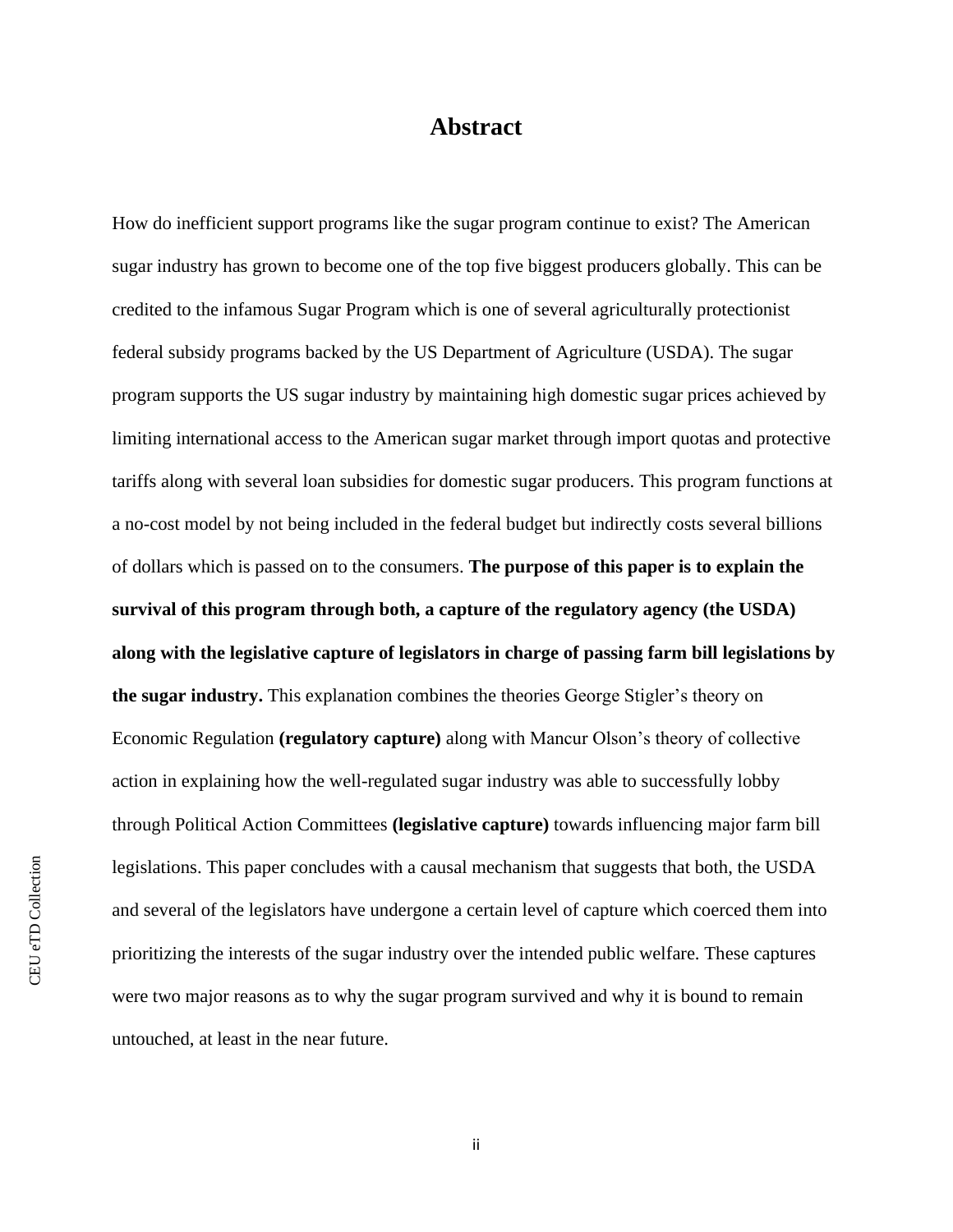### **Acknowledgements**

I would like to thank my mother for her guidance in making me the individual I am today. Also without whose persuasion, this thesis and this master's degree would have ceased mid-way. I would also like to thank my brother and my sister-in-law in their continuous support and advice before and during the process of this thesis.

I would also like to thank my supervisor Attila Folsz for his continuous mentoring throughout the course of my master's degree and collectively helped me brainstorm ideas not just for the thesis, but for life.

I would also like to thank Professor Anil Duman whose advice and support also helped me get through the MA degree and the initial stages of the thesis process.

Last but not least, I would like to thank my dog Byro for keeping me sane during the COVID-19 global pandemic during which this thesis was written.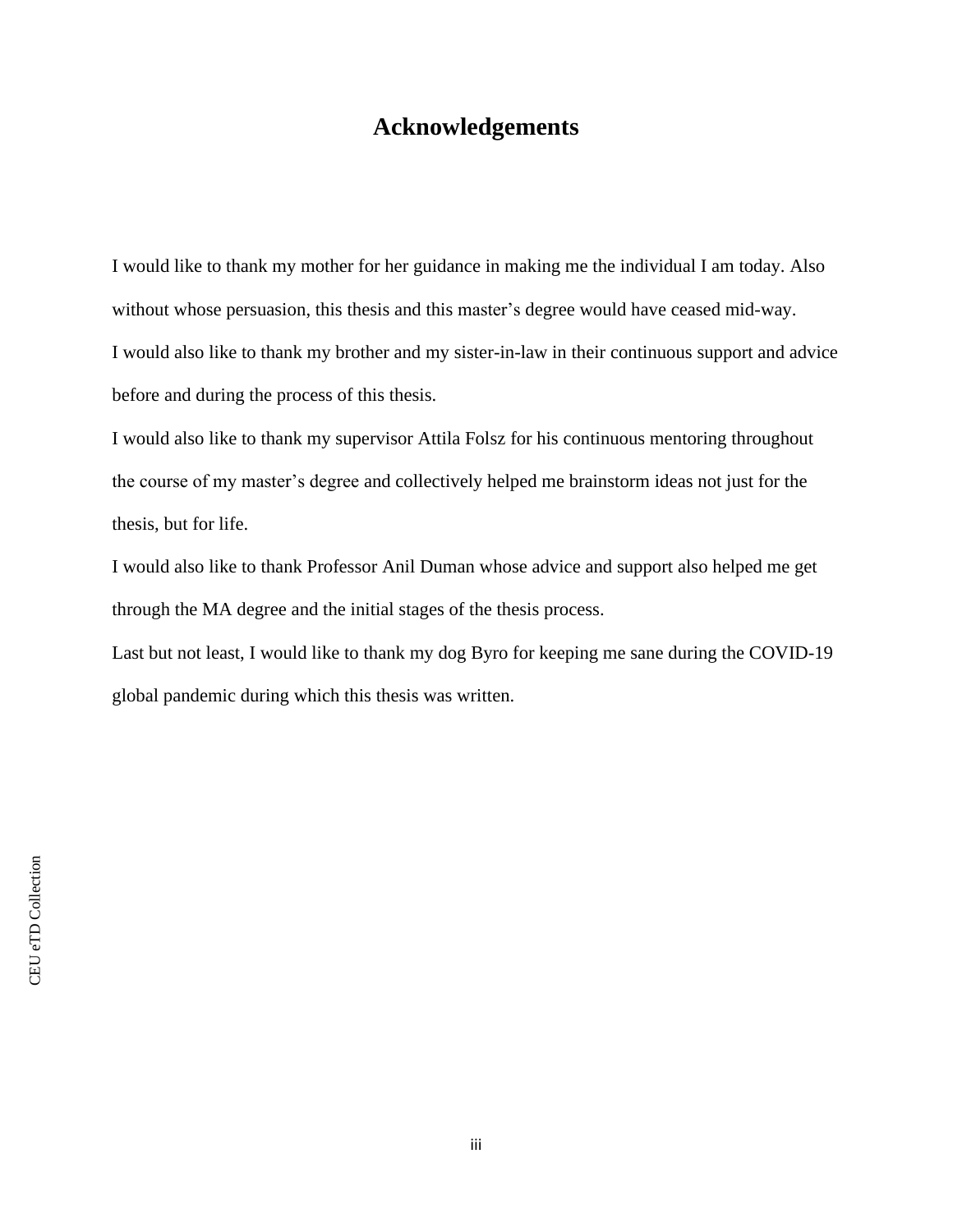# **Table of Contents**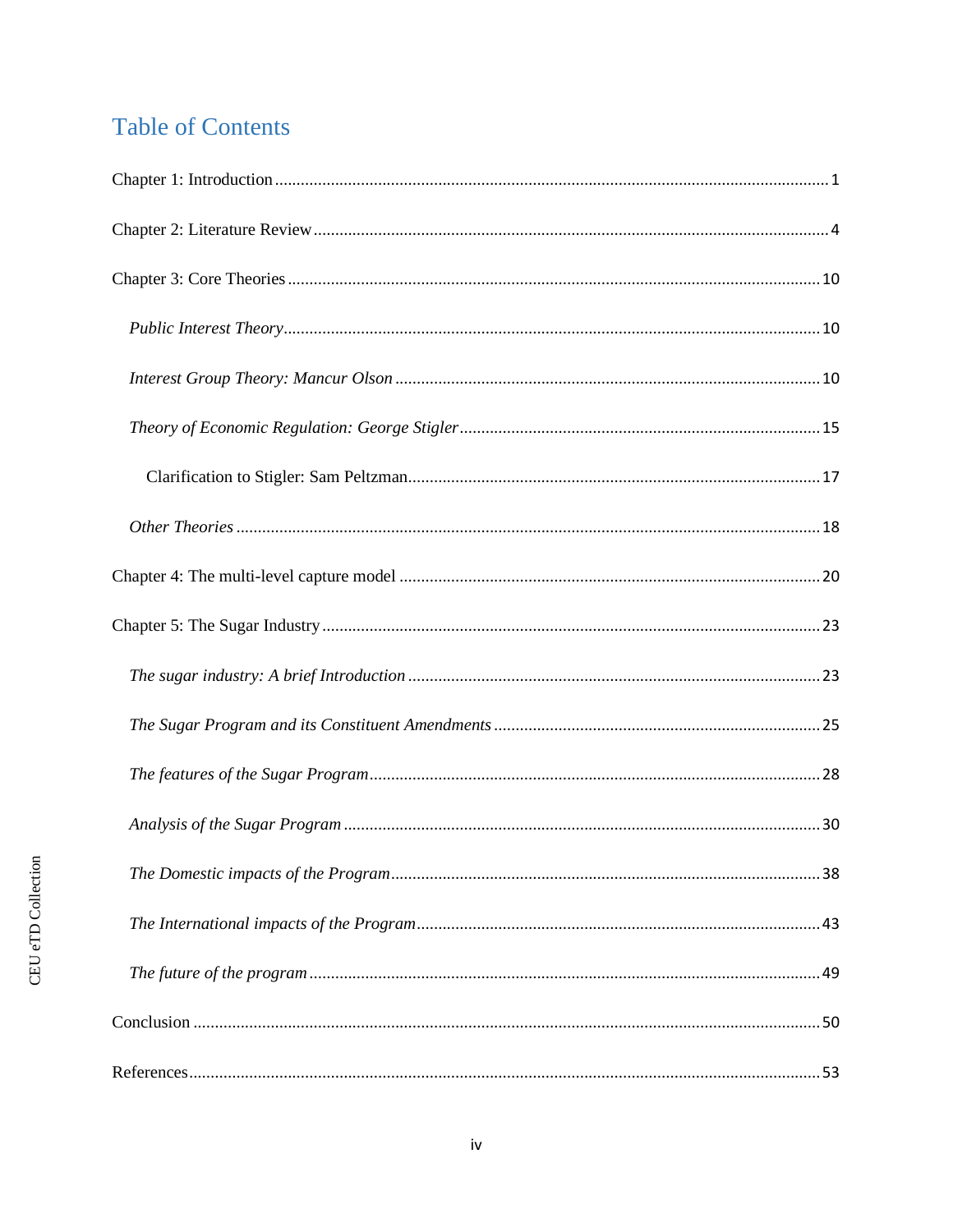### <span id="page-4-0"></span>Chapter 1: Introduction

The agriculture sector of the US as a whole is entirely regulated by the USDA, which includes the sugar program. The US sugar program began as an amendment to the Agricultural Amendment Act of 1933 which was passed with an intention of saving the American agricultural industry from depression level prices. The stock market crash of 1929 had a severe impact on global commodity prices which further dropped to rock bottom levels and brought many industries to the brink of closing. This crash of 1929 drove the entire word into economic depression that some countries (the developed) came out of relatively early while others continued to stay in till the late 1930s. One main reason why the US was able to jump back on its feet was the approval of the Agricultural Adjustment Act of 1933 that provided agricultural subsidies for farmers who cooperated on decreasing the surpluses that dropped prices in the domestic market. The federal government assisted farmers by providing subsidies to farmers and by actively purchasing their produce so that they did not have to sell their produce in the open market (Rasmussen, Baker, & Ward, 1976). The longevity and persistence of this program has surprised many academics who question the very basis of this inefficient program. Inefficiency here implies the improper allocation of public resources into private industries that do not work in the benefit of public welfare.

There has not been any major politicization of this issue because elected officials that are proagriculture are equally dispersed through both major parties of the country, but this issue will be addressed more in upcoming sections. It can be difficult for elected representatives of democracies to comprehend all the preferences of the constituencies they represent and the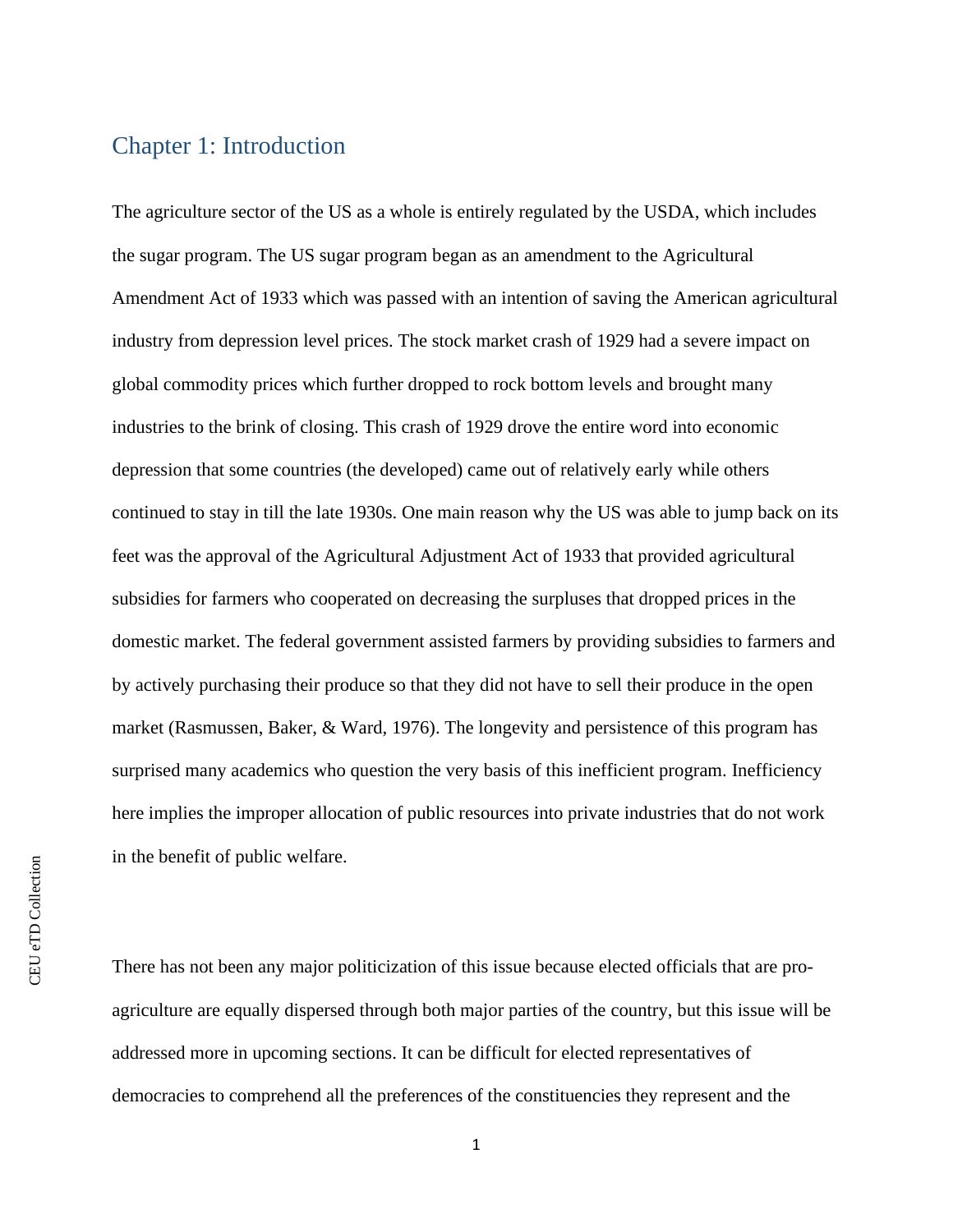businesses that function there. This emphasizes the role of regulatory agencies in representative democratic systems. Regulatory agencies are intended to assist in the regulation of private industries by bridging the informational gap between the industry seeking influence in legislation and the legislators that vote towards legislations that are meant to be in the interest of public welfare. The way regulators bridge this informational gap is by presenting and reporting industry specific information to the legislators and the public that makes it easier for the legislators to pass more efficient legislations. The regulatory agency here is the USDA that supervises the sugar program and bears responsibility in reporting the workings of the program during national farm bill legislations. There are several inefficient programs like the sugar program that the USDA regulates.

The AAA of 1933 included several other agro-commodity programs and conservation programs, of which many of them are still in place just like this one. The peculiarity of the sugar program is the fact that it runs at "no-cost" to the federal government which pushes all costs onto the consumer while other programs operate through funding from the federal budget. Because the consumer incurs this price that he/she is not aware about, it brings about the problem of Collective action where because of information asymmetry, a lack of consumer awareness and dispersion of benefits throughout the consumer base, the incentives to do anything about the issue diminishes. This paper questions the assumed benevolent character of elected politicians and the USDA which gives rise to possibilities of collusion and capture between and within the legislators, the USDA, and the sugar industry. The survival of the sugar program is answered in two parts. The first suggests a regulatory capture of the USDA, i.e. the agency intended to regulate agricultural industries into working in the interest of the public. Through regulatory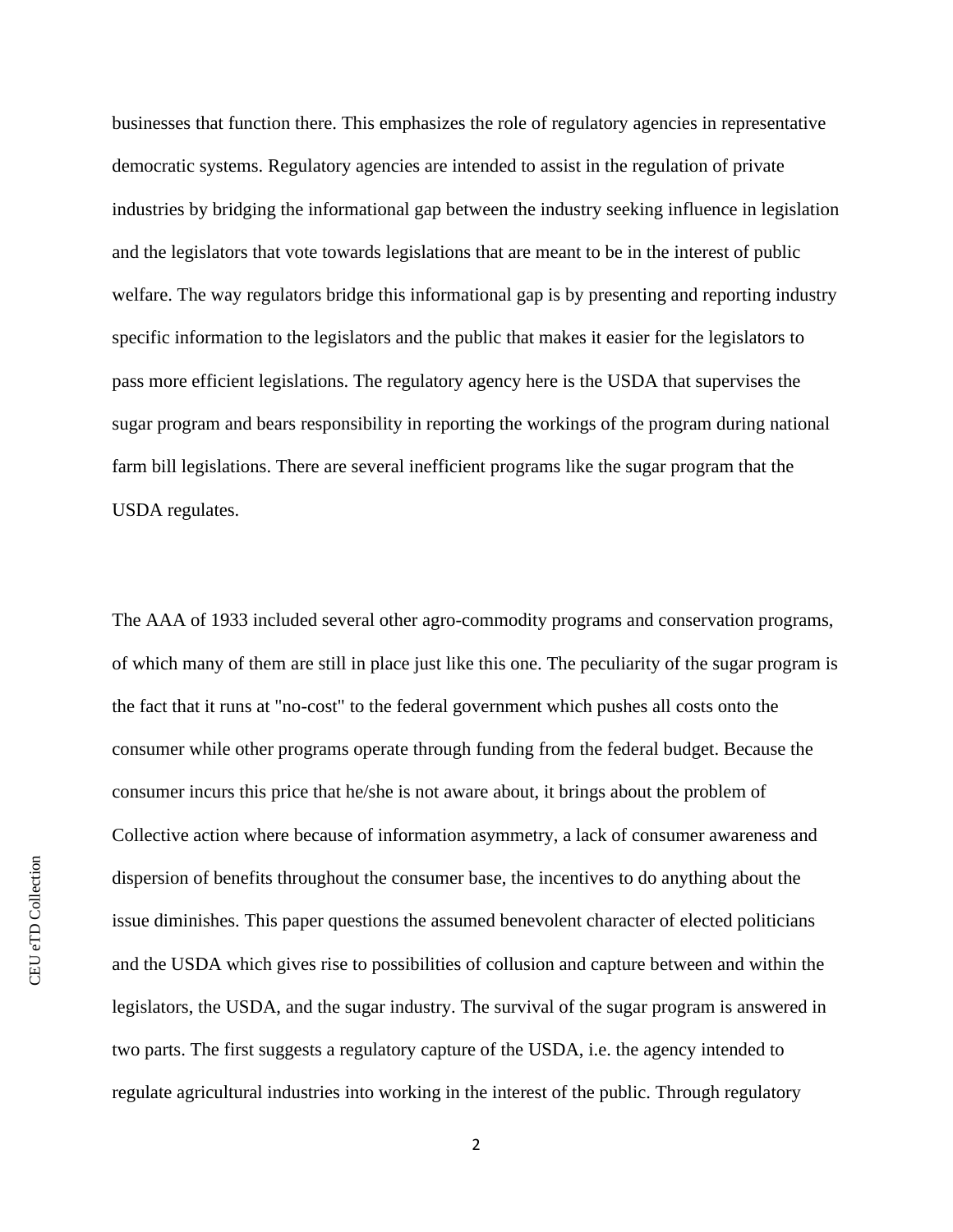capture, the sugar industry has modified the USDA's purpose into prioritizing the industrial interests over public welfare. The second part suggests a legislative capture, where through PACs and direct lobbying by sugar associations, the sugar industry has influenced legislators into voting in favor of retaining the sugar program during crucial farm bill legislations which threatened the survival of the program. This paper's answer to the question of the sugar program's survival is a combination of both parts forming a multi-level influence model undertaken by the sugar industry towards securing its interests whilst harming public welfare and minimizing grey areas of uncaptured legislation. Section 2 includes a review of similar research undertaken on agricultural support programs and lobbying efforts by industries for influencing legislations. Section 3 deals with the major theories used in this paper and section 4 provides the theoretical model formulated by the author which is intended to explain the phenomenon as a whole by minimizing grey areas and fulfilling the objective of the paper. Section 5 delves into the case study of the sugar industry, its history, set up and importance to the American and global economy. The uniqueness of the sugar industry and its constituents is explained. The domestic and international effects/implications of the sugar program are explored in detail which work as supporting elements to the hypotheses in the theoretical model, thereby structuring a causal pattern. Section 6 concludes.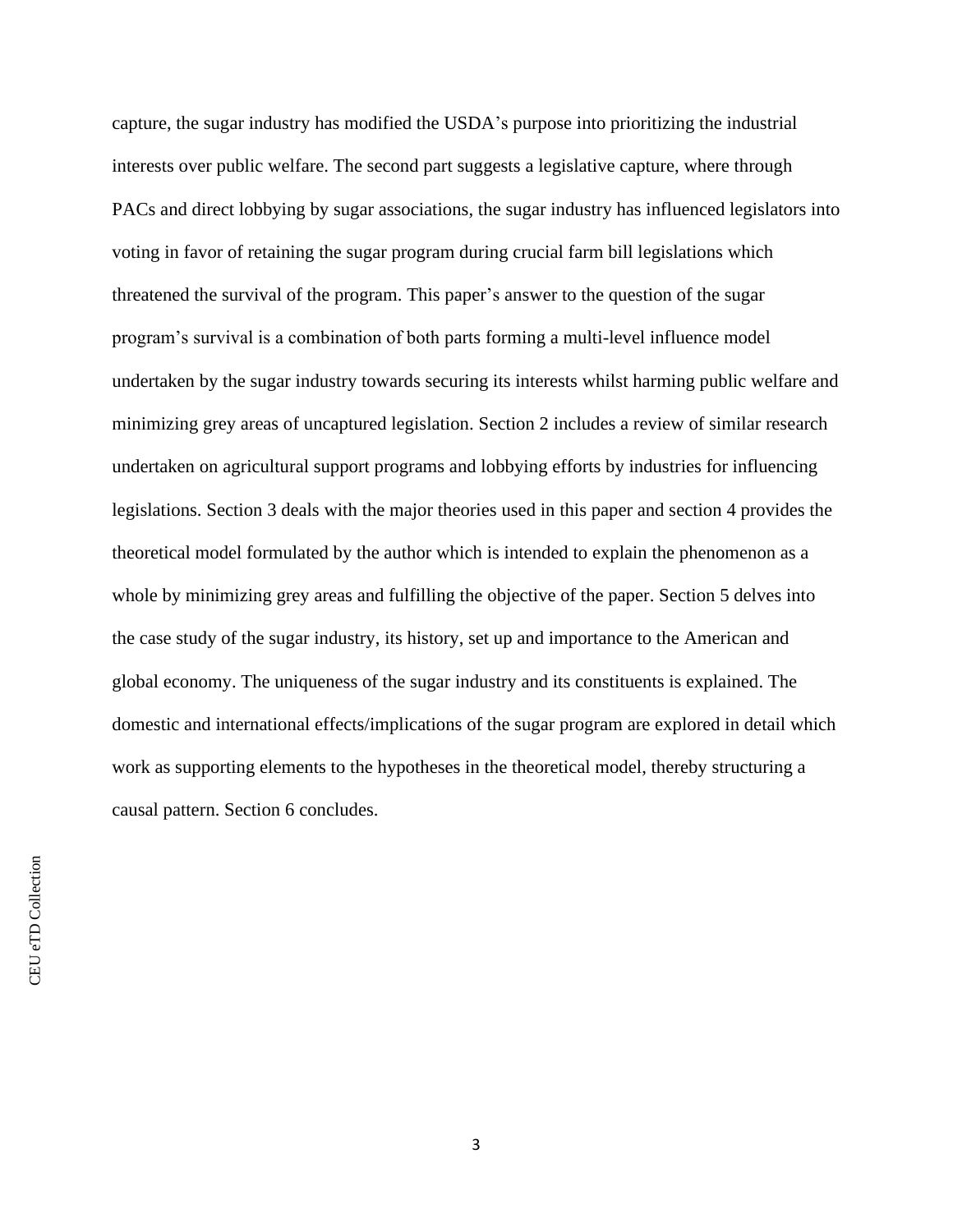### <span id="page-7-0"></span>Chapter 2: Literature Review

American legislation and policy might be the most studied and researched single country policy in the world. This country had seen centuries of economic success with their capitalist democratic structure and their victory in World War II that cemented their position as the most developed economy in the world. With such previous economic success, policy analysts have always been intrigued by such uniqueness and have conducted extensive research on its policies both domestic and international to come to a better understanding. Christine Mahoney credits the issue context as important factor as to why lobbying is so rampant in the US when compared to other democracies. More specifically, she credits the institutional structure of the US and its institutions that include direct elections and private campaign finance as to why lobbying and PACs influence have been more successful here (Mahoney, 2007). Although lobbying as an instrument that is used to influence legislators is extensively studied, regulatory capture of American agencies has not been looked into as much. This trend must change as agencies in developed economies that have been around for a while tend to drift away from their intended goals and are become susceptible to administrative rot just like agencies in developing economies.

In developed countries, during the inception of these agencies, the spotlight on them would have persistent for surveillance but as time progressed, public scrutiny would have shifted to other issues which gives possibility for the agencies to become inefficient and focus on personal goals (Berry, 1984). Anne Krueger asks a similar question and in her work on the increasing protection for the Sugar Program through the years. She explains how even if lobbying interests were important in retaining the program, the capture of the regulating agency had more to do with the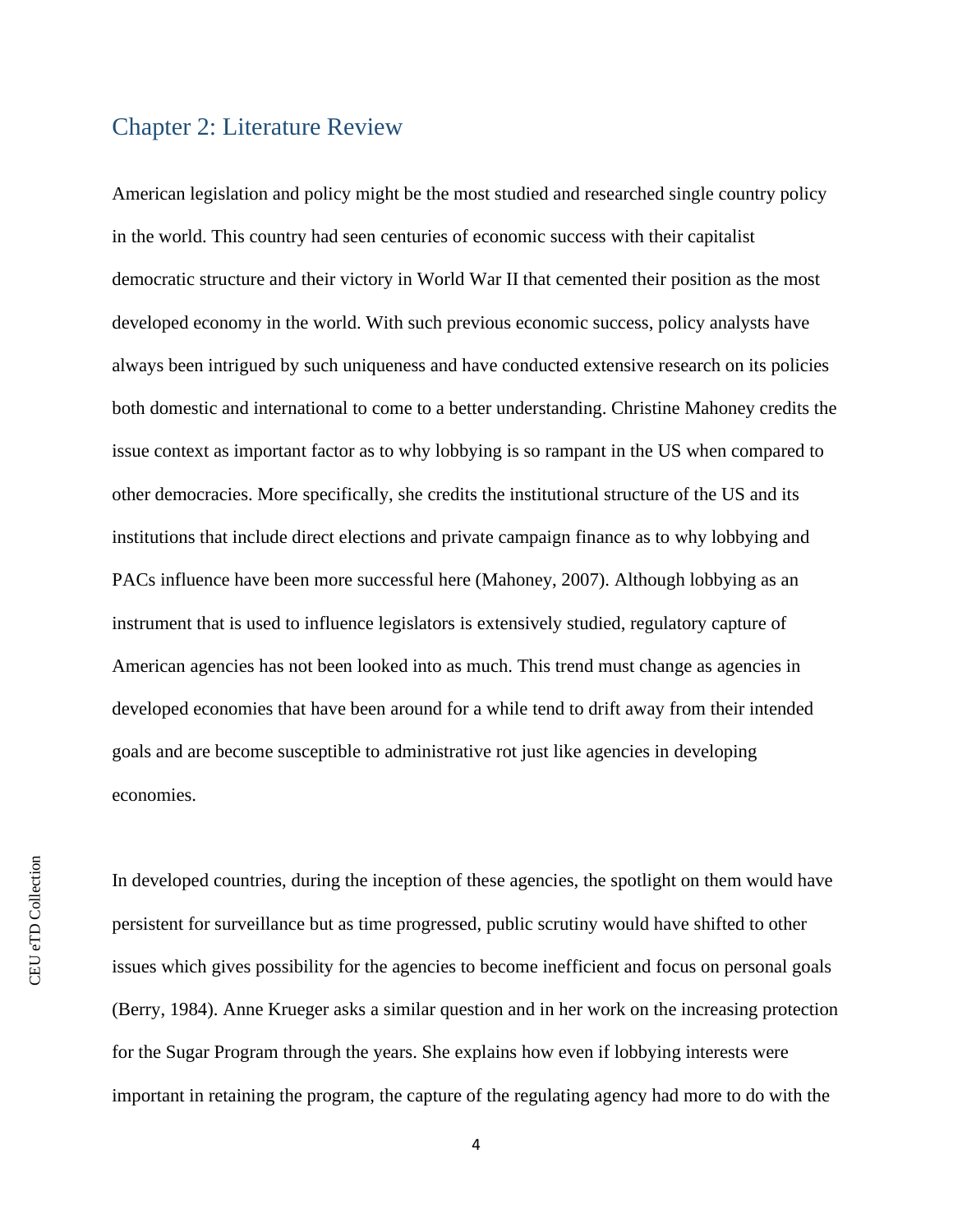increase in amount of protection (Krueger, 1988). Shyam Kamath, in his work on the Indian sugar industry and its regulation explains a similar the situation that Indian consumers faced during the post-independence era to what the American consumers are currently facing (Kamath, 1989). His hypothesis that proposed a regulatory capture by the Indian sugar industry is similar to the goals of this paper but only partly. Kamath also explains the welfare losses that the Indian consumers faced while sugar companies collected rents is another fact that questions the reasons for the ease with which industries are able to capture regulatory bodies irrespective of the "developmental state' of the country. What Kamath's work emphasizes is that the American Sugar Program, although specially termed, is not an outlier in the global sugar market. Many countries have similar programs of protection with varying levels of transparency. In the case of this paper, the data on lobbying, PAC contributions etc., are readily available online but even this does not seem to invoke the interests of the general public.

Jose Alvarez, in his work on the success of the sugar lobby in influencing legislation owed it to three reasons including the economic importance of the industry, the industry's contacts within congress and the strong lobbying techniques equipped by the industry's trade associations (Alvarez, 2005). Harper and Aldrich confirm the first point of Alvarez's work on the economic importance of the industry towards influencing legislation, at least directly in the state level where sugar producing states typically voted towards retaining the program while consumer centric states opposed (Harper & Aldrich, 1991). Of course, in national levels of legislations, even legislators from consumer centric states are likely to be targeted by PACs and other lobbies that further complicate the issue of national legislative voting. David Smith and John Wright claim that even if legislators seem to be against the industry's favored position, lobbying towards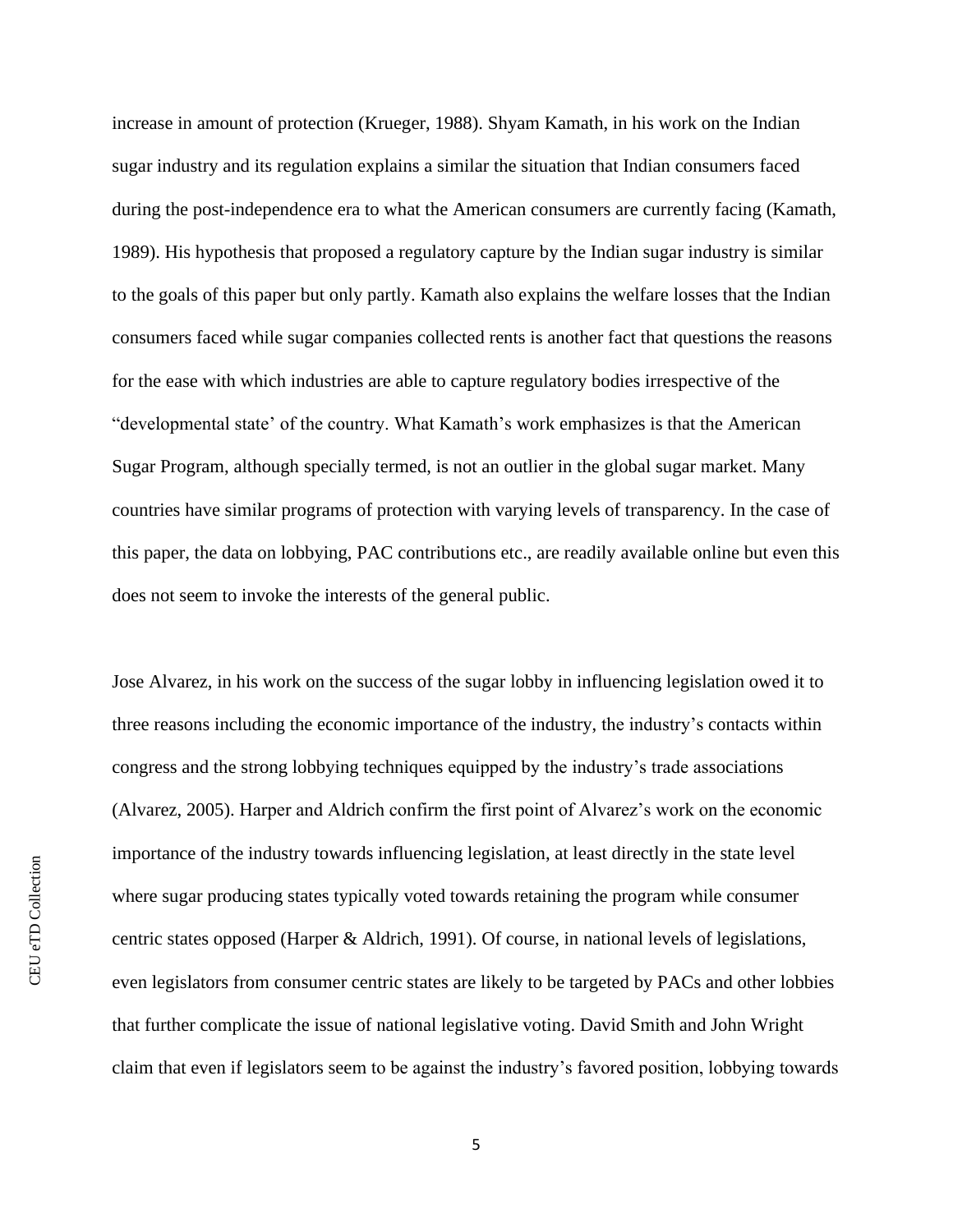influencing their votes will at least counteract the opposition's lobbying efforts towards the same legislator which could make these legislators abstain from voting (Austen-Smith & Wright, 1994). This could be a win for the industry as even if it did not receive a vote in its favor, it avoided a negative vote. Alvarez's work can be better explained by recognizing the role of the regulatory agency as an independent entity and not just involving it within the endogenously within the concept of the state.

Laís Thomaz and Marcelo Olivera published an article focusing on the corn industry's lobby's influence on the 2002 and 2008 farm bill legislations (Thomaz & Oliveira, 2016). They focus on the corn industry's lobbying efforts on influencing the 2002 and 2008 farm bill legislations towards increasing the amount of federal support through agricultural subsidies for corn growers. The industry also lobbied towards the issue of the production of ethanol (a corn byproduct) with a masked reasoning that cheaper fuels from corn byproducts helped America become more selfreliant and the dependency on the middle east would go down was more in the interest of the corn industry than public welfare of making America self-reliant. Concurrently, they claim the corn industry also lobbied towards retaining the sugar program which gave the corn industry a suitable market to sell HFCS, a sugar substitute. Thomaz and Olivera explain that through various strategies employed by these lobbying firms including channeling contributions through their PACs, these firms have successfully influenced legislators into passing protectionist policies during the 2002 and 2008 legislations which offered more opportunities for the corn industry to extract rents in the future. This paper will focus more on the influence of the sugar industry on influencing legislations pertaining to the sugar program, but the intended outcome is on similar lines with Thomaz and Olivera's work. This paper supplements the model with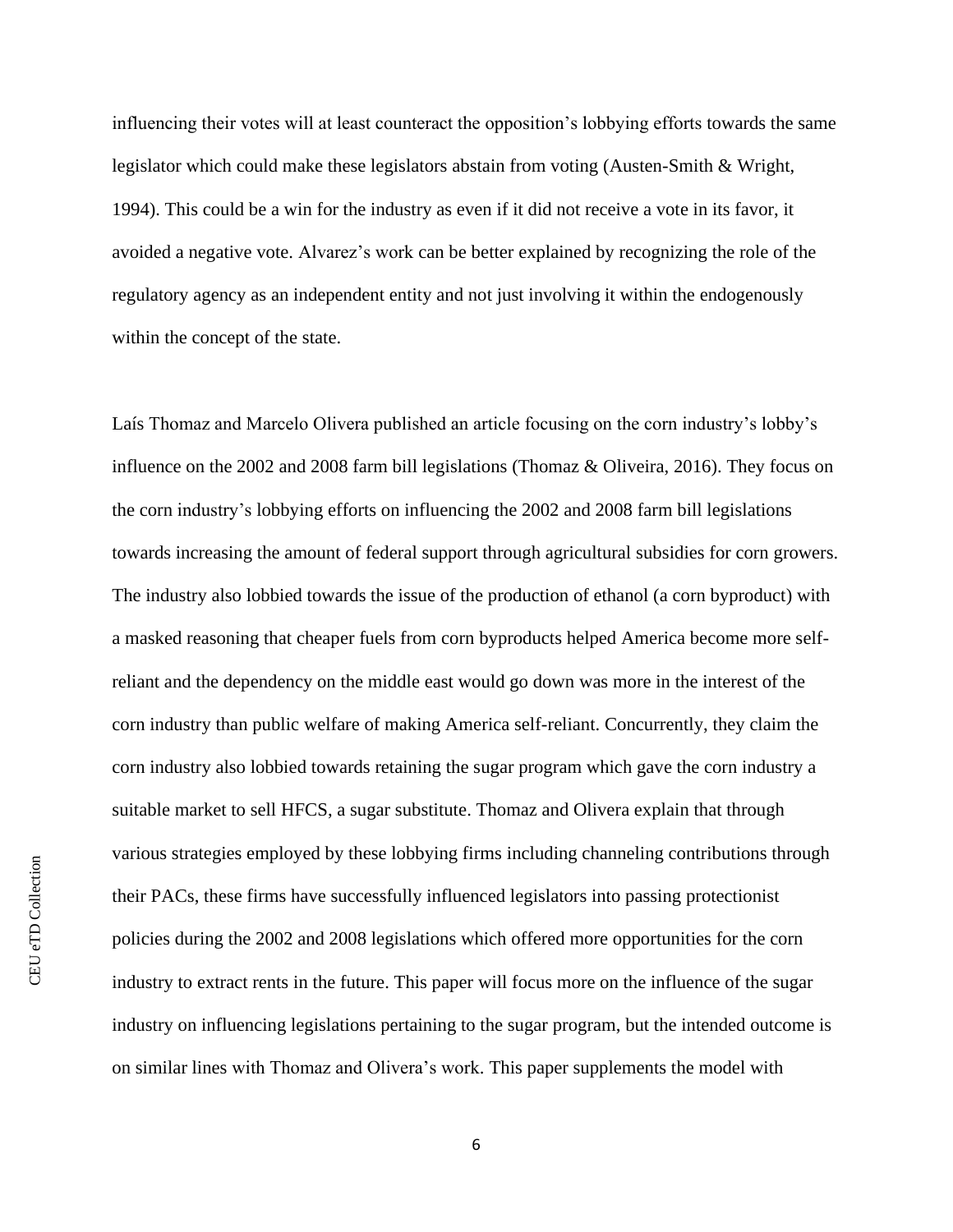another level involving regulatory capture of regulatory agencies that influence national legislations.

Brooks *et al* were one of the first academics to successfully demonstrate that PAC contributions had an influence on legislator voting in their work on congressional voting on sugar legislation (Brooks, Cameron, & Carter, 1998). They show that while both pro-sugar and anti-sugar interests could wield influence, the pro-sugar interests won in the end owing to consistent concentrated funding when compared to diverse anti-sugar interests. Clayton Peoples, in their study on PAC contributions and its influence on policymaking clearly showed a strong linkage between the two in the years between 1991 and 2006 (Peoples, 2010). This study also does an excellent work on removing endogeneity in causality concerns by taking a multi-faceted approach similar to what we have utilized in this paper. However Peoples's work does not focus on any industry in specific but is a general study through 1991 and 2006, which includes several landmark farm bill legislations that have involved the sugar program. Rigoberto Lopez in another of his study elaborates on the linkage between PAC campaign funding and agriculture subsidies. He positively concludes that rent seeking is evident and that contributions from industry funded PACs that are channeled towards political campaigns of legislators are highly bound to receive agricultural subsidies that the legislators vote towards during legislations (Lopez, 1985). Lopez also adds that little to no contributions from industry PACs seemed to hurt industries and benefit public welfare as the incentives of the legislators would then shift onto increasing support from their voter constituencies. However since those industries that choose to limit campaign funding have survived and extracted rents for a long time, they certainly would not shut down. He concludes that among all instruments determining the availability of a subsidy, the contributions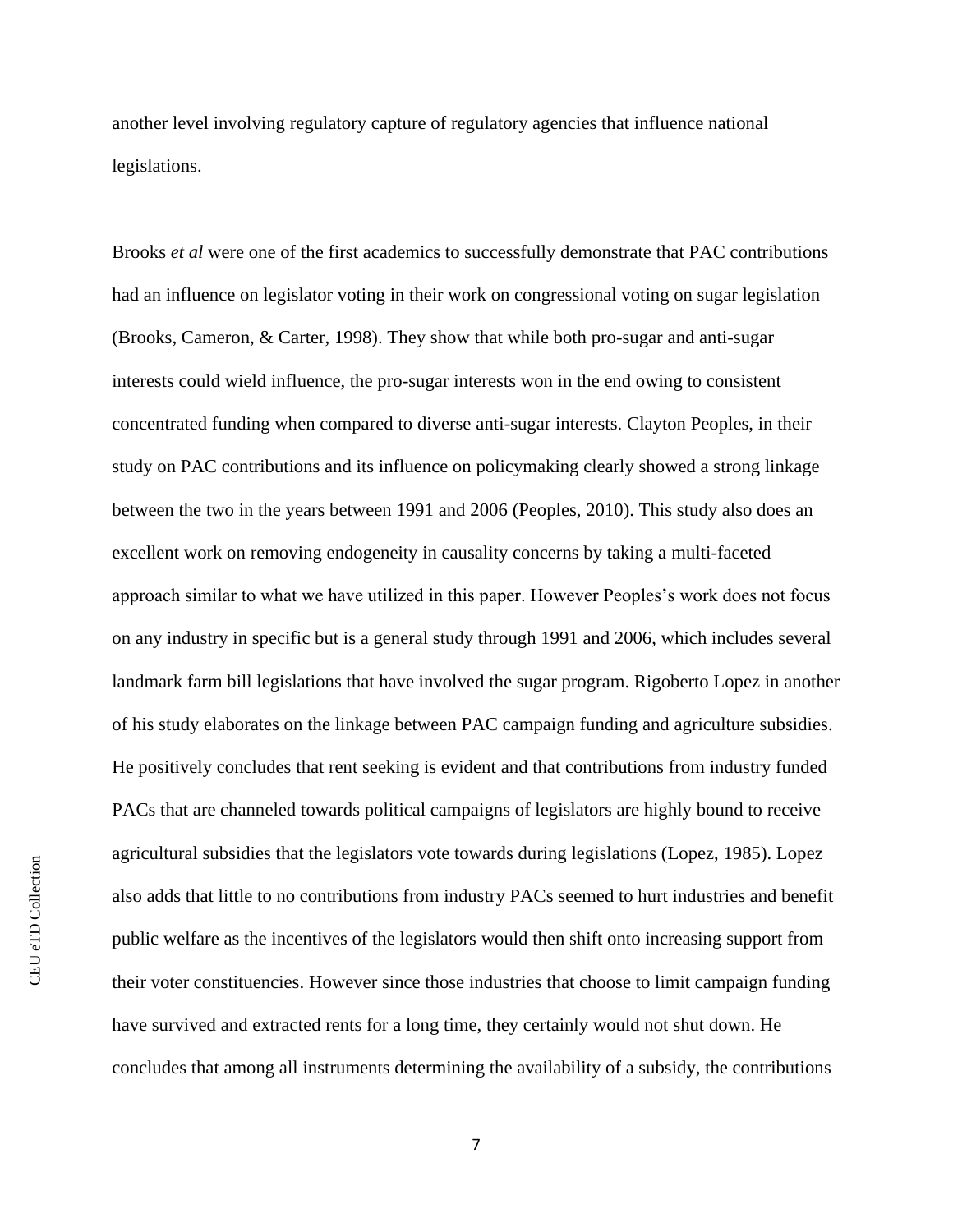from PACs amount to be the biggest factor that tips the scale against public welfare of the voters (Lopez, Campaign Contibutions and Agricultural Subsidies, 1985).

David Abler's research on the linkage between campaign contributions and voting trends by elected legislators works contrary to Lopez's point. Abler emphasizes the presence of a strong link between the way the legislator's opinions on the industry and how the PACs choose the legislator they would like to influence (Abler D. G., 1991). His research claims that industries mostly choose to endorse candidates with agendas that align with industry interests which makes them more predisposed to side with the industry's interests during legislations. The way a legislator's opinion regarding a particular industry develops also depends on several other factors including higher financial stakes from other industries or mere cultural conditioning. This paper claims that these above factors can also be strategically combined by lobbying firms that intend to influence legislation. However Stratmann's conclusion in his work on the influence of the timing of contributions on legislative vote casting suggests that campaign contributions made during the politician's elected term during farm bill legislations proved to be more effective when compared to funding aspiring legislators or future legislators (Stratmann, 1995). Russell's work on the incentives of legislators and PAC contributions suggests that, at least in the 2014 farm legislation, legislators that received campaign funding from agricultural PACs were more inclined to vote in the interest of the PAC's industry (Russell, 2018). The absolute impact of the timing of the contribution and the nature of the legislator may well again be dependent on several factors other than what the authors above have pointed out but one thing that they all seem to agree about is the absolute possibility for legislative capture to occur which this paper is concerned about.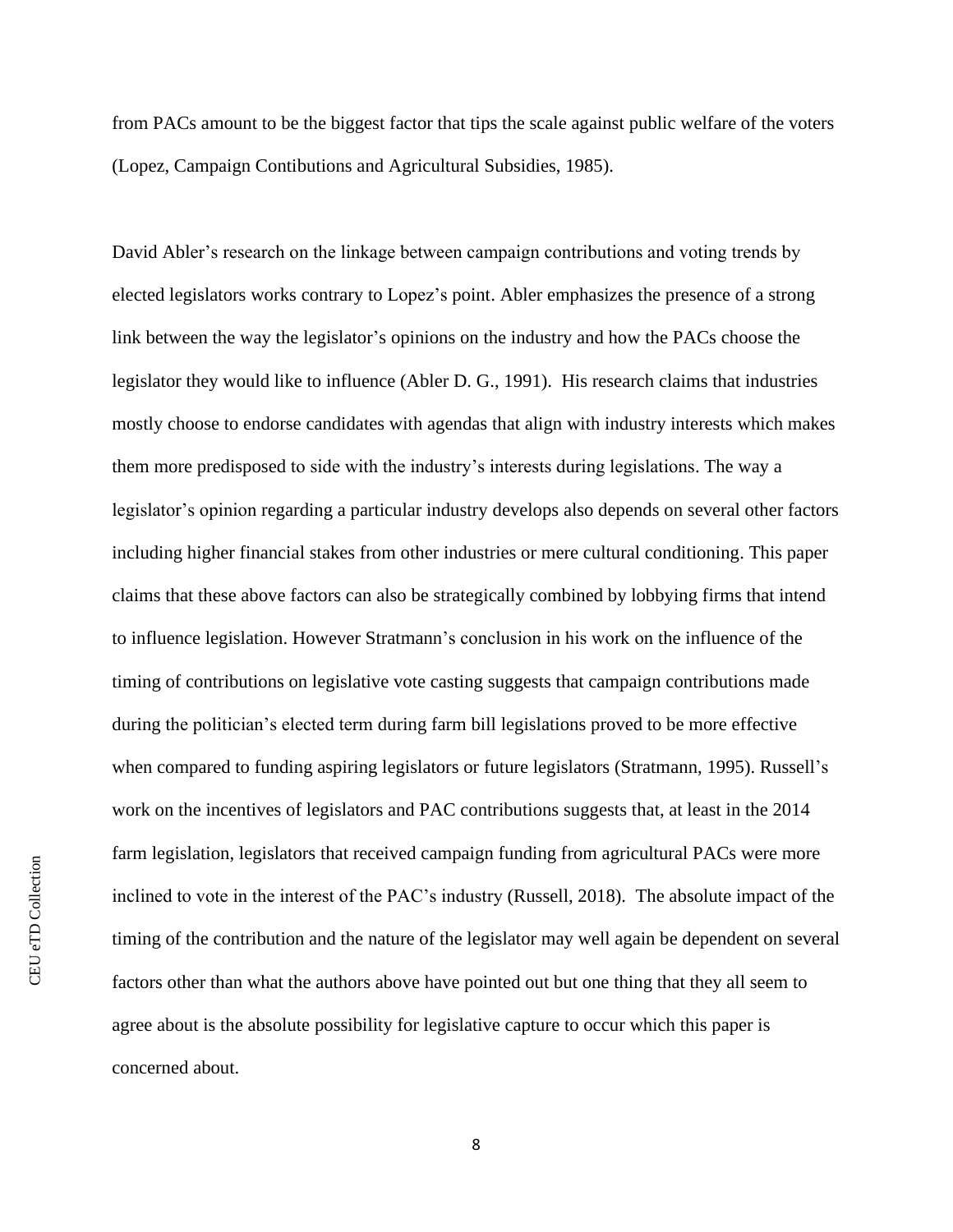Coleman *et al* finds that the sugar program was greater than any partisan issue in the congress as the Sugar Industry had legislators from both sides on their payroll which helped during the 1990s which was the time of the ideological shift into market liberalization (Coleman, Skogstad, & Atkinson, 1996,). Thanks to this, for the entire decade the sugar program underwent little-to-no change and whatever changes happened were quickly reversed. Most of the work mentioned in this review highlights individual components of a bigger problem. This paper aims to contribute to the gap that separate different individual issues and merge them in order to explain the problem more effectively. The claim made here is that the survival of the sugar program is better explained by analyzing all the different levels of legislation the sugar industry attempts to influence, as no single component will be completely able to explain causality.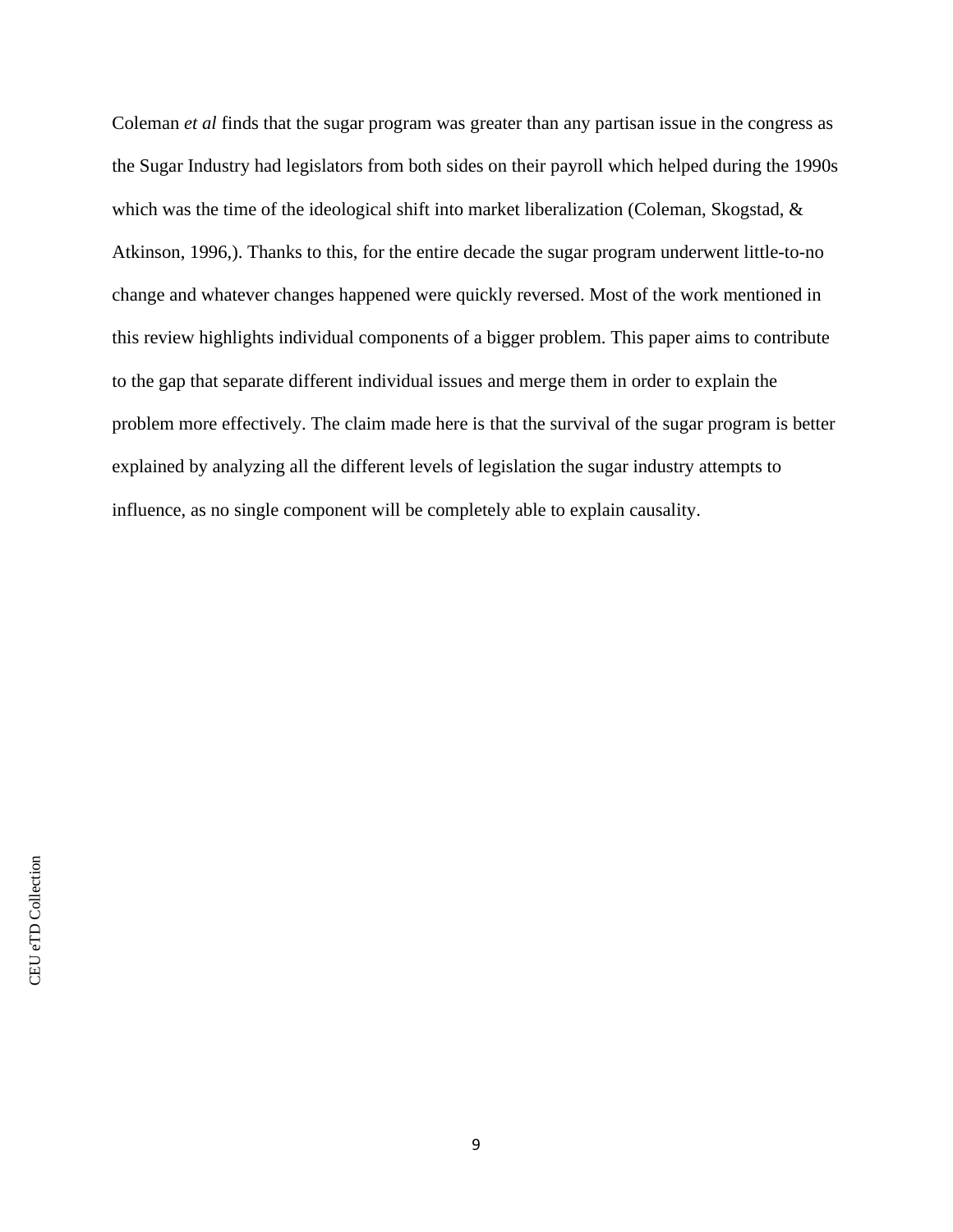# <span id="page-13-0"></span>Chapter 3: Core Theories

### <span id="page-13-1"></span>*Public Interest Theory*

Beginning with the benevolent assumption of man and institutions, this theory speaks of regulation to be completely in the interest of public welfare where public resources are limited, and regulatory agencies are employed to achieve judicial and efficient allocation of public resources (Hantke-Domas, 2003). According to this theory that holds the free market in very poor light, economies will eventually collapse without sufficient regulation by the state. Apparent methods of regulation are through a cost/benefit analysis on total public welfare by the regulation and if a majority of the public benefits from a particular legislation, then it would be deemed fit for implementation by the state. This theory attracted two main criticisms, the first one pertaining to the actual evaluation and quantification the "optimal" levels of regulation in different spheres of society. The second was the stepping stone for all the theories that follow below i.e. the assumed benevolence of the regulator. In other words, the difficulty in differentiating the regulator's interest in serving for the public interest or personal benefit. The public interest theory depicts an ideal world where everything works as intended.

#### <span id="page-13-2"></span>*Interest Group Theory: Mancur Olson*

Democracies in general come equipped with several loopholes that hinder the proper functioning of the state and its responsibility in adhering to its obligations to its citizens. Lobbying occurs in every democratic structure in the world and the is not necessarily harmful to public welfare but is often utilized for the purpose of personal interests. Lobbying can also be used towards obtaining positive outcomes, but it is mostly successful when groups have narrow and specific ideas. In this context, lobbying becomes a strategy employed by "special interest groups" where organized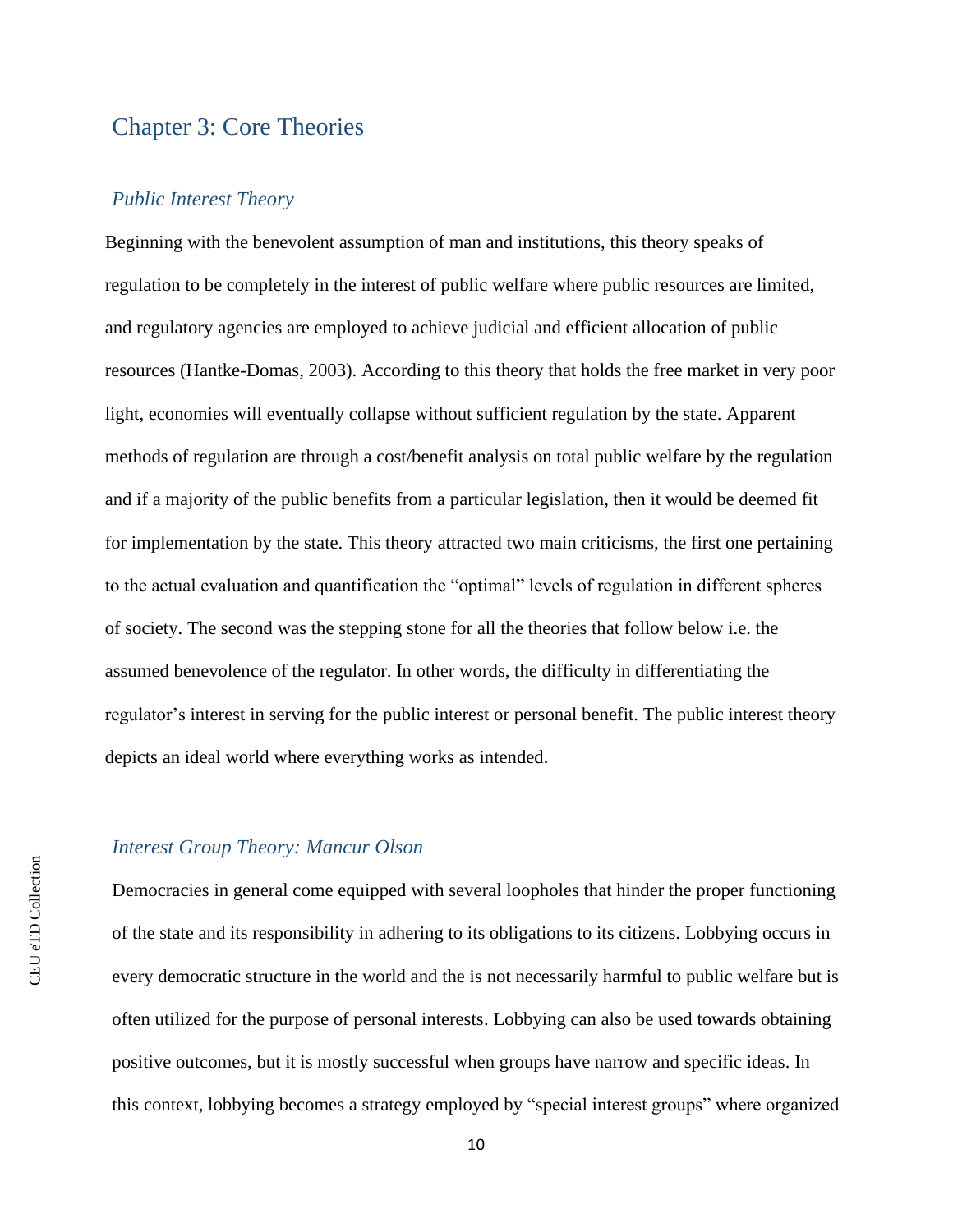industry firms seek to utilize their political connections and exploit the common goods of the societies they are part of and most often end up harming the interests of the majority. As explained by Mancur Olson in his book "The logic of Collective action" which currently serves as the backbone for theories on group behavior, the ability of smaller groups to organize effectively and focus on specific narrow goals gives them informational leverage (informational asymmetry) that strengthens their stance against that of the unorganized majority (Olson, 1971).

Of all special interest groups, business (industrial) interests tend to be the most organized because of the highly disproportionate information leverage they wield over the prevailing majority (public). This can be ambiguous information or anything relating to the industry's products. The level of Informational Asymmetry is so high that industries even have the potential to control the direction of scientific research regarding these industry specific products that potentially sway both the legislators and the regulating agencies onto their side. In other words, through various marketing and lobbying strategies, the industry utilizes biased research portfolios into influencing legislations into the industry's benefit (Goldman, Carlson, Bailin, Fong, & Phartiyal, 2014). This Special Interest theory by Olson explains the behavior of organized firms in regulated industries that tend to lobby using methods where the industry's trade associations hire lobbying firms that utilize their political connections with legislators and congressmen to vote in favor of the industry's interests thereby influencing national legislation (Olson, 1971). Major firms utilize their own political connections in congress and the white house that they would have created over time while collecting rents in the industry that they would also lobby personally towards influencing legislations, but direct political lobbying is comparatively rare.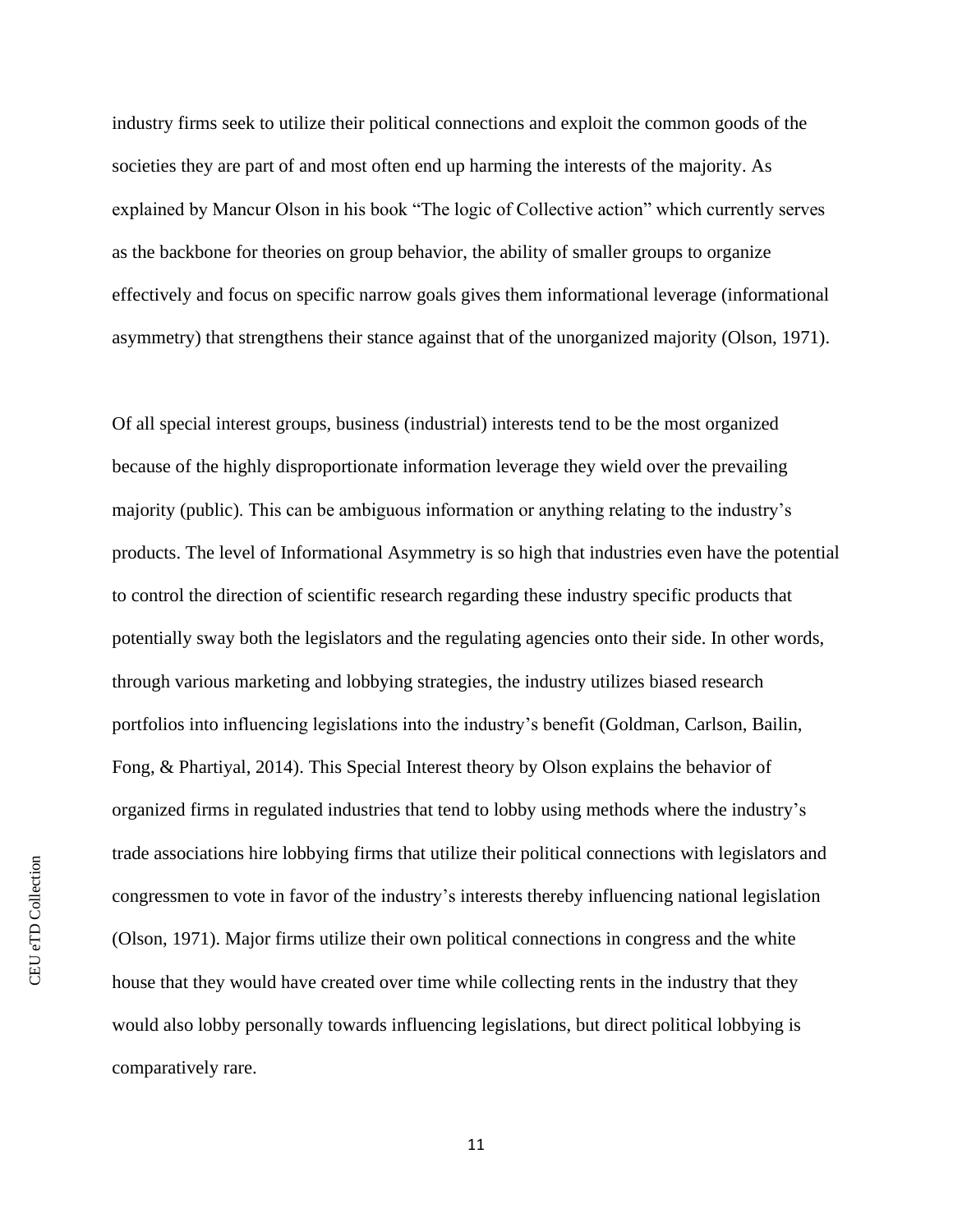In these cases, industry associations offer positive incentives to legislators like rallying votes through their industries or also by persuading them with collusive material. The legislator here would face a trade-off between favoring business interests or the interests of his voter constituencies. He would carefully have to mitigate the cost of regulation and focuses on issues that marginally affect the public. Therefore, a smart legislator will tend to only focus on issues that marginally affect the consumers, where this effect is not significant enough to incite opposition from large groups. The other way in which industries lobby is through the formation of Political Action Committees where the industry's trade associations channel funding towards the political campaigns of the legislators whose votes the industry intends to influence during legislations. The American judiciary places limits on personal contributions from individuals or firms into the political campaigns of elected legislators and congressmen in order to limit possible collusion. Political Action Committees (PACs) enjoy more freedom in channeling financial contributions for political campaigns compared to contributions from individuals, but Super PACs do not have this limit on the amount of spending towards the campaigns of other legislators. However, this comes with a clause where Super PACs however are not allowed to directly endorse candidates in their campaigns. However, many super PACs overlook this clause and endorse legislators directly during their campaigns.

Industrial trade associations that are region specific will provide campaign contributions to local politicians through these PACs or Super PACs to fight towards their industry's cause. The associations choose their legislators in two ways. Firstly, through the PACs they target already elected legislators and collude with them in other for them to vote in the industry's interest. The other strategy is where the PACs will look into funding the political campaigns of new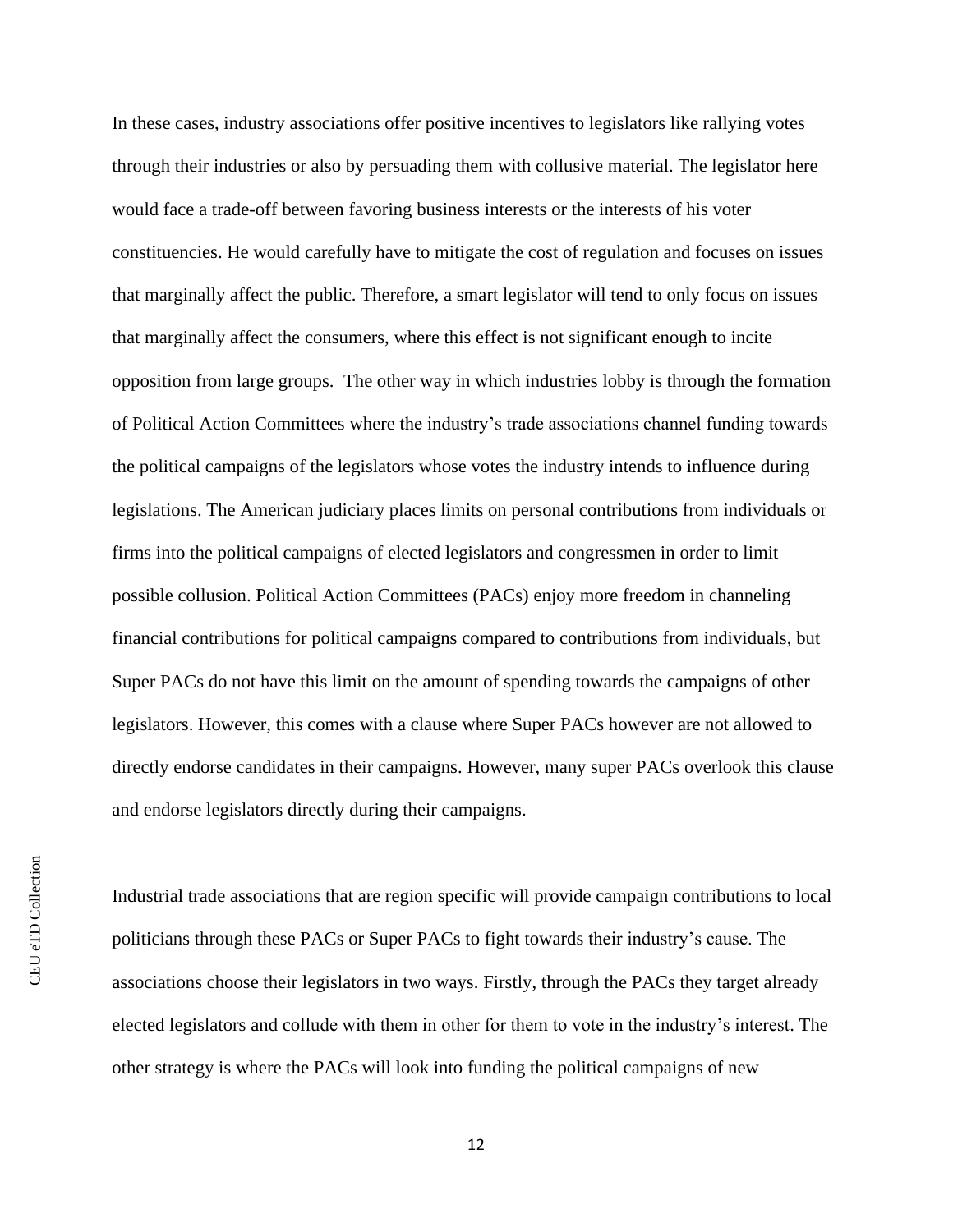politicians that hold agendas that work in the favor of the industry. Typically, the election campaigns of most elected officials do not come out their own pocket so campaign funding by PACs can sometimes be the lifeline for their candidacy. These donations are offered with a hope that the elected officials would, when the time comes, prioritize the interests of the industry while signing a legislation. The re-election prospects of legislators and other elected officials depend on their loyalty to their PACs. Hiring lobbying firms is not cheap and comes at a significant price to the industry's associations. This price will ideally be pushed forward towards all firms in the industry that benefit from influencing the legislation. However, not all firms within the industry will be impacted similarly. This creates a scenario for some firms with lesser incentives to not invest but enjoy the benefits from the collective lobbying taken by the trade associations, namely the "free-rider problem". The trade associations here act as a double edge sword. While they act as representatives to the industry in front of the congress that put out important demands and requirements of that industry, they also act as regulatory bodies within the industry that regulates the behavior of non-contributing firms that benefit from the lobbied outcome. In other words, they try to mitigate the free rider problem by including positive and negative incentives for participating and non-participating firms, respectively.

Olson explains that positive incentives of dispersing collective benefits are not the only way these trade associations control behavior within the industry. They also take negative paths of coercion or negative incentives for firms that choose to not get involved or oppose, further strengthening support within the industry (Olson, 1971). A majority of the organized interests within the sugar industry are large farms with huge acreages under cultivation while small farmers are the ones really in need of protection. A major chunk of protective subsidies ends up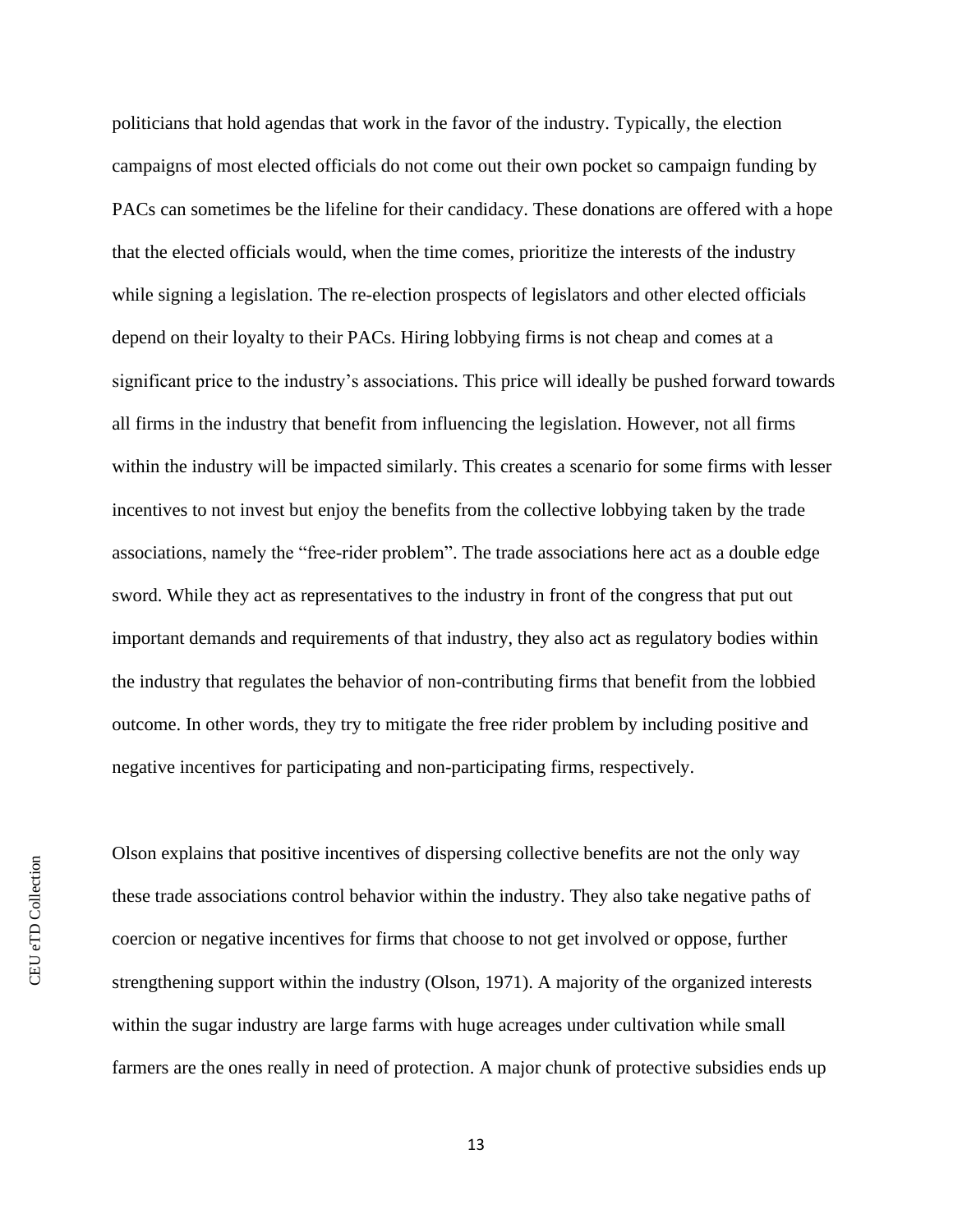going to the large producers leaving even the members of the same industry at a disadvantage (Hurtig, 2003). To illustrate using an example, in Iowa, a major chunk of agricultural subsidies  $(-61\%)$  goes to 10% of the firms (the large ones) (Williams-Derry & Cook, 2002) implying losers even within the industry. As specified before, lobbying firms are expensive and industries that hire lobbying firms will seek to utilize them for all they are worth. In cases of legislations that have marginal impacts on the industry, the trade associations will still utilize the hired lobbying firm to lobby on the behalf of their ally industries. This behavior typically leads to the "logrolling phenomenon" where industries exchange favors to other industries in hopes of receiving favors in the future. In other words, industries that directly benefit from any legislation cannot are not the only ones lobbying towards a particular outcome.

Olson focuses on the geographical proximity of the firms of the industry and how proximity influences legislation. He emphasizes that firms placed closer together in same counties or states find it more convenient and efficient to organize and lobby for any particular legislation as the support towards the industry's interest will grow making it easier for the legislator to vote in a particular way. He claims that support for the issue for which these firms lobby is likely region specific and is unlikely to be spread throughout the country hence strong lobbying for one region improves the likelihood of influencing any given legislation. Olson explains the difficulties that larger groups face in coming together over specific issues where individual benefit decreases that brings down their motivation. This explains how smaller, more organized groups exploit this fact to put forward stronger petitions with higher individual benefit that generally goes against the larger group.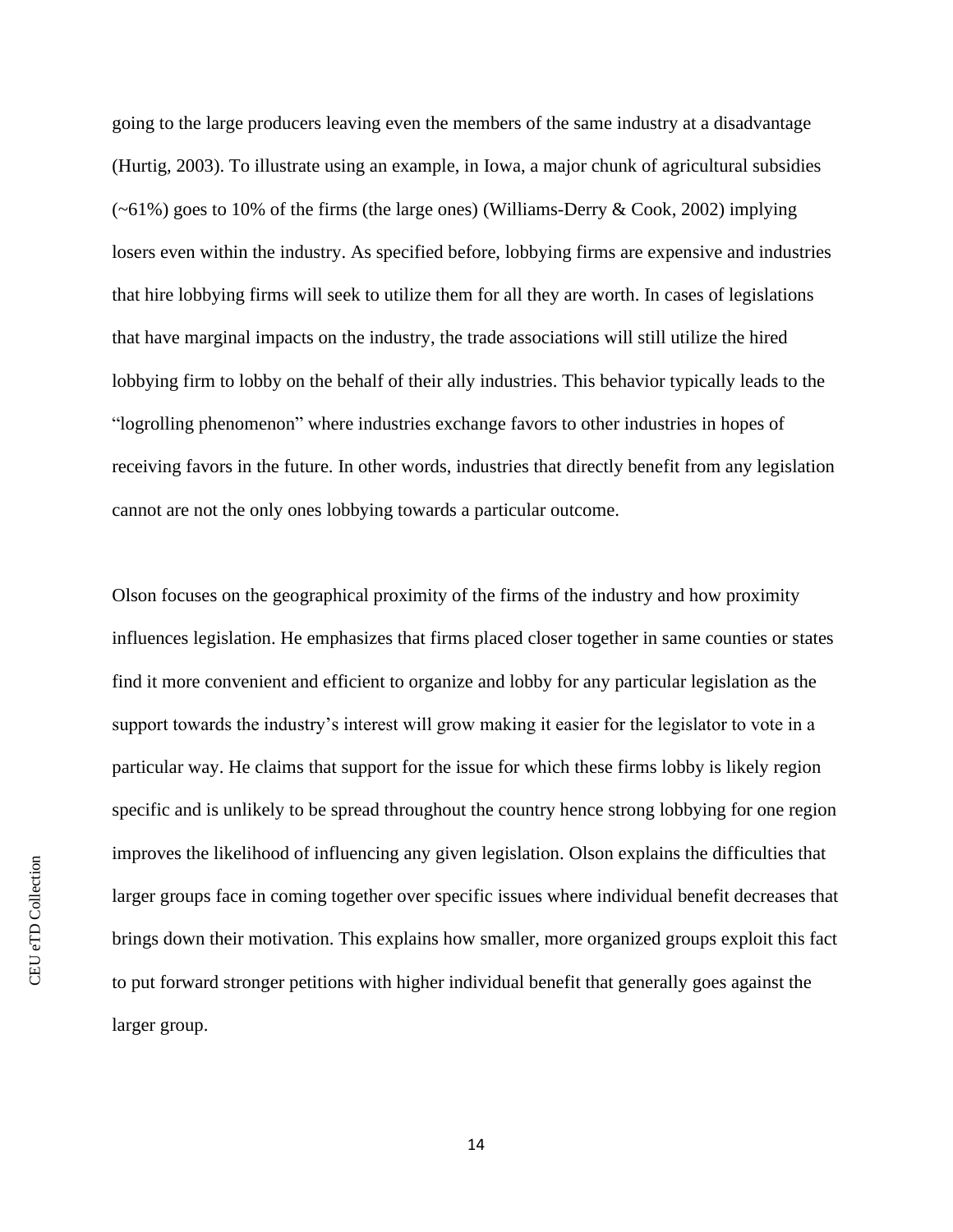### <span id="page-18-0"></span>*Theory of Economic Regulation: George Stigler*

George Stigler adds a crucial point to Olson's Collective action theory that gives an active role to the state's regulatory agency rather than the normative role it usually plays. Stigler further takes a rationalist approach to the state (principal), the regulator (agent) and the industry it is intended to regulate in the interest and welfare of the public. Adding such a non-benevolent persona to regulators means that, although the elected office and regulatory agency was set up in favor of the general public, the officials will tend to utilize the powers of either office to maximize their personal interests. This gives incentive for industries to acquire or "capture" the regulatory body into functioning for the benefit of the industry. While Olson's theory explains state behavior as a whole, Stigler's theory focuses more on the regulatory agency. Stigler emphasizes regulatory capture through positive incentives given by the industry to the regulator where he is persuaded into prioritizing the industry interests by either choosing not to evaluate whether industry procedures are harming public welfare or not or by blatantly allowing inefficiencies to continue (Stigler, 1971). This persuasion happens either by offering economic incentives like bribes or further prospects in their administrative careers. Another possible incentive could be the prospect of future employment for the regulators in the very same industry that they would be assigned to regulate. As their job portfolio would require them to study the industry intricately, the regulators would have a small niche of jobs to choose from post retirement, this is also known as the revolving doors phenomenon (DAL BÓ, 2006).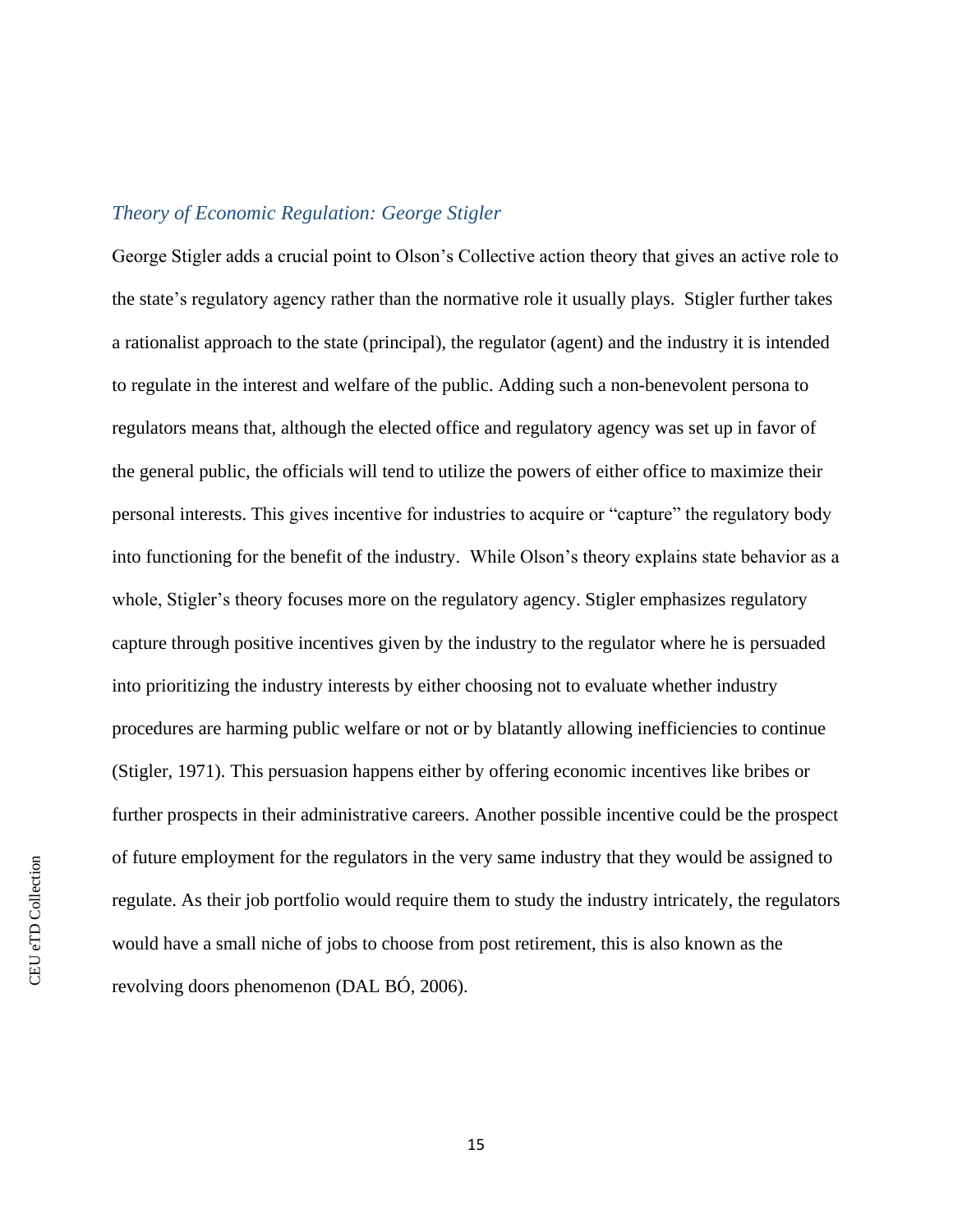However, the regulator's might not always be positively coerced into capture. Many times regulated firms choose to negatively cajole the regulator with threats to his reputation or the security of his employment. Negative incentives, however, have a lower likelihood of occurring in developed countries with strong institutions of law (Shleifer & Vishny, 1994). After providing sufficient reasons and methods for industries to "acquire" regulation, Stigler further explains that this newfound power would not be utilized by the industry in just the monetary perspective. In other words, the "acquisition" would not only be with the intent of receiving monetary subsidies from the state. He states that monetary subsidies would be more of a short-term option and with new firms entering the industry, the cash subsidy would have to be shared with newcomers in the future that existing firms would disagree with. Instead, the existing firms in the industry choose to look towards the long-term gains post capture and primarily focus on **controlling entry** into the industry by making it difficult for new firms to survive in the industry and diminishing their rate of returns. One tested method of controlling entry is by applying **protective tariffs** onto the new entrants so that the existing firms would retain some leverage and higher chances of survival. Apart from controlling entry, the existing firms (that mainly produce same or similar products) will influence the regulatory body to **fix prices** of the commodity as it would become difficult to the existing firms to maintain prices if the market is allowed to set the price. This can sometimes be because newer firms will tend to use more newer technologies and equipment that would make production more efficient which brings down the price that existing firms would not be able to compete with.

Further in this paper, we will observe that the American sugar industry has utilized all of the above strategies in maintaining their domestic market share in the country. Stigler, along the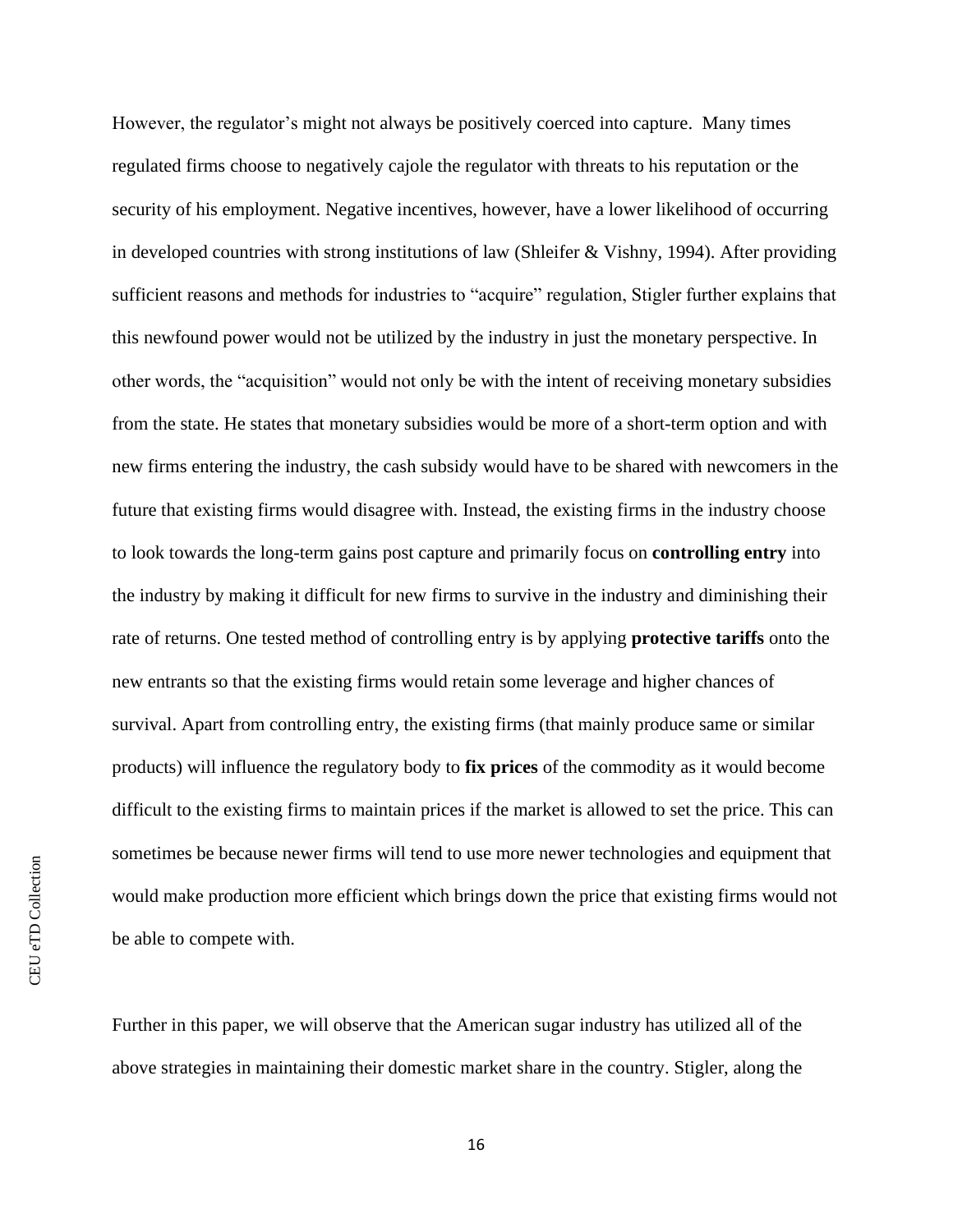lines of Olson believes in the role that size plays in policy making. He agrees that the size of the group seeking regulation does indeed play a role in determining whether the intended purpose will end up successful or not. However, by adding the non-benevolent persona, he assumes the regulator is inherently human and focuses on his own interests therefore influencing regulations on terms that will ultimately favor him. As mentioned before, his rule of thumb was that industries and firms will "acquire" regulatory agencies and make them work in favor of the industries. In special cases that involve high stakes for the public, wherein the informational leverage is no longer with the state and the industry, the representative of the state will prioritize on increasing his power through garnering more public support (votes). However, these special cases are exceptionally rare, according to Olson, as the incentives for a majority of the public is small and typically diminishes as the group size increases. Stigler emphasizes on the more direct role a regulator plays in prioritizing self-interests while regulating industries and how industries utilize that fact to achieve their own long-term goals.

#### <span id="page-20-0"></span>Clarification to Stigler: Sam Peltzman

Sam Peltzman adds to Stigler's theory on regulatory capture but claims that in real life scenarios, regulatory bodies cannot and will not exclusively serve a single interest and the outcomes will normally be a compromise between contending interests where the industry will mostly receive the longer end of the rope (Peltzman, 1976). He emphasizes that regulation is a commodity that entails a price which is commanded through the laws of supply and demand. Therefore, he concludes that because the producers show more demand for regulation when compared to the consumers, regulatory outcomes mostly tend to favor the producers. This statement is plausible as it is mostly impossible for consumers to exert strong, narrow specific demands regarding a certain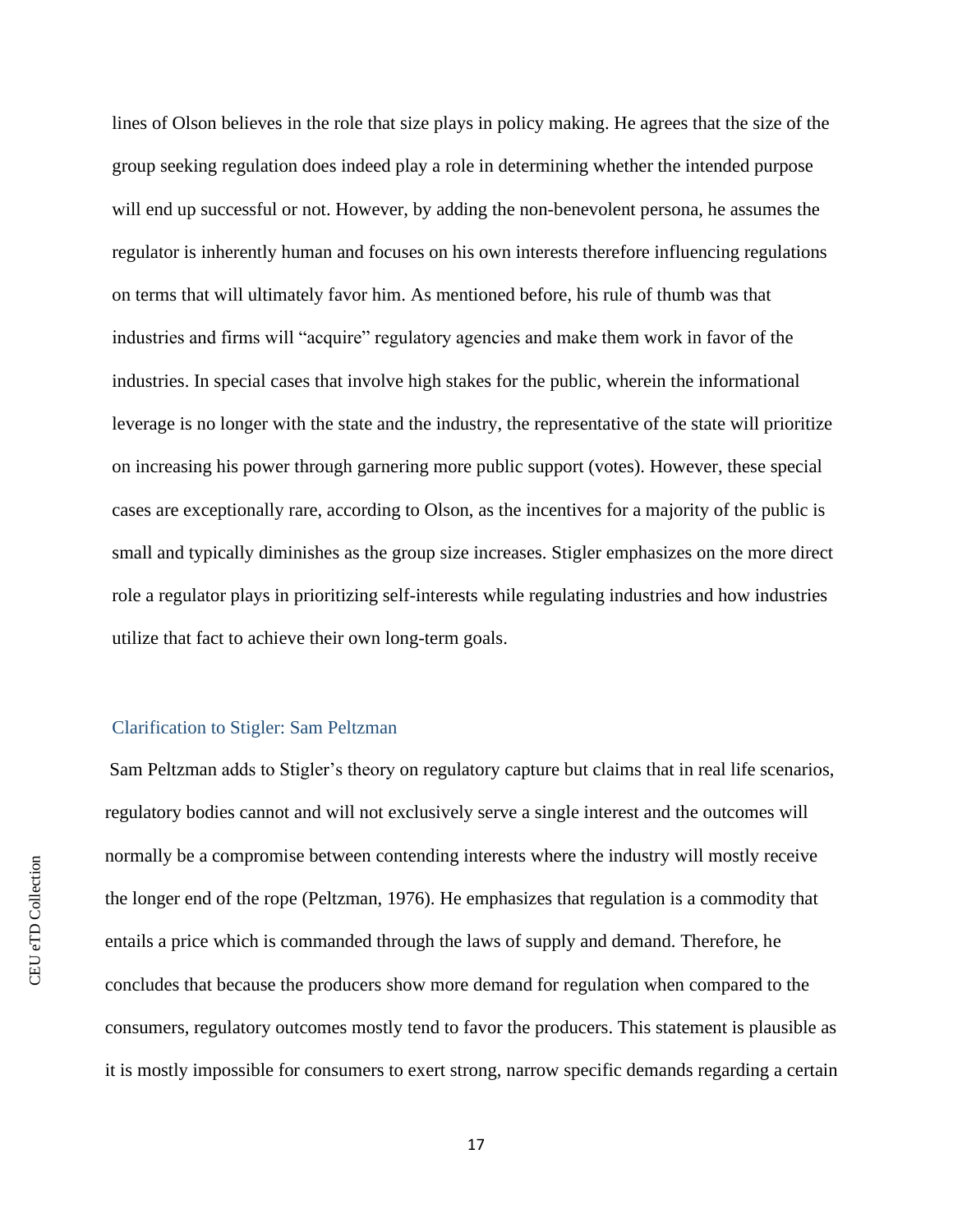public good like the producers' group as their incentives of the public becomes marginal. However, to further understand the dilemma of the regulator, he emphasizes on the nature of industry that is in question. He assumes two scenarios one with a monopolistic market and the other as a competitive market. According to Peltzman, in monopolistic markets, the regulator's emphasis will be in regulating the monopolist industry and focus on maximizing his votes as the political gain from the voters is significantly higher from whatever support he would have been able to garner from the industry. In competitive markets however, the balance tips in the other direction and the politician will prioritize the gains from producers over the marginal losses he would potentially face from disappointed voters. Therefore, in Peltzman's upgraded version of Stigler's theory, the regulator will face an inherent trade-off between either siding with the industry or the voters i.e., the producers or the consumers. The regulator, thus, will select a policy wherein he will seek to maximize benefits from the producer and retain or increase support from the consumer groups. This paper, however, argues that the instances of regulators siding with the consumers is very much an exception rather than the rule and that even when faced with opposition towards public welfare harming policies, regulators will distort public information in such a way where policies benefiting the producers will be showcased as though they have an inherent gain to society as a whole. Peltzman tests Stigler's theory in real light and claims that instead of always focusing on the interests of the private industry, the regulator will face a tradeoff which he will have to make the most out of, for his personal benefit.

#### <span id="page-21-0"></span>*Other Theories*

Other theories that deserve mentions include the "Resource dependent theory", "Toll Theory" and the "Regulatory life cycle theory". The "resource dependent theory" by David Lowery explains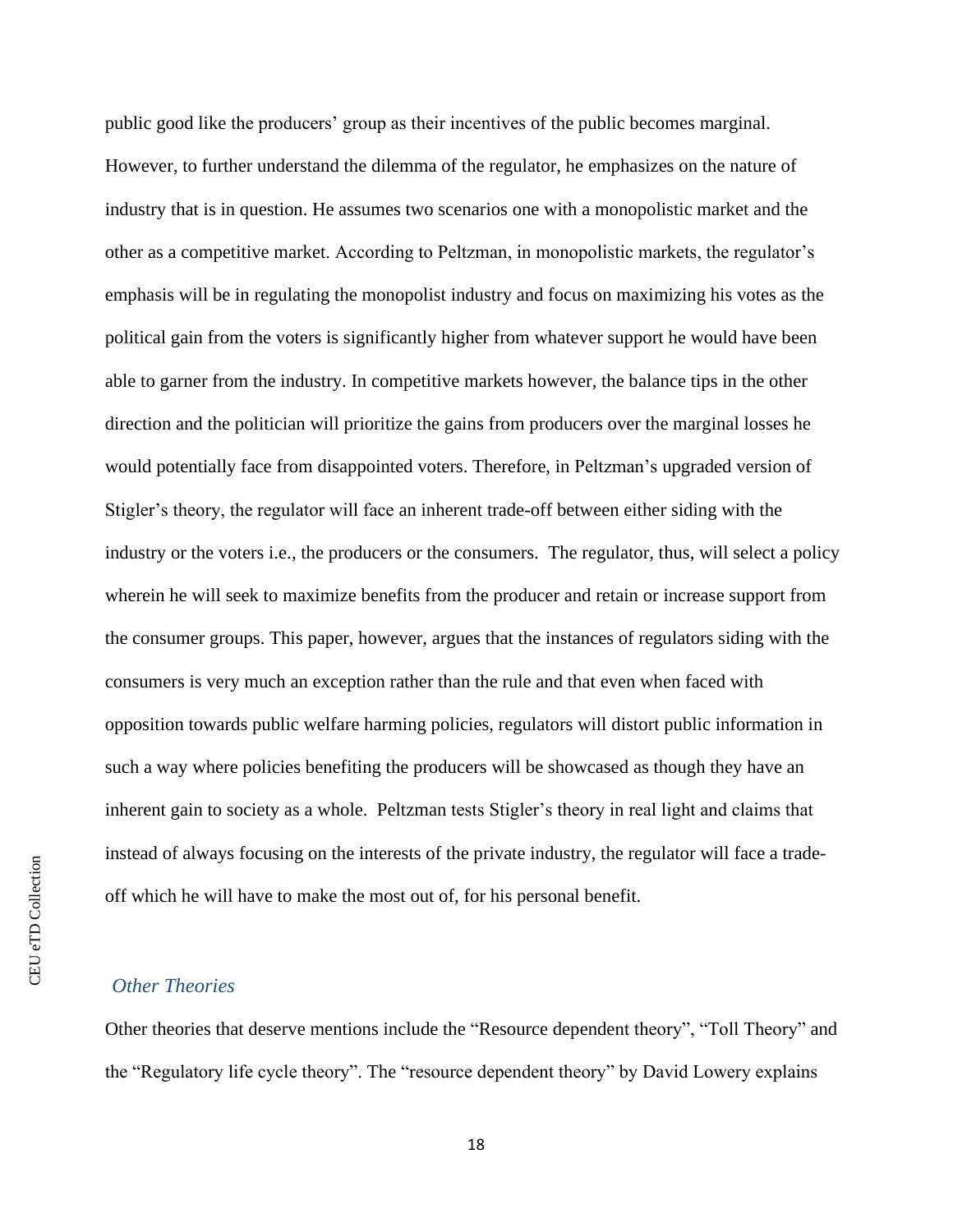that industries do not always intend to lobby unless their very existence is threatened. In other words, industries lobby for survival and not for seeking change in public policy as lobbying outcomes are not always a given (Lowery, 2007). This is partly true in light of current events where the recent legislations posed a threat to the sugar program. The "Toll theory of corruption" formulated by Shleifer and Vishny focus on the already corrupt regulator/legislator who utilizes the newly developing scope of law and intentionally creates inefficient regulations that act as "toll booths" for regulated firms who are required to collude with the regulators or legislators or contribute towards their political aspirations (Shleifer & Vishny, 1994). However, this morally unjustifiable system works in already corrupted societies where unjust policies are more easily justified and accepted as a way of life. This scenario is more appropriately depicted in developing economies that are in the process of drafting new laws rather than developed countries where the command of law is stronger and more reliable and are not inherently susceptible to manipulation for individual benefit. The "Regulatory life cycle theory" by Estache and Martimort focus on the time aspect of how susceptible regulatory agencies can become (Estache & Martimort, 1999). They explain that, initially, when the agency is created, it would face a lot of scrutiny, both in the eyes of the public and the state as to whether it is performing its intended duties correctly and efficiently. However, as time passes, the agency slowly slides away from the spotlight as the attention span of the public can be considerably short. However, throughout this entire time, the agency would have been facing pressures from the regulated firms and interest groups and with diminishing public attention, the chances of agency capture increase. This theory could not apply in this context because the founding date of the agency in question precedes the start of the sugar program making it hard to evaluate the chances of capture before the great depression of 1930.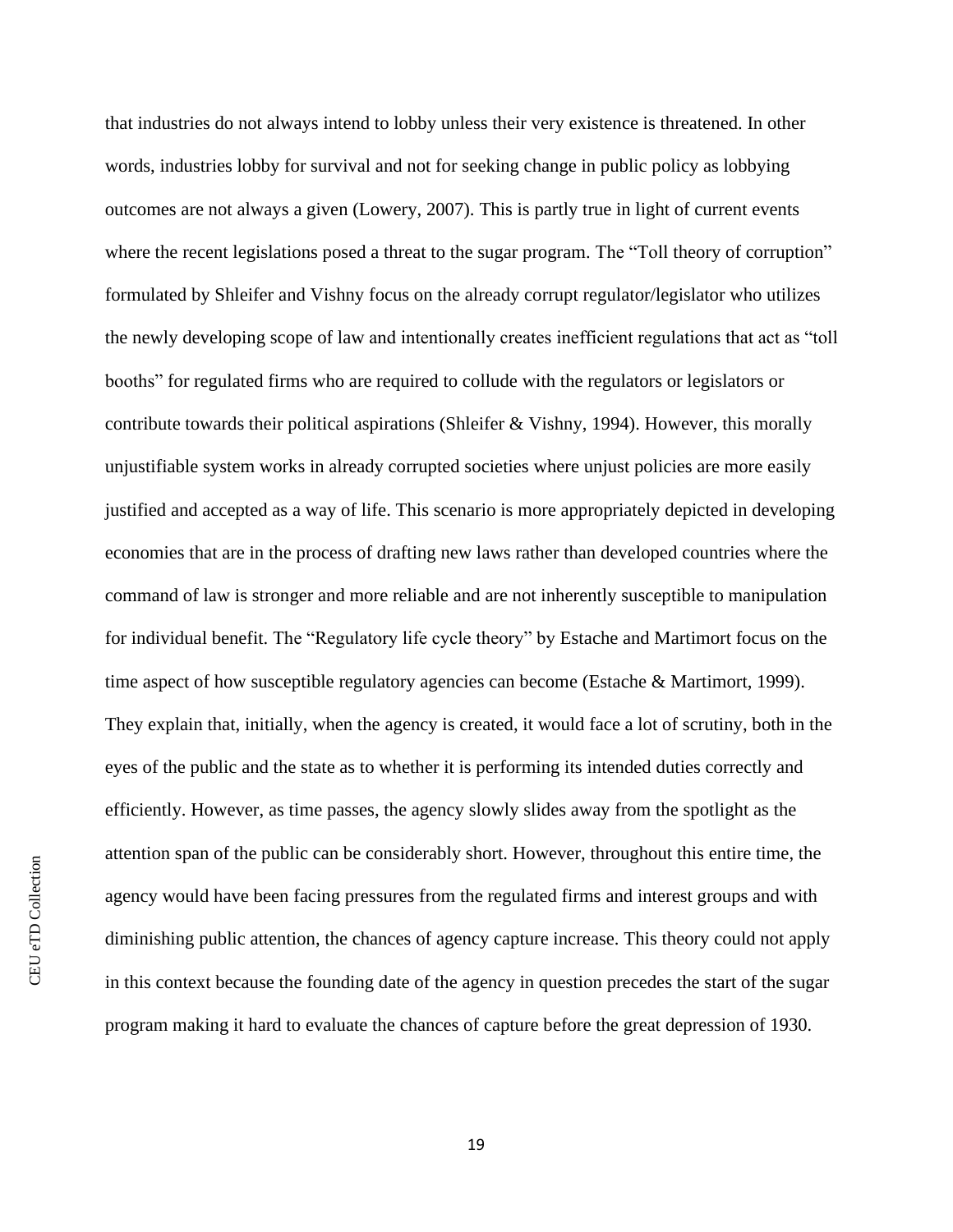### <span id="page-23-0"></span>Chapter 4: The multi-level capture model

This paper uses a combination of theories to explain different the multi-level multi-context behavior of the sugar industry and the influence it has had on national legislation. The major theories include 1. Stigler's theory of economic regulation refined by Peltzman for explaining the regulatory capture of the USDA by the sugar industry into influencing farm bill legislators to allow the Sugar Program to continue without any major amendments. 2. The interest group theory of Olson in explaining the role of Sugar Associations that directly and indirectly (through PACs) lobbied during the farm bill legislations. The concept behind hiring Regulatory agencies is that Legislators require someone to explain the industrial scenarios, contexts and terms in an unbiased way which would help them pass more appropriate and efficient legislations in the interest of public welfare. Under regulatory capture, these agencies are either bribed to influence their employers or are coerced verbally to a point where the agency officials become convinced on matters that benefit the industry. These convinced officials further convince their legislators that pass inefficient legislations that end up hurting the public.

The theoretical model of this paper is a three-tier model consisting of the state, the regulatory agency, and the regulated industry. Here the relation between the state and the regulating agency is explained using the principal-agent problem of informational symmetry, the relation between the regulating agency and the industry is the theory of regulatory capture while the direct relation between the state and the industry is explained using the interest group theory for legislative capture. It is of the author's understanding that the behavior of the sugar industry in this study cannot entirely be explained by a single theory. Therefore this multi-level model is created to minimize grey areas in the explanation of the sugar industry's survival.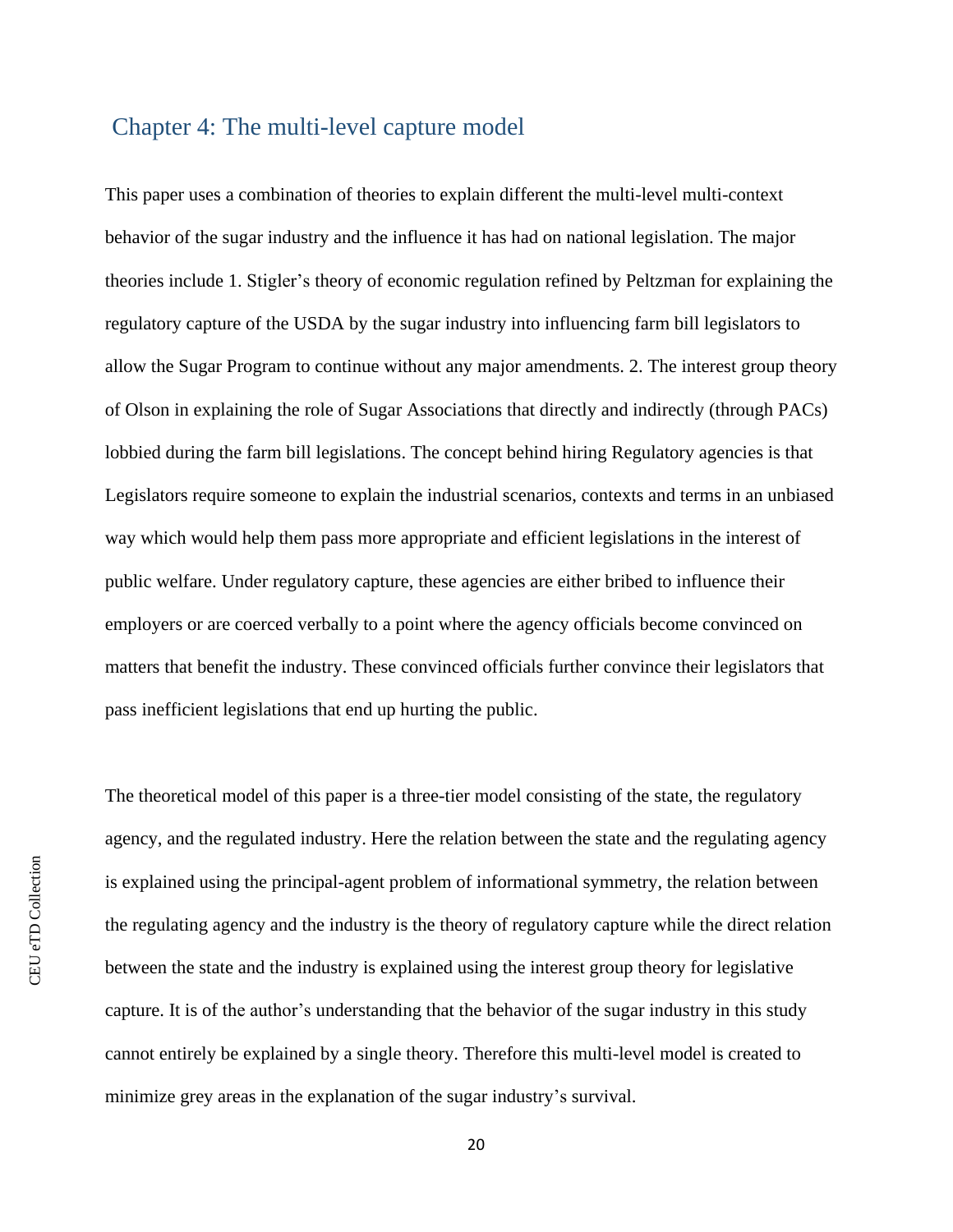

**INFORMATIONAL ASYMMETRY AND CAPTURE** 

This paper intends to strengthen two claims, the first that there has been a potential regulatory capture of the USDA by the sugar industry. Here, instead of performing its intended role of regulating the sugar program which has been causing economic harm to public welfare and duly informing this to the legislators and the public during farm bill legislations, the USDA has allowed the program to continue without opposition during several farm bill legislations. The second claim is that there has been a potential capture of the legislators by sugar industry where, instead of focusing on representing the interests of their voter constituencies by removing inefficient programs that do not work in the interest of public welfare, the legislators have prioritized the interests of the sugar industry during multiple farm bill legislations by allowing the program to run at the expense of the people they represent. Through both these claims, this paper intends to explain how the sugar industry has managed to keep the highly inefficient sugar program alive through influencing multiple hierarchical levels of the state and not just one of them.

This paper proposes two hypotheses, the first hypothesis  $H<sub>I</sub>$  states that the USDA has undergone a significant level of regulatory capture by the sugar industry and the agency's functioning has changed towards working towards securing the sugar industry's interests. It will be difficult to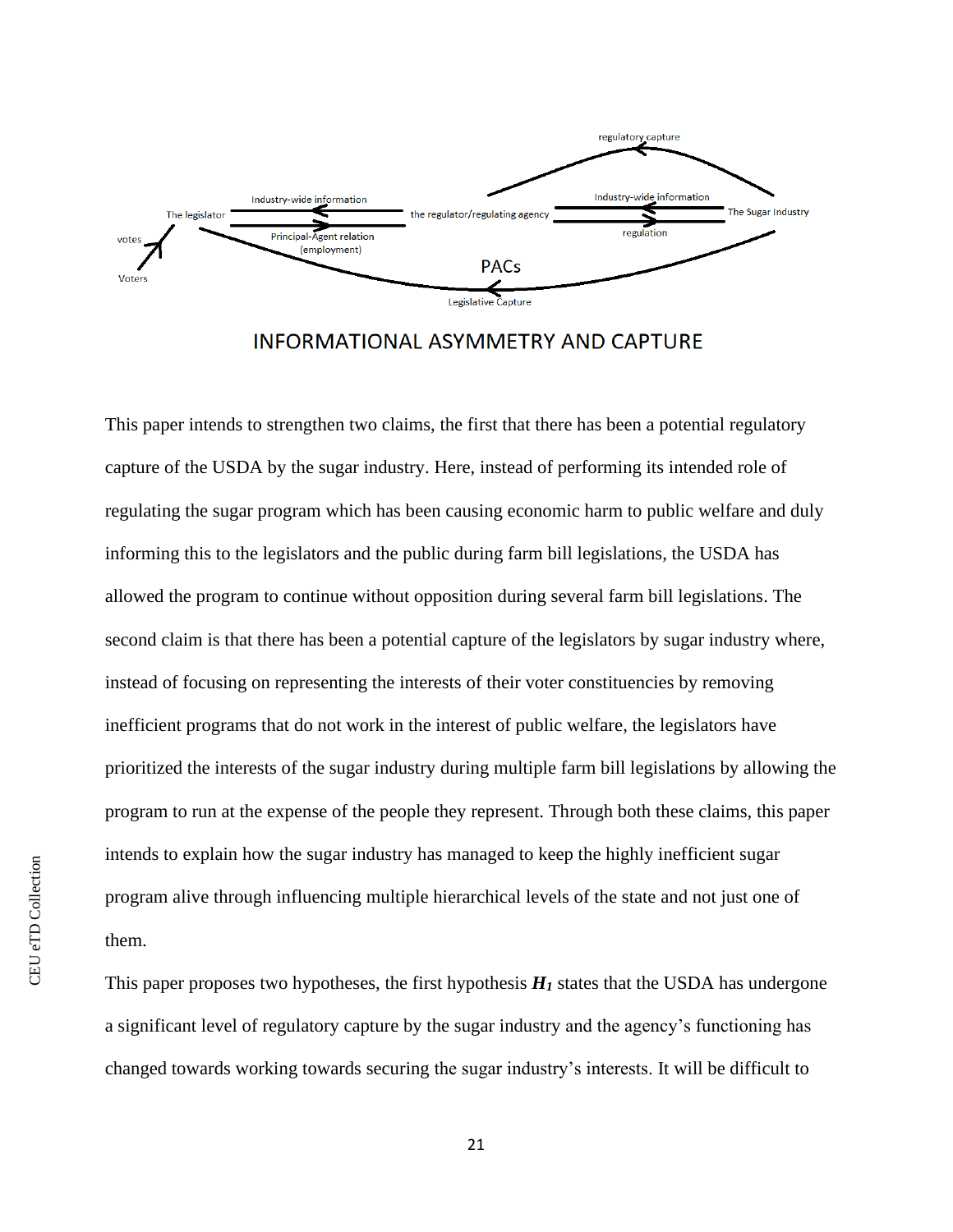determine the exact levels of regulatory capture but even a simple causal pattern that indicates the switch in the intended roles of the agency from prioritizing public welfare to prioritizing industry interests will suffice to prove  $H<sub>I</sub>$ . Even a slight hint towards regulatory capture can be implied through inefficiency in resource allocation that pose a threat to these democratic institutions who in turn face the burden to prove against this accusation. The second hypothesis  $H_2$  states that elected politicians choose to prioritize the interests of the sugar industry that fund their political campaigns by voting towards legislations that appeal to the sugar interests over the interests of their voter constituencies that vote them into power. Just like in  $H<sub>I</sub>$ , in majority representative democracies like the US, the elected politicians are mainly entrusted with power to represent the interests of their constituencies and industry interests are involved as long as long as they do not work against public welfare. Therefore a simple casual pattern of legislators voting in favor industries that work against public welfare should suffice in proving  $H_2$ . In both these hypotheses, there are 4 possible outcomes that are possible. The first possibility  $P_I$  rejects  $H_I$  and  $H_2$  implying that both the legislators and the USDA are working as intended towards the welfare of the general public without any hint of corruption. This work along the lines of public interest theory where the situation is ideal, tricking down the benefits on to the public. The second and third possibilities *P<sup>2</sup> and P<sup>3</sup>* validate either *H<sup>1</sup> or H2* where either the USDA undergoes capture and guides well intending legislators into signing inefficient legislations validating only the capture theory or well performing agencies like the USDA are put in place as a gimmick and the final vote of the corrupt legislator would go towards industry interests validating only the interest group theory. The fourth possibility  $P_4$  validates both  $H_1$  and  $H_2$  where the sugar industry has successfully influenced several levels of government towards keeping the sugar program alive enabling the industry to extract rents under government protection.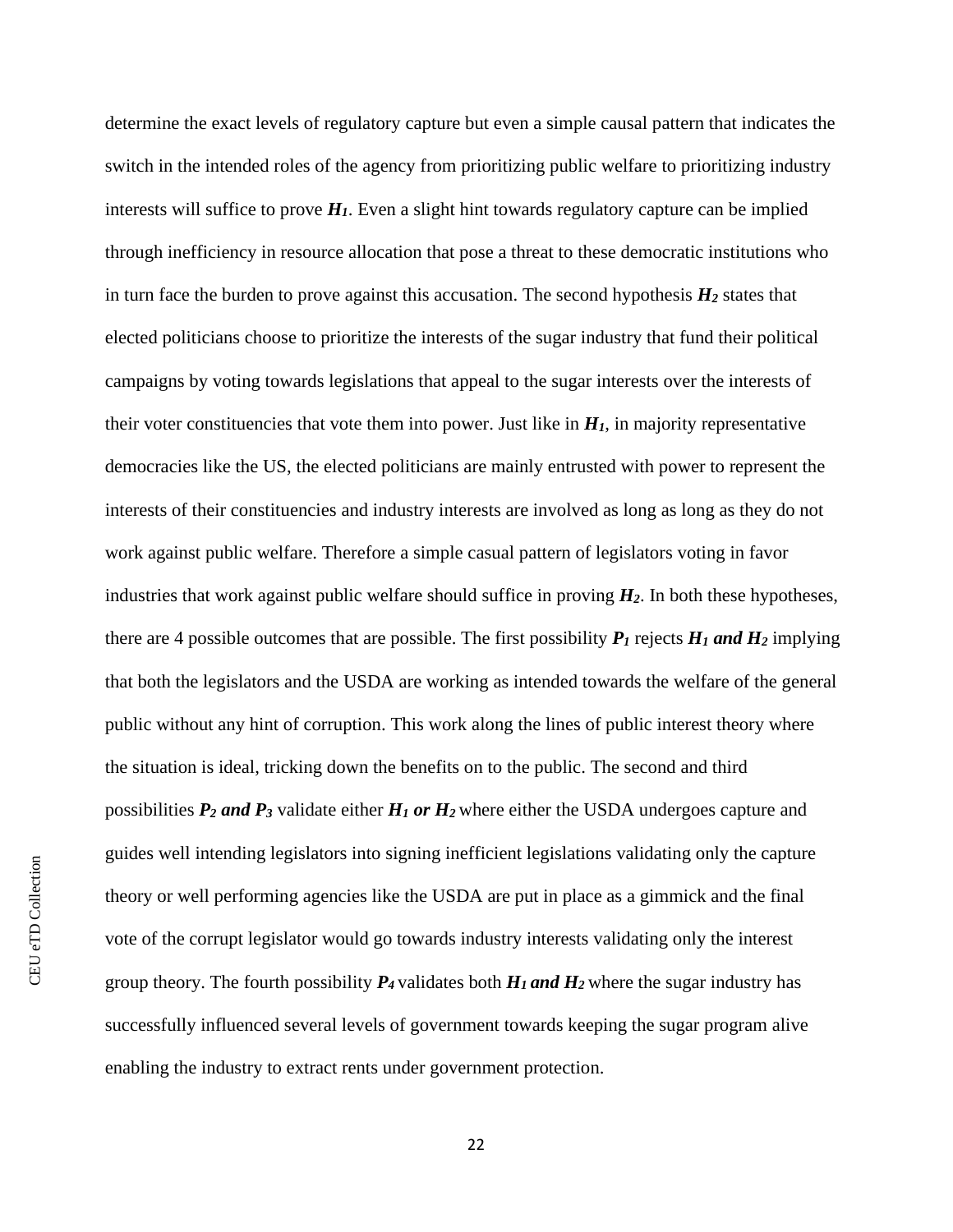# <span id="page-26-0"></span>Chapter 5: The Sugar Industry

### <span id="page-26-1"></span>*The sugar industry: A brief Introduction*

The sugar industry in the US began during the  $18<sup>th</sup>$  century when immigrant French missionaries brought the sugarcane crop with them to the US through south Florida. Sugar crops had already existed from two centuries ago in the Mexico area thanks to Spanish settlers, but logistic difficulties restricted the crop to the Mexican region. The French also revolutionized sugarcane processing a while later utilizing cheap slave labor that made the Louisiana region of the US supply  $1/5<sup>th</sup>$  of the global sugar supply by the mid-19<sup>th</sup> century. As of 2019, according to international sugar organization, the US is the  $6<sup>th</sup>$  largest sugar producer where it falls to the  $9<sup>th</sup>$ place in sugar cane produced while being the  $3<sup>rd</sup>$  in sugar beet produced (International Sugar Organization, 2020). The US is also  $4<sup>th</sup>$  largest net importer of sugar even while maintaining domestic sugar price at nearly twice the international price.

Sugarcane remained the only sugar crop until the mid-19<sup>th</sup> century until the Englishmen revolutionized sugar processing from sugar beets around the same time. The sugarcane is a demanding crop that only grew in tropical climates, explaining why the Caribbean and southern regions of the US specialized in growing the crop. Sugar beets, however, were relatively more resistant to the cold making them suitable to grow in cold climates, much like the potato. This made it easier for farmers in the middle belt to grow the sugar beets where the medium temperate regions were ideal. This explains why most of the sugar beet growing firms and refineries are geographically concentrated on the middle belt of the US which reinforces Olson's view on Geographical proximity of industries. this factor could have made it easy and cheaper for sugar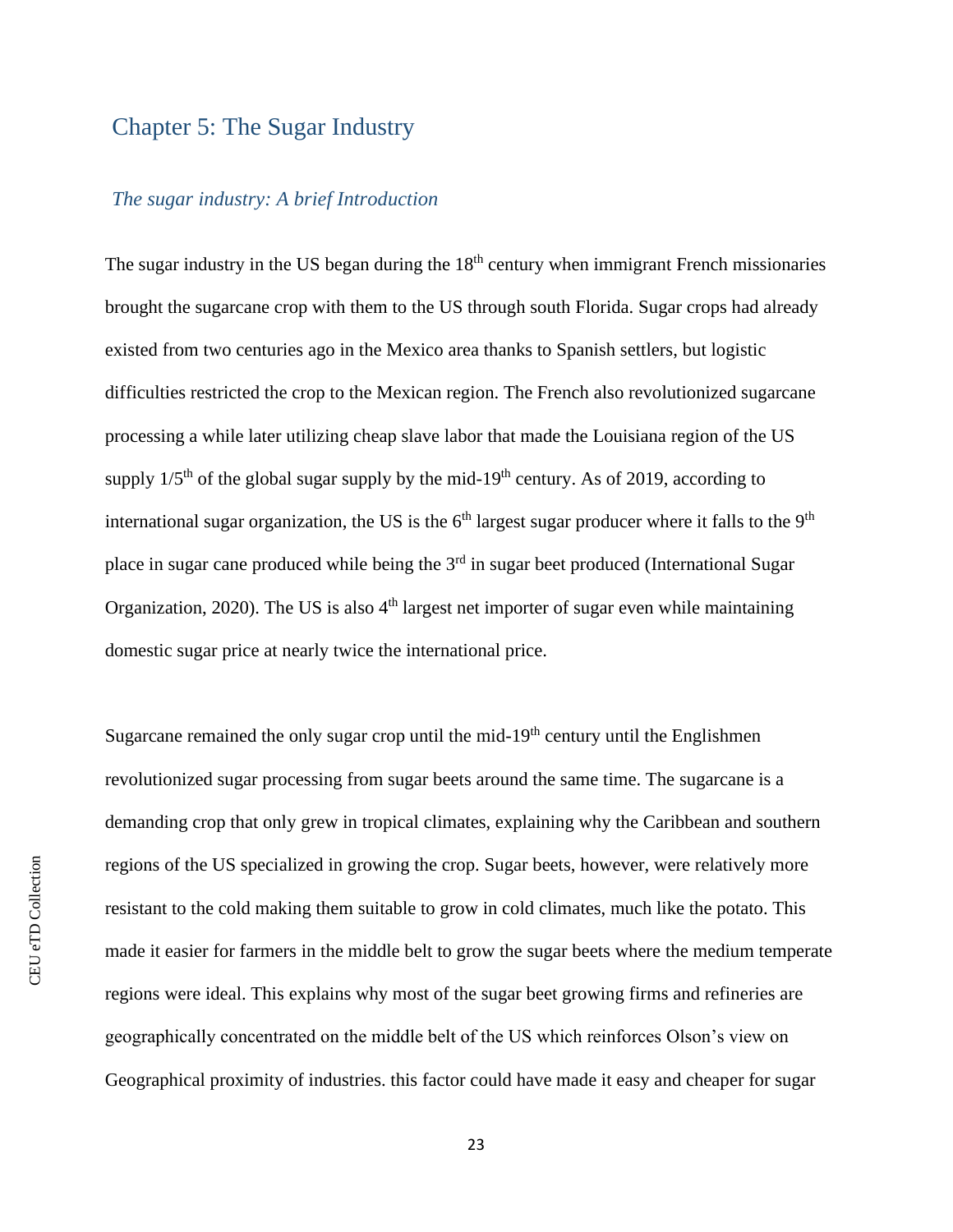producing firms to influence local legislation concerning the agricultural subsidies for sugar beet growers and refiners, even more than in non-sugar growing states (Olson, 1971). Therefore, owing to regional differences, the sugar cane and sugar beet growers, both of whose end product is refined sugar have different procedures in affecting their local legislations, along with similar outcomes.

Technical innovations in both sugarcane processing and sugar beet processing have led to the major concentration of the sugarcane growers in the Southern Florida region (and other places like Hawaii, etc.) and sugar beet growers mainly in the middle US belt. During the 2009-10 year, the total production of sugar beets was 30 million tons which was harvested on 1.2 million acres of land in the previously mentioned middle belt which totally values the beet sugar industry to a 4.6 billion dollars in 2010. Cane sugar, however, had a total production of 29 million tons which was harvested on 800,000 acres of tropical land mostly in the tropical southern belt of the country which was valued at 2.3 billion dollars in 2010 (ASA, 2011). The methods of processing are not equally efficient, and the processing of sugar beets is much more labor and technology intensive when compared to sugarcane. This explains why the subsidy support per pound of refined sugar from beets ( $\sim$ 22 cents per pound) in higher than refined sugar from sugarcane ( $\sim$ 18 cents per pound). However, the higher number of sugar beet producers compared to sugarcane in the country could have also played a role in the setting of higher prices as we can see, the value of sugar beets from above is nearly double of the sugarcane industry even when both were producing identical quantities. Apart from homegrown sugar, there are sugar processors that import sugarcane that are situated more closer to the ports in order to lower logistic costs. The US did not claim nativity to the sugar crop which was introduced in the  $17<sup>th</sup>$  century. Post technological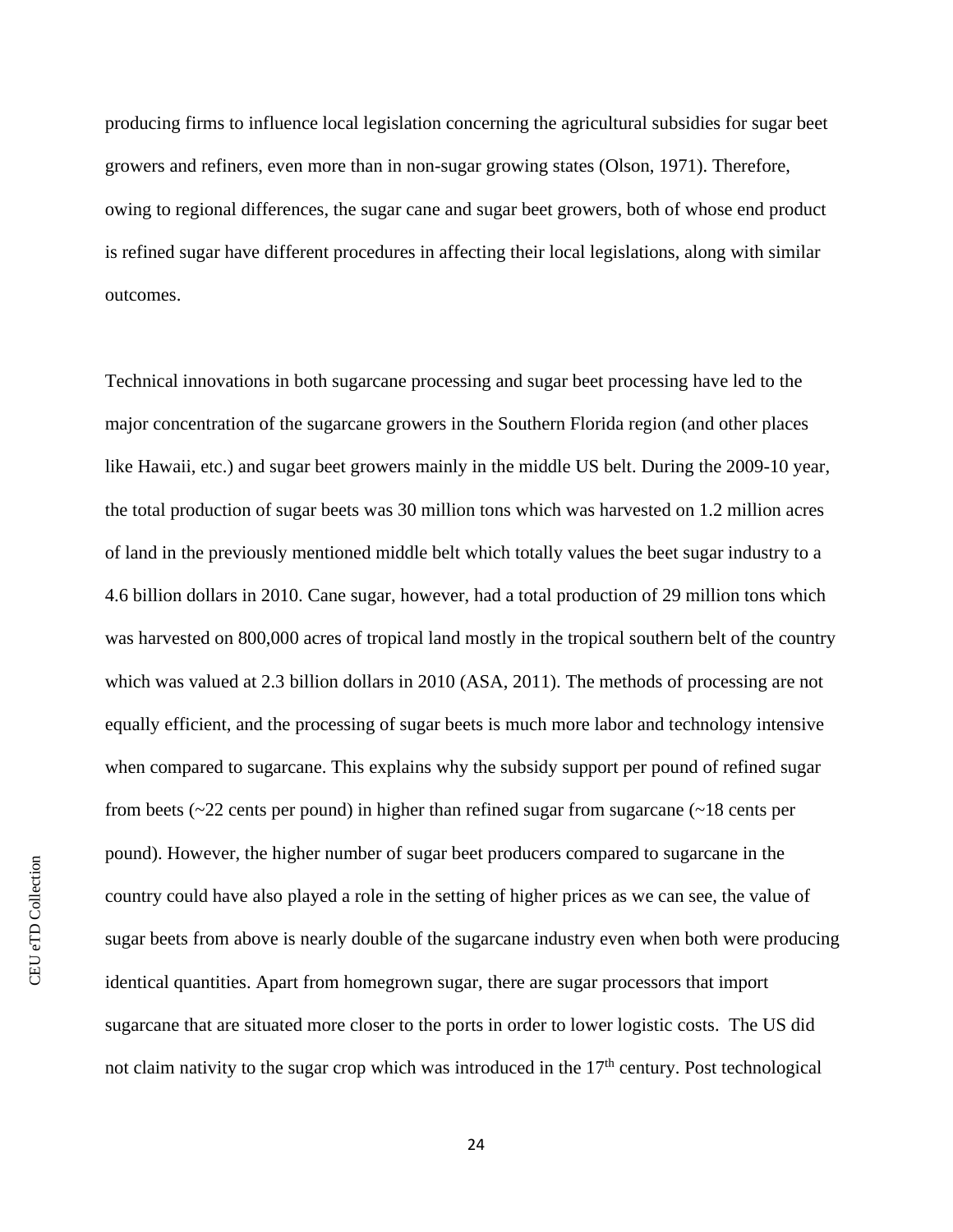breakthroughs, sugar beets were made to grow which competes and remains a huge benefactor in the sugar industry.

### <span id="page-28-0"></span>*The Sugar Program and its Constituent Amendments*

The Jones-Costigan agreement in 1934 to this Agricultural Amendment Act marks the birth of the sugar program as these two senators from sugar producing states put across the demand for classifying sugar as a basic crop that required protection from the government. Under this agreement, much like the infamous intent of the Agricultural Adjustment Act, the sugar program was intended to create rents to domestic producers through quantitative restrictions that helped influence the domestic supply of sugar (Beghin, A Primer on US Sugar in the 2007 US Farm Bill, 2007). After the 1934 act, several legislations continued through the next three decades where neither of the agricultural commodity programs saw amendment. By the 1970s, a brief period of high international sugar prices rocked the base of the sugar program leading to its temporary dismantlement. However, this was just temporary and the program which bounced back even stronger by 1977 including new price support programs and non-recourse loan programs.

The next episode of high international prices in the 1980s brought more amendment into the program in the form of bilateral import quotas that further decreased the influx of sugar coming into the domestic market. The next amendment in 1985 was in response to the expensiveness of the program, which that instead of getting dismantled, was transformed into functioning at "nocost" to the federal budget by transferring costs onto the consumers of the free market. The next farm bill of 1990 was intended to lead the country towards greater market liberalization, but this implied something opposite to the sugar industry (Runge, 1991). It introduced marketing control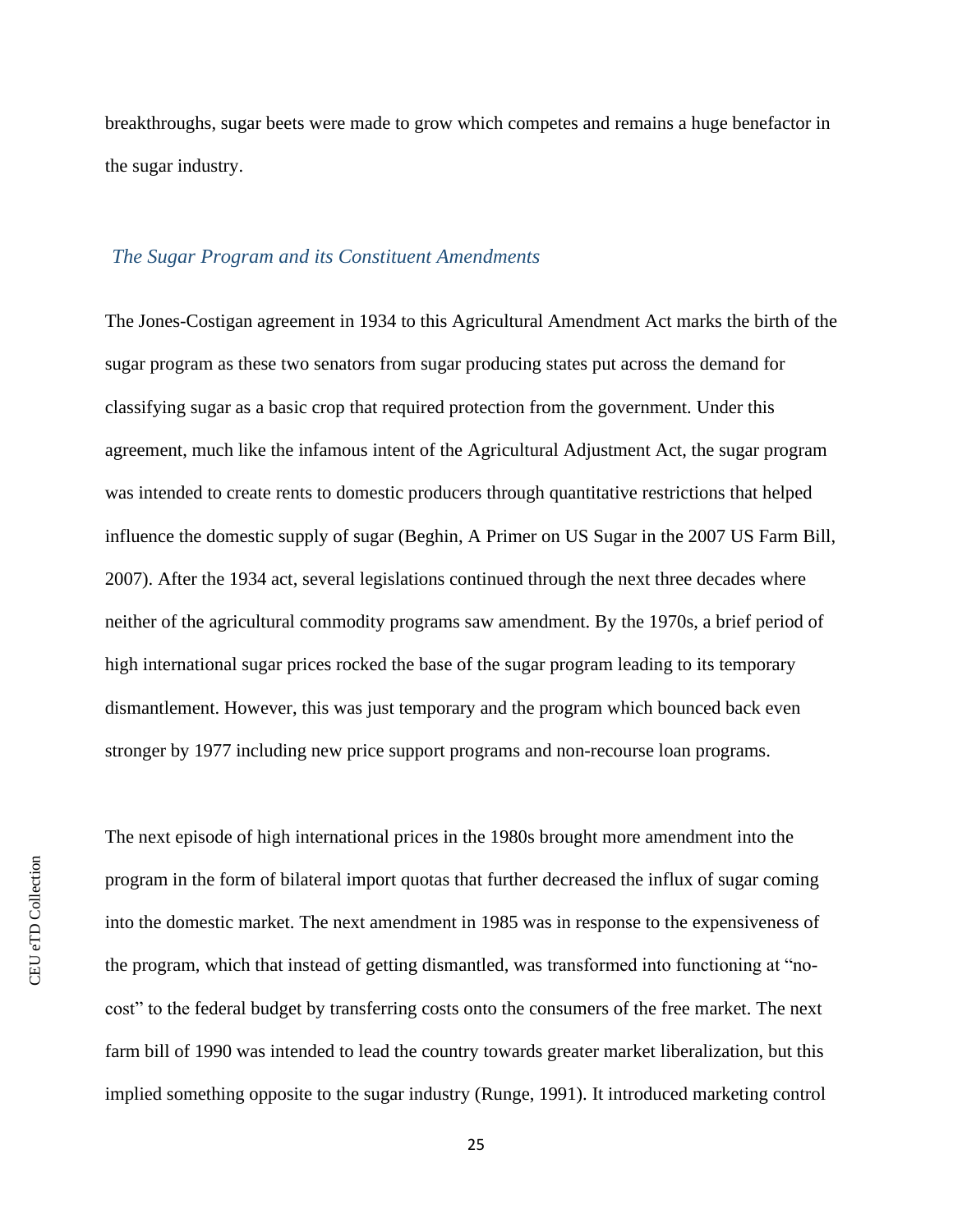mechanisms for controlling the domestic price of sugar in the country which further increased protection. The next legislation of 1996 termed the FAIR act was the landmark legislation in the ideological shift towards market liberalization where all market controls, the no cost requirement features of the sugar program were removed along with imposing penalties that entailed commodity forfeiture to the CCC (Evans & Davis, 2000). These changes brought about by the FAIR act of 1996 were short lived and most were rollbacked to the previous setting in the next landmark infamous 2002 bill. After the 2002 agriculture bill, the next major agriculture bills were 2008, 2014, 2018 and 2020 all of which have not included any amendments to the sugar program. The following image depicts a chronological order of all the farm bills passed throughout US history.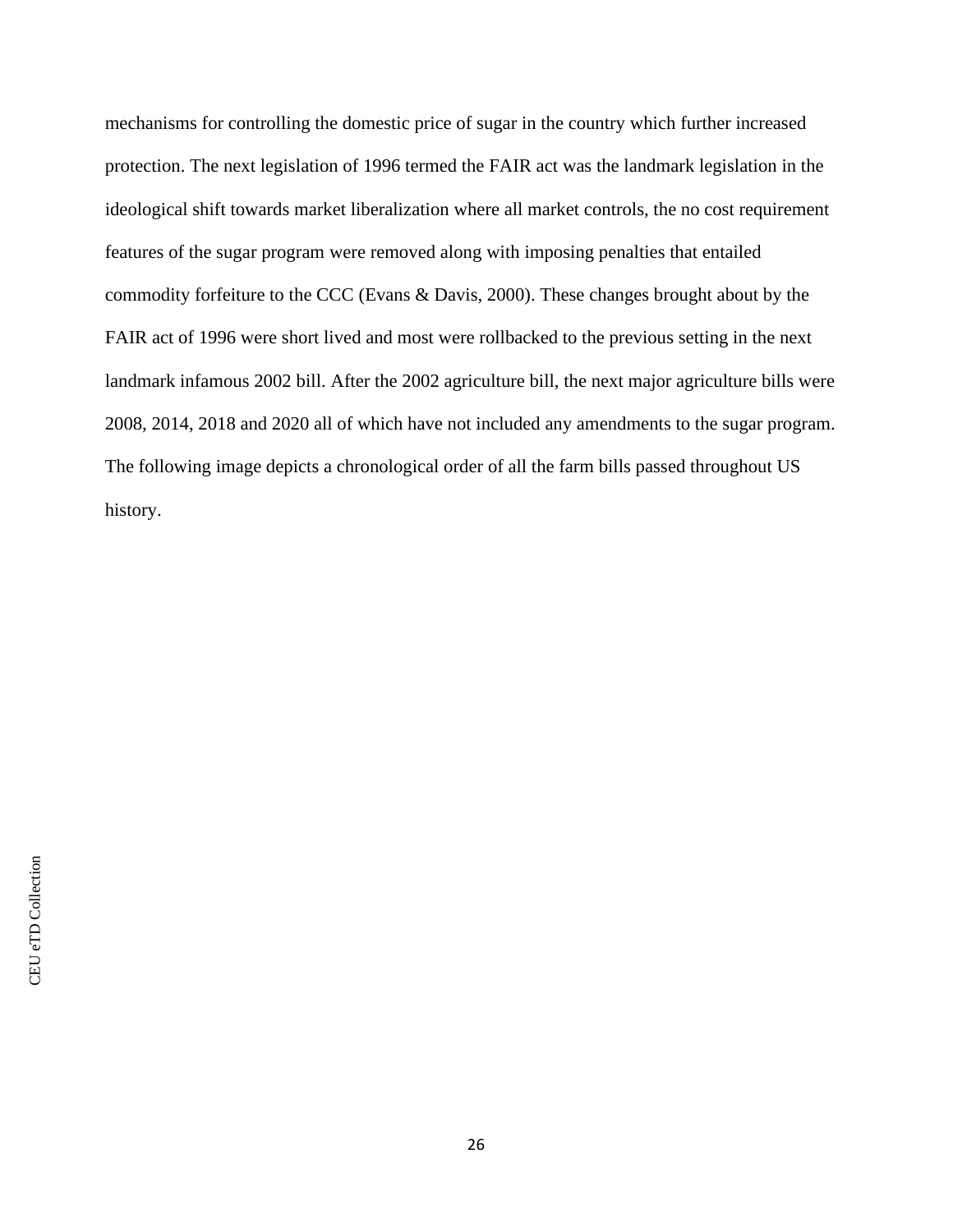| 1862 Agric. Act 0f 1862 (established the<br>U.S. Department of Agriculture)                                |      | 1862, 1890 Morrill Land Grant Acts (7 U.S.C.<br>§§ 301 et seq., 7 U.S.C. §§ 321 et seq.)                                             |
|------------------------------------------------------------------------------------------------------------|------|--------------------------------------------------------------------------------------------------------------------------------------|
| 1933 Agric. Adjustment Act of 1933<br>$(P.L. 73-10)$<br>1933 The Farm Credit Act (P.L. 73-75)              | 1930 | 1887 Hatch Experiment Station Act<br>(7 U.S.C. §§ 361a-361i)<br>1890, 1906 Federal Meat Inspection Act<br>(21 U.S.C. §§ 601 et seq.) |
| 1933, 1939 Creation of the Commodity<br>Credit Corporation (15 U.S.C. §714)                                |      | 1914 Smith-Lever Extension Act (7<br>U.S.C. §§ 341 et. seq.)                                                                         |
| 1935 Section 32 of the Act of August<br>24, 1935 (7 U.S.C. § 612)<br>1935 Soil Conservation and Domestic   | 1940 | 1916 Federal Farm Loan Act (P.L. 64-158)<br>1921 Packers and Stockyards Act (7 U.S.C. §§                                             |
| Allotment Act (P.L. 74-46)<br>1938 Agric. Adjustment Act of 1938 and                                       |      | 181-229)<br>1946 Richard B. Russell National                                                                                         |
| Federal Crop Insurance Act (P.L. 75-430)                                                                   | 1950 | School Lunch Act (P.L. 79-396)<br>1946 Agric. Marketing Act of 1946                                                                  |
| 1954 Agric. Trade Development and Assistance<br>Act (P.L. 480) (7 U.S.C. §§ 1691 et seq.)                  |      | (7 U.S.C. \$1621)<br>1948 Agric. Act of 1948 (P.L. 80-897)                                                                           |
| 1954 Agric. Act of 1954 (P.L. 83-690)<br>1956 Agric. Act of 1956 (P.L. 84-540)                             |      | 1949 Agric. Act of 1949 (P.L. 81-439)                                                                                                |
| 1956 The Soil Bank Act (1956 farm bill)<br>1957 Poultry Products Inspection Act (21<br>U.S.C. 451 et seq.) | 1960 | 1970 Agric. Act of 1970 (P.L. 91-524)<br>1970 Egg Products Inspection Act (21                                                        |
| 1961 Agric. Act of 1961 & Consolidated Farm                                                                |      | U.S.C. 1031 et seq.).<br>1972 Consolidated Farm and Rural Develop-<br>ment Act of 1972 (P.L. 92-419)                                 |
| and Rural Development Act (P.L. 87-128)<br>1964 Food Stamp Act of 1964 (P.L. 88-525)                       | 1970 | 1973 Agric. and Consumer Protection Act<br>of 1973 (P.L. 93-86)*                                                                     |
| 1965 Food and Agric. Act of 1965 (P.L. 89-321)<br>1966 Child Nutrition Act of 1966 (P.L. 89-642)           |      | 1976 Farmer-to-Consumer Direct<br>Marketing Act of 1976 (P.L. 94-463)                                                                |
| 1980 Federal Crop Insurance Act (P.L. 96-365)                                                              | 1980 | 1977 National Agric. Research, Extension, and<br>Teaching Policy Act (7 U.S.C. §§ 3101)<br>1977 Food and Agriculture Act of          |
| 1981 Agric. and Food Act of 1981 (P.L. 97-98)<br>1985 Food Security Act of 1985 (P.L. 99-198)              |      | 1977 (P.L. 95-113)                                                                                                                   |
| 1985 Animal Welfare Act (1985 farm bill, 7<br>U.S.C. §§ 2131-2159)                                         |      | 2000 Agric. Risk Protection Act (P.L. 106-224)<br>2000 Biomass Research and Development                                              |
| 1988 Disaster Assistance Act of 1988<br>(P.L. 100-380)                                                     | 1990 | Act of 2000 (P.L. 106-224)<br>2002 Farm Security and Rural Investment                                                                |
| 1990 Food, Ag., Conservation, & Trade<br>Act of 1990 (P.L. 101-624)                                        |      | Act of 2002 (P.L. 107-171)<br>2000, 2002 Plant Protection Act (7 U.S.C. § 7701                                                       |
| 1990 Organic Food Production Act (1990 farm<br>bill, 7 U.S.C. §§ 6501-6523)                                | 2000 | et seq.), and Animal Health Protection Act<br>(7 U.S.C. §§ 8301 et seq.), consolidating<br>previous laws                             |
| 1996 Federal Ag Improvement and Reform<br>Act of 1996 (P.L. 104-127)                                       |      | 2003 Healthy Forests Restoration Act of<br>2003 (P.L. 108-148)                                                                       |
| 1998 Agriculture Research, Extension, and<br>Education Reform Act (P.L. 105-185)                           |      | 2004 Specialty Crops Competitiveness<br>Act of 2004 (P.L. 108-465)                                                                   |
| 2014 Agricultural Act of 2014 (P.L. 113-79)                                                                | 2010 | 2005 Energy Policy Act of 2005 (P.L.<br>$109 - 58$                                                                                   |
| 2018 Agriculture Improvement Act of 2018,<br>P.L. 115-334                                                  |      | 2008 Food, Conservation, and Energy Act<br>of 2008 (P.L. 110-246)                                                                    |
|                                                                                                            |      | [ORANGE YEAR] Farm Bill<br>$*Considered to be the fact "annibue form bill"$                                                          |

#### \*Considered to be the first "omnibus farm bill."

*Source: What is a farm bill? Congress Research service 2019.*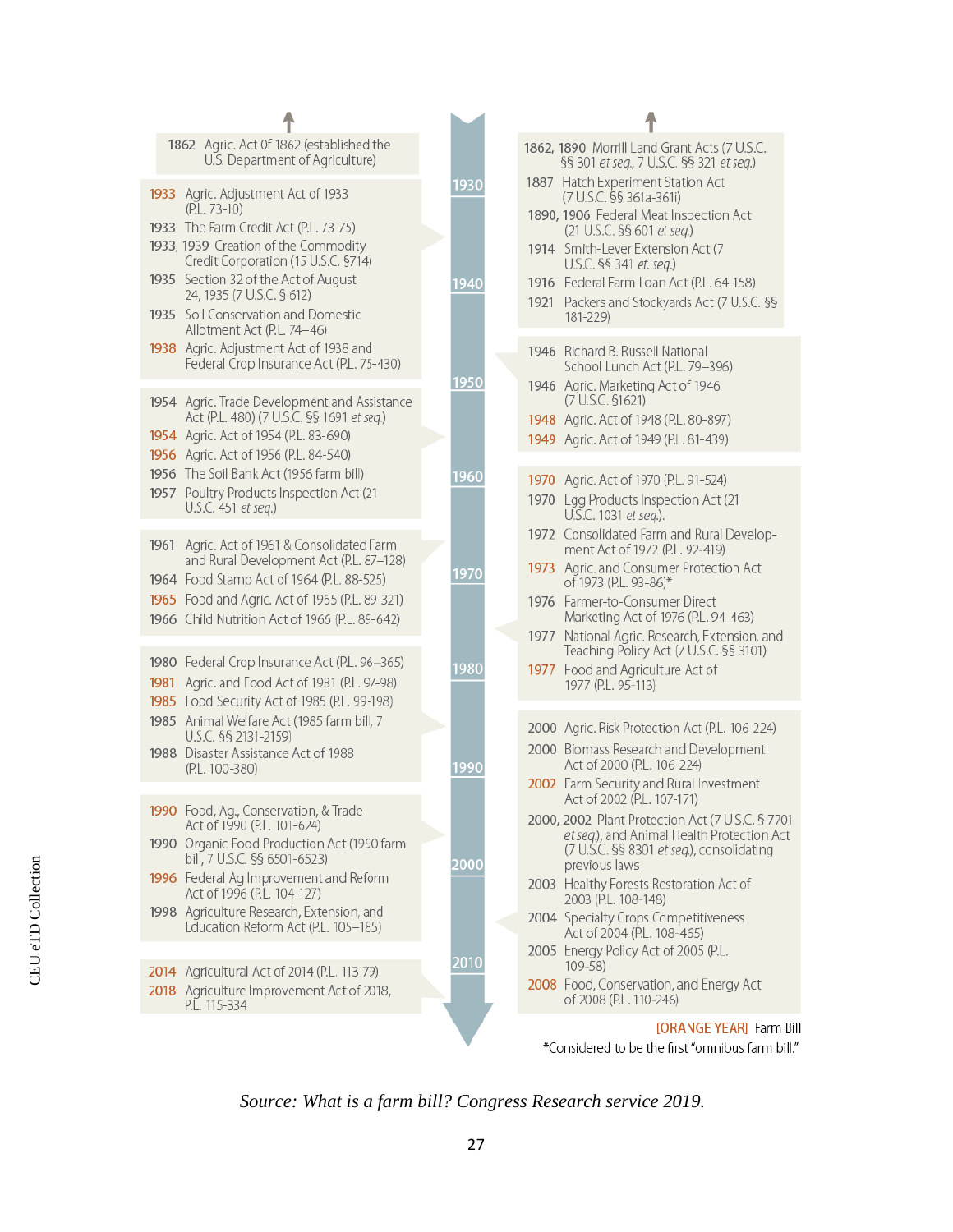### <span id="page-31-0"></span>*The features of the Sugar Program*

This sugar program of the sugar industry has been dubbed the highest supported federal support program in the history of American farm support programs and comes under the purview of the US Department of Agriculture (Sumner, 2003). The sugar program that has been minimally modified through the seventy plus years of its existence consists of agricultural subsidies that have evolved to become "no-cost" (Beghin, 2007) i.e., independent of the federal budget. The costs of the program now conveniently fall onto the consumer rather than the taxpayer. This fact that the sugar program no longer funded by the federal budget is a main reason as to why the program lurks behind the spotlight of public purview. The sugar program entails three main support mechanisms for the sugar industry. These support mechanisms are intertwined in a way that involve all major constituents of the sugar industry, i.e., the sugarcane/sugar-beet growers, the sugar refiners/processors and ethanol refiners. These interactions between the growers and refiners must be complimentary to each other, failing which the support will be removed to that firm that does not get involved.

**The first support mechanism** is Marketing allotments where the domestic sugar market is proportionally divided according to the type of sugar and its origin. Currently, according to the 2008 farm bill, a total of 85% of the American market is reserved for domestic producers. This 85% is further divided amongst sugarcane and sugar-beet refiners. These allotments are made so that individual firms do not sell their produce entirely and crash the market. The farm bills also include a conservation program called Acreage Reduction Program where a percentage of acreage is intentionally left uncultivated to decrease production. This is mainly done by the federal government who pays farmers to keep their lands idle and keep production at lower levels that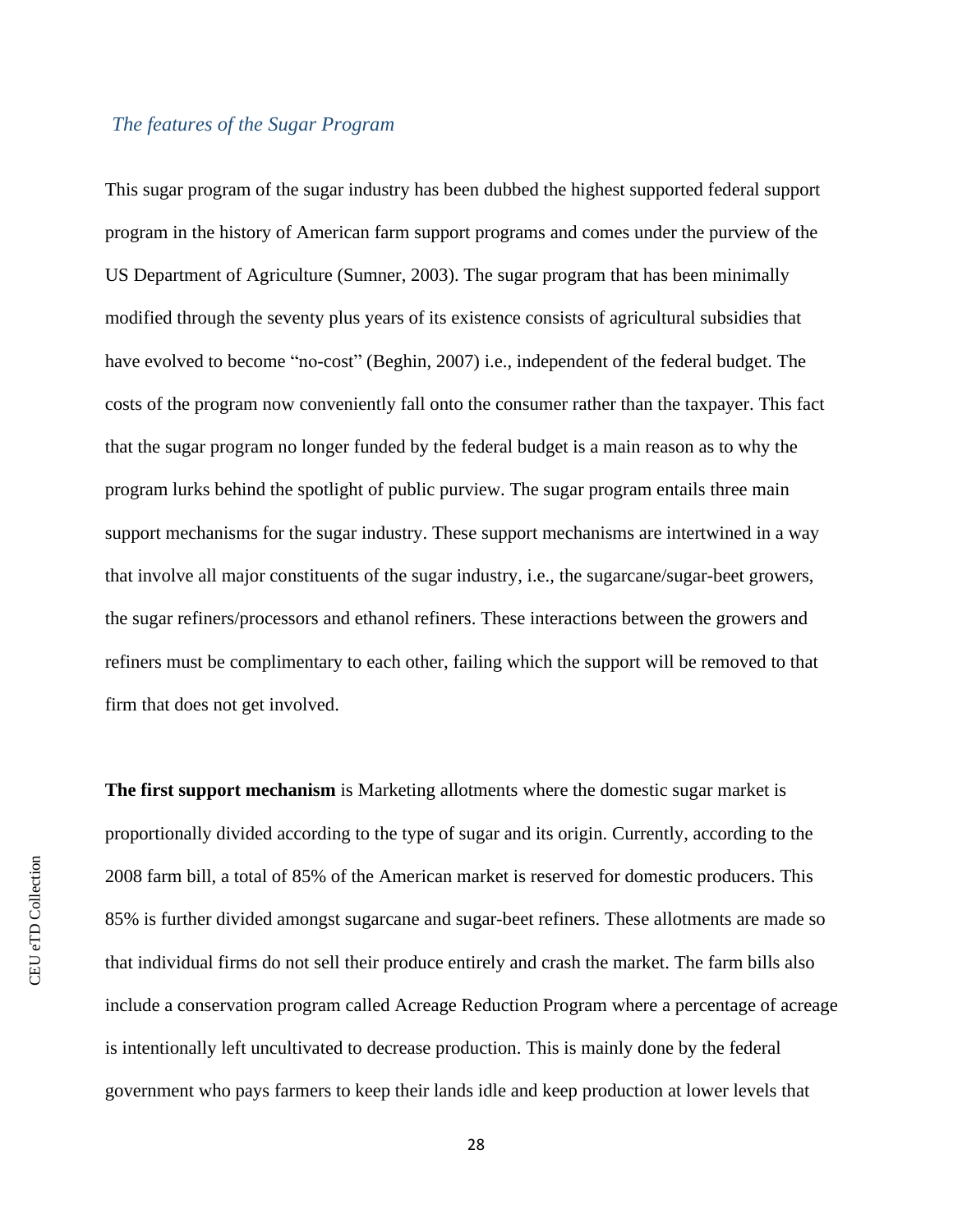affect supply which helps maintain the price. Only farms that prove that they have abided by this requirement are entitled to receive federal farm subsidies. The remaining 15% is allotted to imported sugar from licensed exporters in exporting countries that face zero-tariffs.

**The second support mechanism** is the import quotas that restrict sugar imports into the country from non-signatories to the NAFTA. These import quotas are offered to sugar processors from exporting countries that choose to buy back sugar from the American government. The amendment to the sugar program in the 1990 farm bill aimed at removing the sugar program out of the spotlight of being an expensive program by transforming it into a no-cost program that no longer ate into the federal budget of the country (Runge, 1991). This meant the subsidies that processors received became loans where if the market price fell below the support price, then the processors would be unable to pay back the loans and would in-turn forfeit the commodity (refined sugar) to the government. In other words, Forfeiture implied that through non-payment of loans forfeited sugar was purchased by the government through the budget. In order to emphasize the "no-cost" aspect of the program, the USDA included a clause where the forfeited sugar would be sold to foreign exporters in return for import quotas where they could buy cheaper produce from other third world sugar producers at a nearly zero cost tariff rate. This was intended to cement the no-cost feature of the program where the government would have alternatives that would prevent it from resorting to the absolute purchase of the forfeited sugar.

**The Third support mechanism** is minimum price support guarantees (MSGs) that the federal government offers to sugar cane and sugar beet growers who sell to domestic sugar processors/refiners. Sugar refiners that import raw sugar from other countries and sugarcane and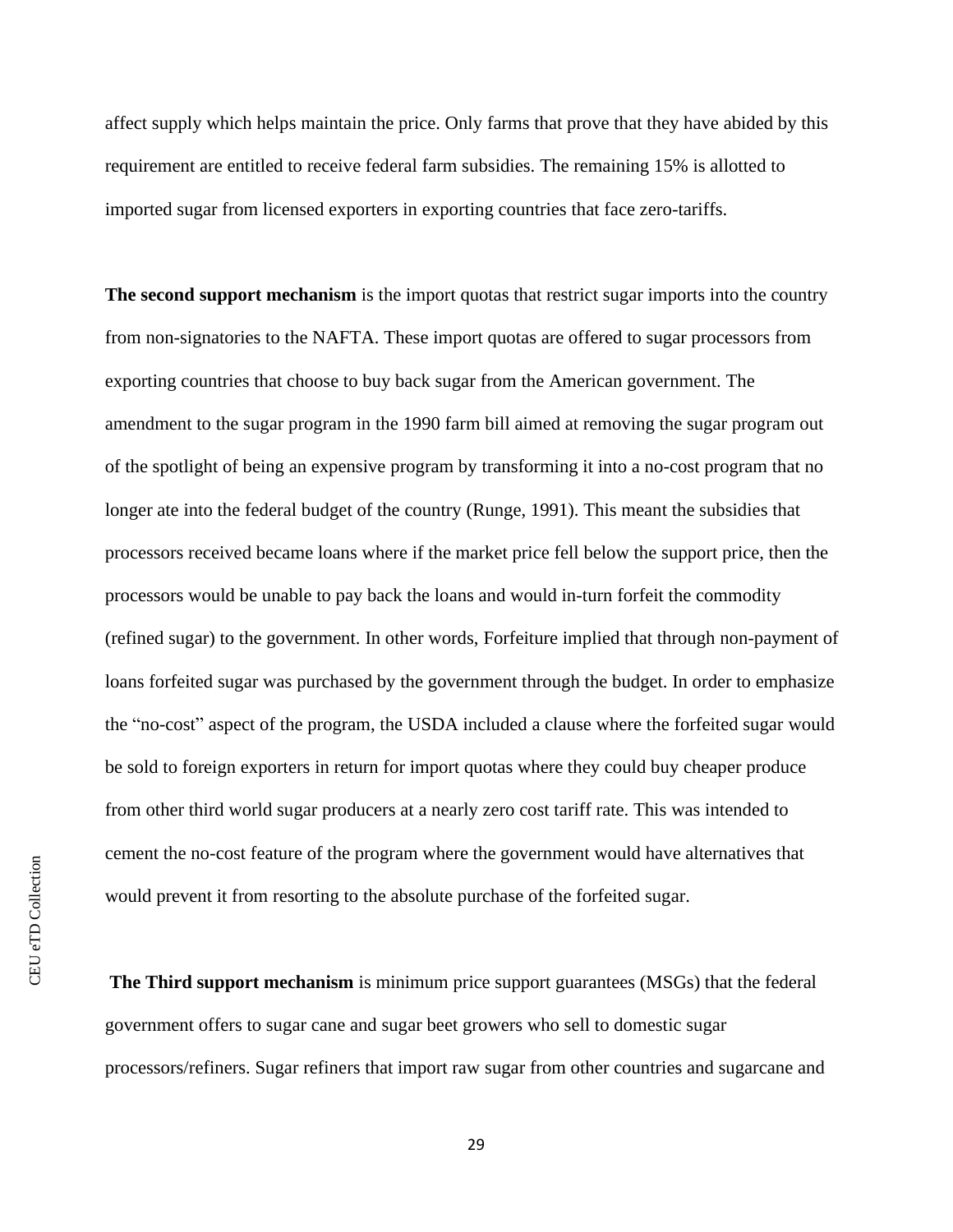sugar beet growers that export the immediate crop are exempt from the support. The MSGs offered to growers is offered through domestic processors that receive price support loans from the federal government. These loans, that directly come from the Commodity Credit Corporation (CCC) are offered with the intent that sugar refiners do not flood the produce into the domestic market post-harvest/refining as it could potentially crash the sugar market leading to a drop in the price level (Hurtig, 2003). Through these loans, the CCC makes sure that the processors are not forced to sell the products instantly to make ends meet but can have the leisure to sell it at a constant rate (fixed by the government) throughout the year. The market prices are strictly measured so that they do not fall below the minimum support price, which, if happens, the sugar processors that would not be able to pay back the price support loans would have to forfeit their refined sugar instead to the government. The three support mechanisms of market allotments, import quotas and minimum price guarantees through the sugar program were intended to help sustain the sugar industry by spiked the relative sugar price and inhibiting competition from both domestic (new) and international growers.

#### <span id="page-33-0"></span>*Analysis of the Sugar Program*

In this section, the author analyses the sugar program through the theoretical framework developed in the fourth section to explain causality of capture in several levels of the American government. The American economy runs on a capitalist democratic model which follows the demand and supply formula to explain the survival of goods in the market with minimum interference from the invisible hand. Demand stemming from several factors including but not limited to high competition, inefficient production etc. would typically determine the life of death of any commodity and hence, industry. However, with the help of the invisible hand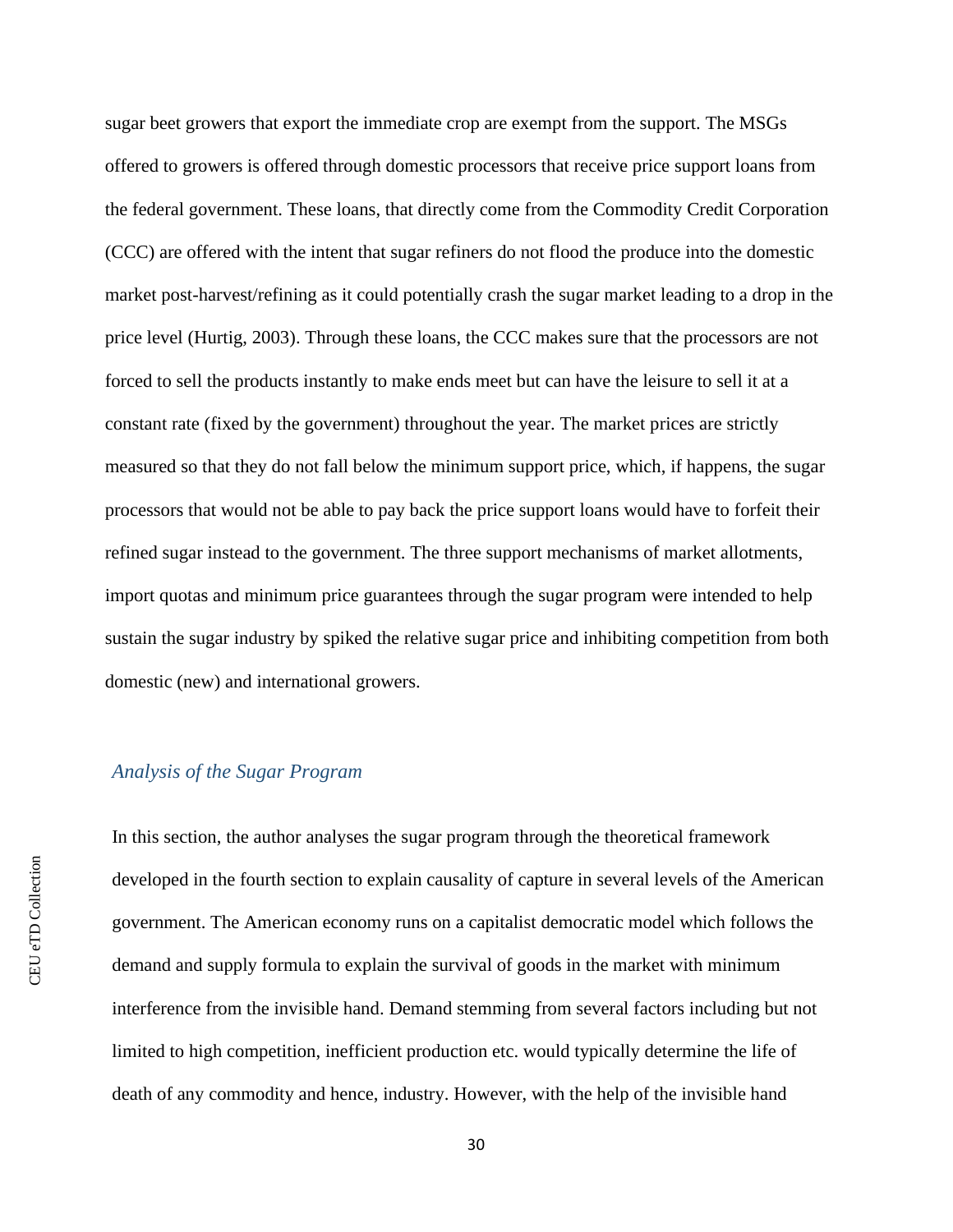through support from the sugar program, certain highly processed inefficient goods like the sugar-beet still continues to remain on the table. Normally, even in other economies, such inefficient commodities would have typically exited the market after a certain period of time, but through the sugar program, the USDA has allowed these beet processing plants to stay, become more efficient and allowed them to compete on similar levels which decreased their rates of closure throughout the last century (Risch, Boland, & Crespi, 2014).

Both sugarcane and sugar beet processors are scattered throughout the country with a trend of being situated closer to the farms they source from for decreasing logistics costs. A third group of processors that import raw sugar are situated more near the international ports for the same reason. Although, these different constituent firms are a part the same sugar industry and have the same final products, they have different preferences that affect the political process differently, and hence undergo different treatment. The USDA treats the refiners that source domestic produce and the refiners that source international produce differently by providing marketing loans for the former but not the latter. Even within the same industry, refiners that import raw sugar as a raw material are discriminated against by domestic firms where their import quotas for raw sugar were also eventually decreased (Pendleton, 1948). The fact that the USDA enables this behavior questions its integrity as an independent regulating body and suggests towards capture by domestic firms. This works towards supporting **hypothesis** *H1*.

The way the Sugar Program is structured can explain who the benefits are really intended towards. The different support mechanisms included in the program imply different benefits that finally finds its way to the sugar industry. With the first price support mechanism of market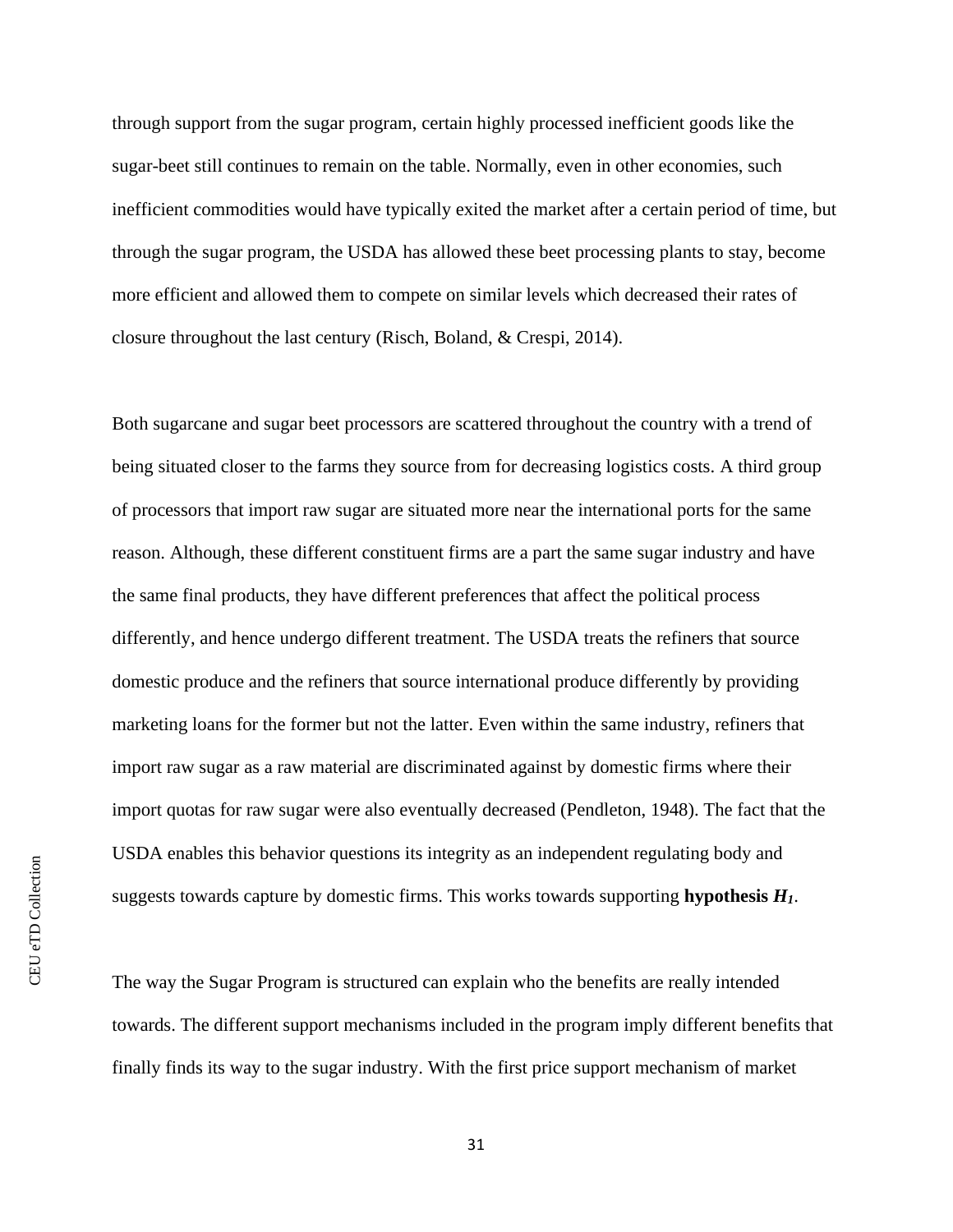allotments, influential firms in the sugar industry that have comfortably been extracting rents for the past many decades will look to continue to keep their share of the pie. With increasing new domestic growers and refiners, the existing firms that will seek to gain control over newer entrants will utilize the captured agency (the USDA) into setting limitations for new entrants to benefit from government subsidies. This is done with the intent that these new entrants will either close soon due to high prices or try to find other markets for their products. Adding to this, existing regulated firms will also look into decreasing the rate of returns for new entrants, so that their chances of closure will increase. It will be difficult for new farmers to set aside uncultivated parts of their farms and seek profitable rates of return initially, hence they will either look into changing their choice of crops or will have to look into other sources of employment. This support mechanism clearly does not act in the favor of the consumers.

The closure of beet processing plants would have done more good to the consumers as the resulting opportunity cost of not growing other crops that are more suitable to such weather conditions would have certainly diversified availability of products in the domestic market. But instead, tax payer money was offered to beet processors who began collecting rents instead from the higher support price. The second support mechanism of import quotas allows domestic sugar processors to extract rents from the trade diversion intentionally created by limiting imports into the country as non-import quota holders face high tariffs that touch nearly 50% of the product value (Beghin, 2007). Influential international firms from sugar producing countries would have extracted enough rents through the years of the sugar program that they would be able to afford to buy and re-export American sugar in exchange for import quotas with the goal of maintaining their import quotas. Other new international firms intending to export to the US will find it very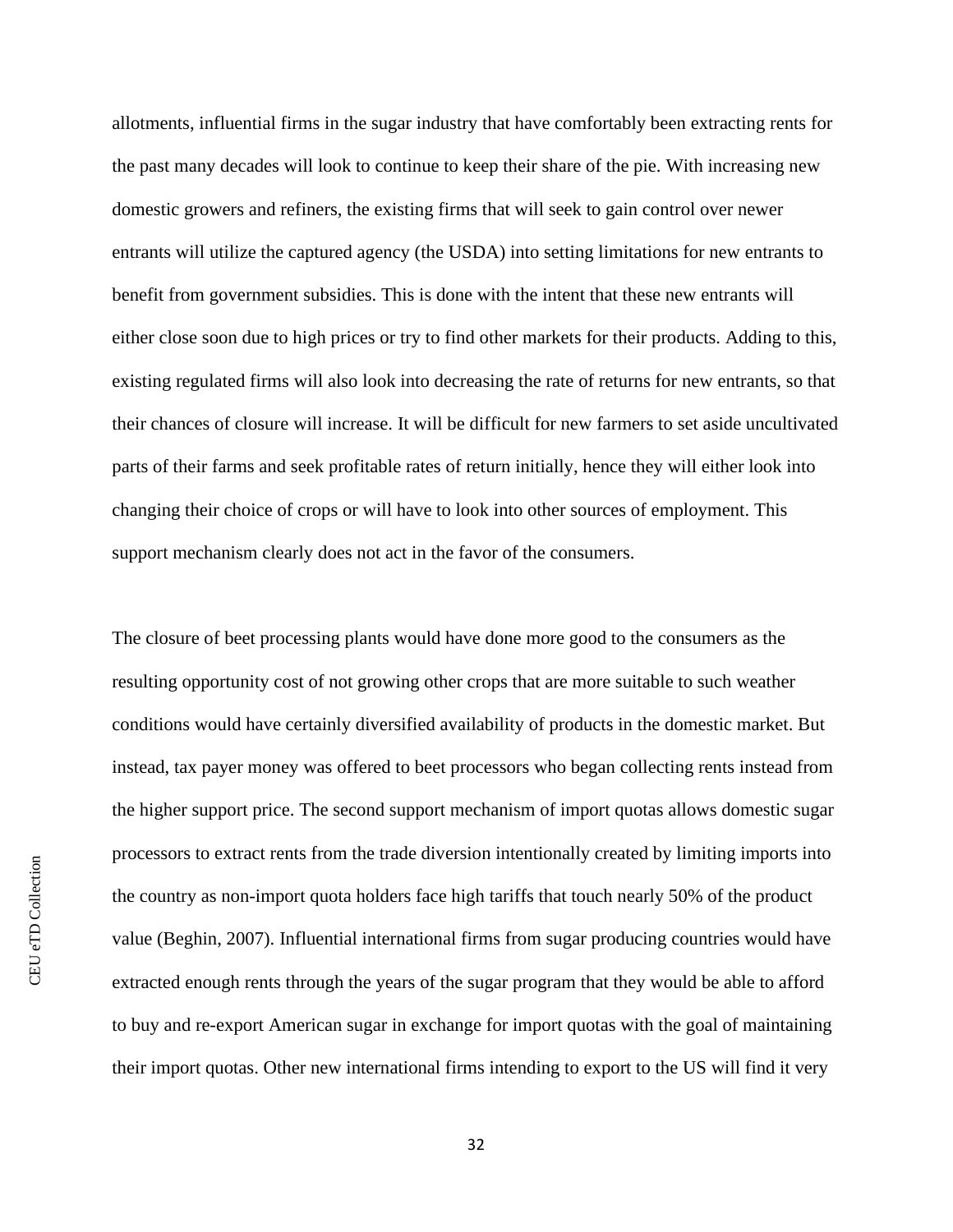difficult to get over the ~40-50% tariff on non-quota imported sugar. Hence, they would be forced to either find other markets for their produce or close eventually. It is completely plausible that international sugar exporting firms that have been exporting from the beginning of the sugar program or before having commanded a say in the formulation of the sugar program through the USDA. The case of American firms having an influence on the World Trade Organization has also happened. To illustrate using an example, The American Sugar Alliance, a trade association of domestic sugar producers has had links with the US Trade Representative and the WTO and influenced trade reforms regarding trade liberalization through the WTO (Stokes, 2012).

The primary sign of capture of a regulatory agency (USDA) by a private industry for its personal interests, according to the theory of economic regulation, by J. Stigler is control over entry. From the above two price support mechanisms of marketing allotments, it is obvious that through the Sugar program, the industry has attempted to exert control over the entry of sugar into the American market from both international and domestic firms thereby validating the hypothesis *H1***.** The third support mechanism of minimum support guarantees in turn creates possibilities where the government has purchased the sugar from the refiners thereby transferring the cost onto the taxpayers. Irrespective if the government sells the sugar in exchange for import quotas to international firms, the chance of risk from selling their commodity in the free market and incurring losses by the sugar growers and refiners is completely removed. Either, the sugar is sold for high prices, or it is forfeited to the government, who in turn, has ended up buying the sugar from the processors at the minimum rate (which is still higher than international sugar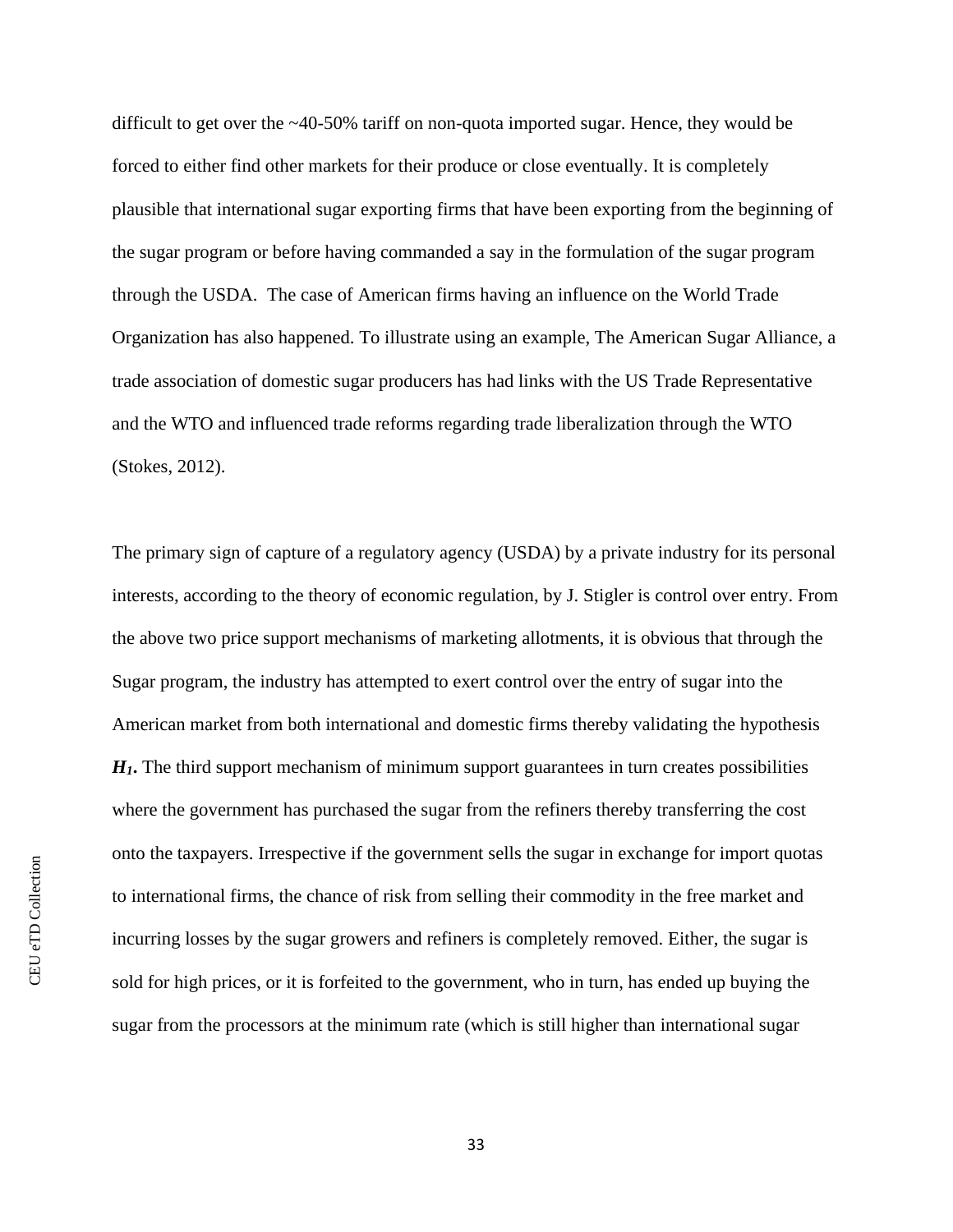prices). All of the abovementioned support mechanisms clearly hint towards regulatory capture where neither of these support mechanisms seem to work towards public welfare.

The sugar industry has coerced the USDA into setting fixed prices that comfortably allow existing firms to extract rents, not by competing in the market but by other incentives like market allocations. In a perfect market, new firms that utilize the latest technologies to produce the same products would be able to sell their products at lower prices which would initially help them in create some market space. However, through price fixing, existing firms will overcome their inefficiency in production and continue to compete with the new entrants who eventually face diminishing rate or returns from lower demand and lower market shares. All of these above points work against public consumer welfare and in favor of hypothesis *H1.*

Accords to Mancur Olson's theory on special interest groups, narrow and specific demands throughout the industry is vital in influencing legislation at higher levels. The end product from both sugarcane and sugar-beet are the same hence commodity producers tend to agree strongly on most, if not all, goals of the sugar industry. Since the only existing differences, as previously discussed, are region specific, all these differences tend to become miniscule while representing the whole industry interests during national level legislations. These narrow industry specific goals have made it easy for associations to lobby and influence their specific issue-area in national legislations. Even within the industry, the sugar beet growers and the sugarcane growers have formed their own associations that have formed their own Political Action Committees (PACs) and Super PACs that lobby in multiple regions and levels of government towards influencing national farm legislations.,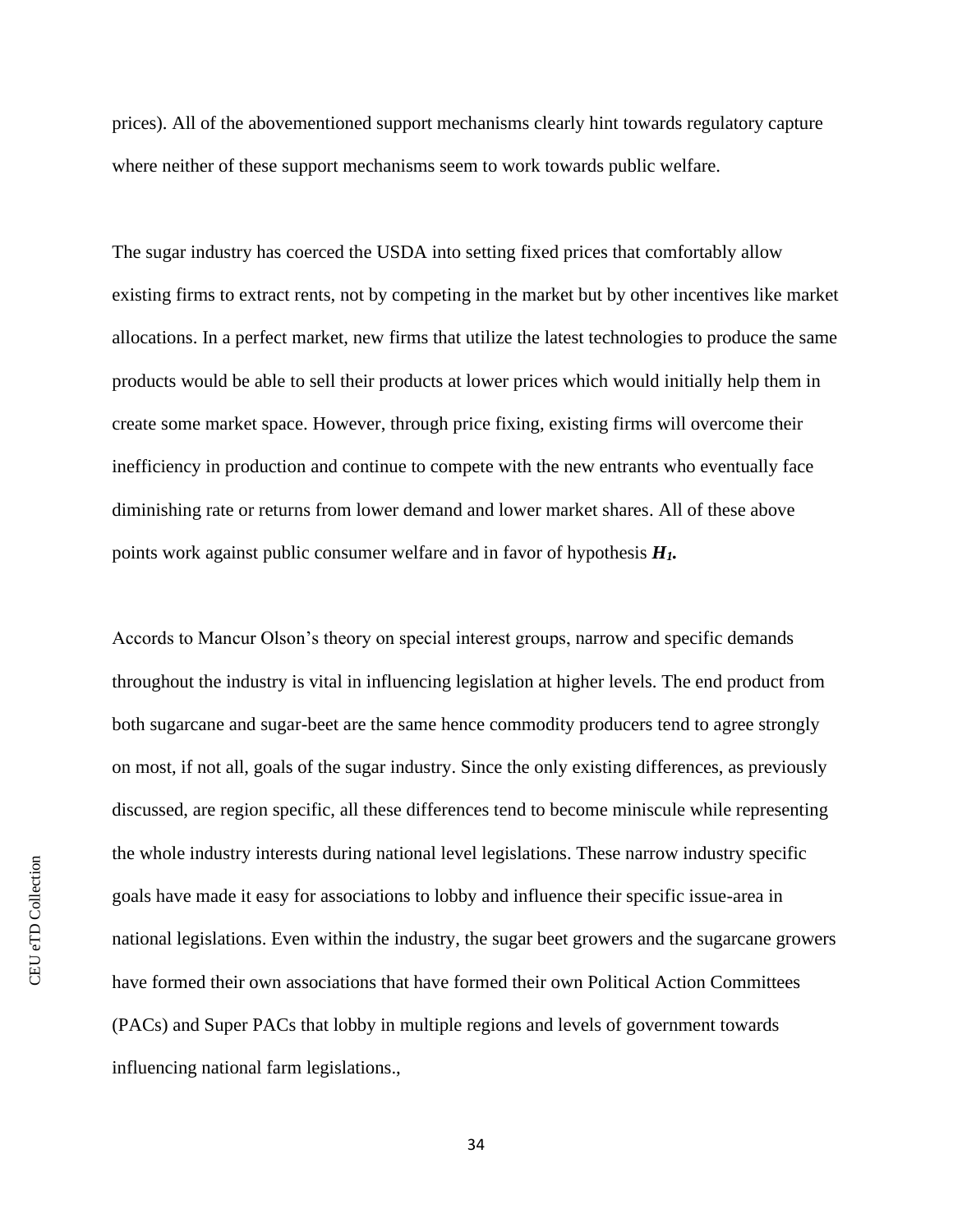The type of lobbying discussed in this paper is lobbying directly towards the legislator through the industry's trade associations. Here, the sugar industry's associations form PACs through which they channel significant campaign contributions to legislators with hopes of maintaining office and in turn, these legislators vote in favor of keeping the sugar program alive and unamended during national farm bill legislations (Alvarez, 2005). To illustrate using an example, during the 1990 farm bill, Alvarez clearly quantifies the high amounts of money that was channeled towards the campaigns of legislators that voted for the sugar program as opposed to minimal endowments for those who did not. This supports the **hypothesis** *H<sup>2</sup>* that hints at legislative capture. This study by Alvarez, however, stands for legislators coming from sugar producing states. There is also some evidence where legislators that come from non-sugar growing states. These legislators, whose voting for the sugar program did not directly affect their support in their home constituencies, have openly voted in favor of the sugar program which motivates PACs to channel contributions anyway towards attaining a majority vote (Brooks, Cameron, & Carter, 1998). Removing PAC contributions from already established industries that have received considerable protection for the past many decades, would not do much against to these industries as it would take a stronger opposition to undo whatever legislations that have already occurred. However, further control of the USDA and inter-industry politics further motivates regulated firms to utilize captured agencies to their utmost benefit.

In all the farm legislations discussed in the previous section, the 2002 farm bill is infamous for reinstating protectionist measures for agricultural programs that was removed during the 1996 FAIR bill legislation. Clearly, market liberalization translates into increased welfare gains to the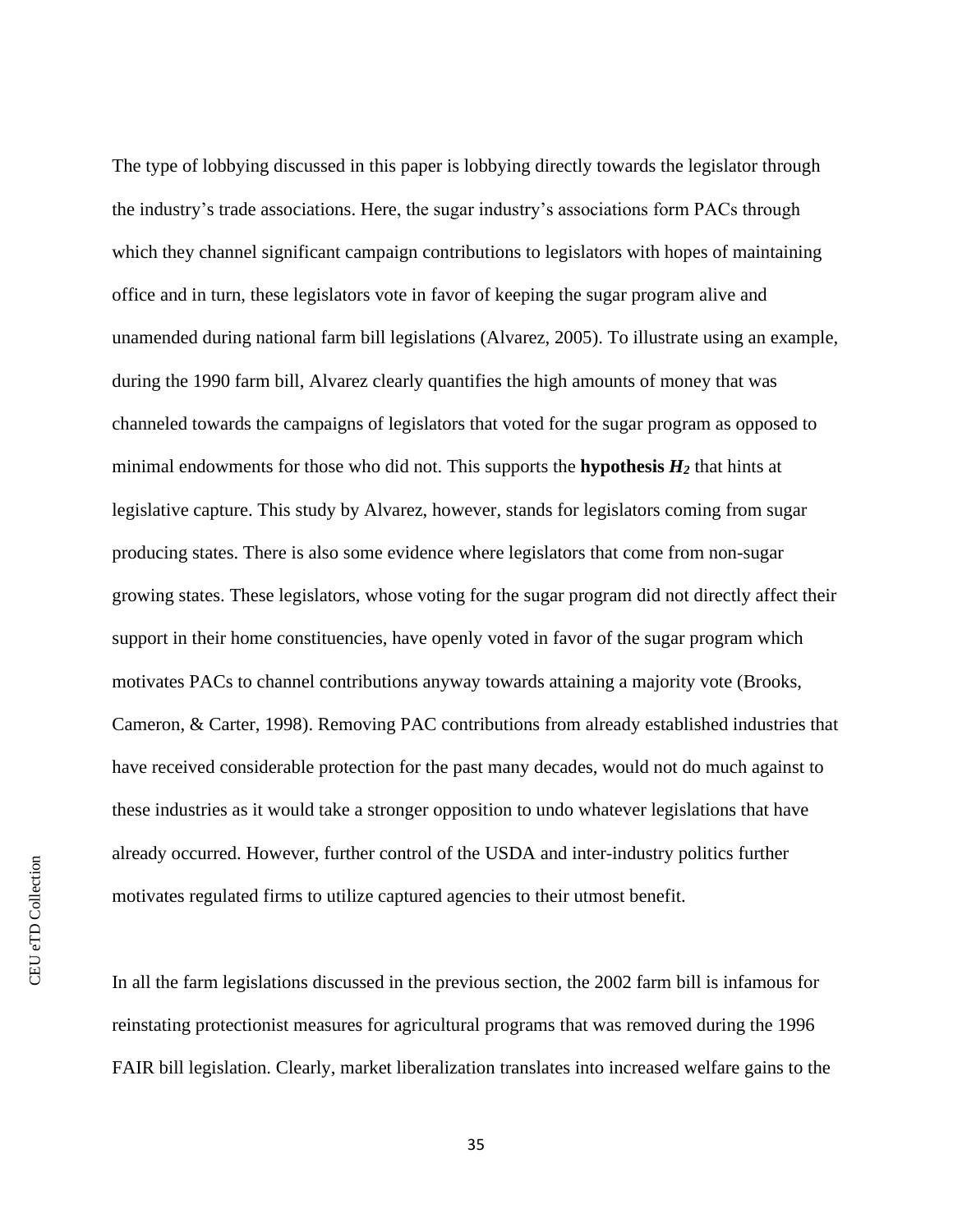consumers i.e., the public. However, this could not be achieved in the agricultural realm as agricultural interests (which were typically narrow) utilized the leverage as special interest groups who successfully lobbied in the favor of reinstating the support programs. All these developments through the late  $20<sup>th</sup>$  century and early  $21<sup>st</sup>$  century have involved both the USDA and the congress in allowing the sugar program to survive through several rounds of critical legislations. This is because, apart from directly voting for reinstating the program's benefits, there was neither a majority in congress that voted towards ending the inefficient program nor did the USDA do anything towards eliminating such inefficiencies**.** These developments suggest both the validity of both **hypotheses** *H1 and H2*.

Throughout the history of the sugar program, several presidents have tried their hand at personally dismantling the sugar program due to its inefficiency in both national and international legislations but have failed in every attempt. It was the Nixon administration that first attempted to weed out such farm support programs but this attempt was rejected by congress who, at the same time approved direct cash payments to farmers (Paarlberg & Paarlberg, 2000), Next It was the Reagan administration that attempted nationally and internationally to dismantle the commodity programs. This administration attempted this stunt twice, once in each term, but the proposal was rejected both times by congress. The Reagan administration also attempted to reach out internationally to the GATT (WTO predecessor), but their talks ended up getting stalled midway, much like the WTO itself. The Bush Jr. administration was the third administration to attempt to remove the sugar program. During the farm bill legislation of 2008, the president called out the inefficiencies of some of the agricultural protection programs including the sugar program and a few others and decided to veto the passing of the 2008 farm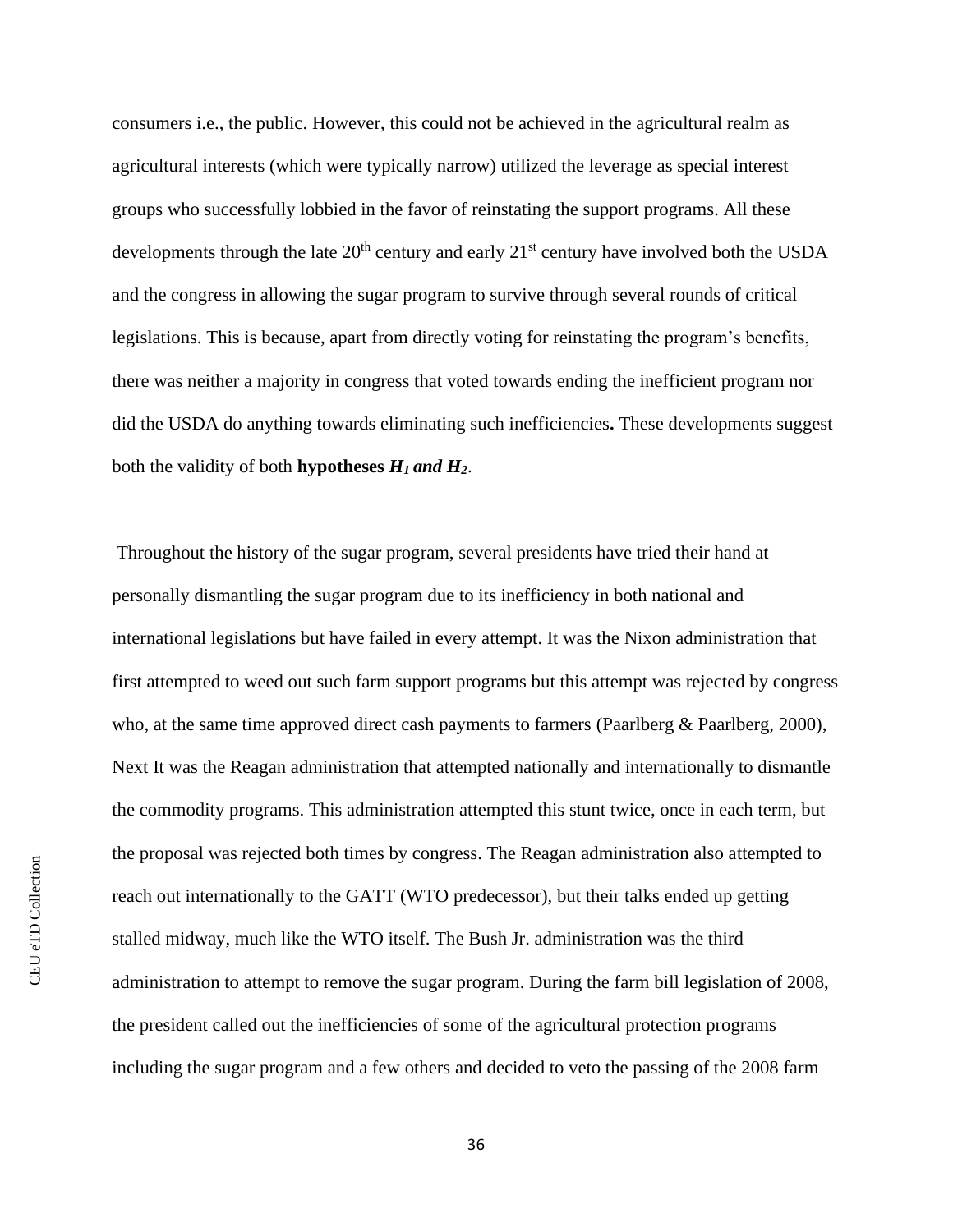bill. However even presidential powers had to bow down to the powers of the congress, who eventually upturned the veto with an overwhelming majority that voted towards retaining the programs (Walsh, 2008). The politicization of the issue in national and state levels are low as like military funding, agriculture spending as a topic garners country wide support and antiagriculture stances are typically faced with significant backlashes, as experienced previously by Bush Jr.. The sentiment of saving farm-based families and communities is continuously growing and this sentiment is exploited by big farm owning corporations that typically end up taking the biggest piece of the subsidy pie. There are no apparent political cleavages between the parties at both the senate and the congress because as stated before, legislators from pro-agriculture states command majority in both parties. Here, most of the legislators representing agriculture-based and non-agriculture-based states typically have to depend on support from agricultural industries for both their support through votes and campaign funding. Neither the GOP nor the democrats have expressed radical anti-agriculture views and have supported the continuation of federal farm programs during both all administrations. The fact that even such extraordinary measures like the president's veto have failed in the senate and congress must hint towards a significant legislative capture of several determined legislators who voted for the survival of the program and against the veto of the president. This clearly validates the **hypothesis** *H2***.**

**CEU** eTD Collection CEU eTD Collection

Much has changed now from the time of the 1929 depression and industries no longer face the fate of striving of survival (which is the spirit of capitalism) but have had extracted enough rents and had enough time to have grown strong enough to face the perils of competition has completely removed the need for protection to remain. Paul Pecorino, however, explains how as protected sectors continue to grow, support for their existence increases within the constituency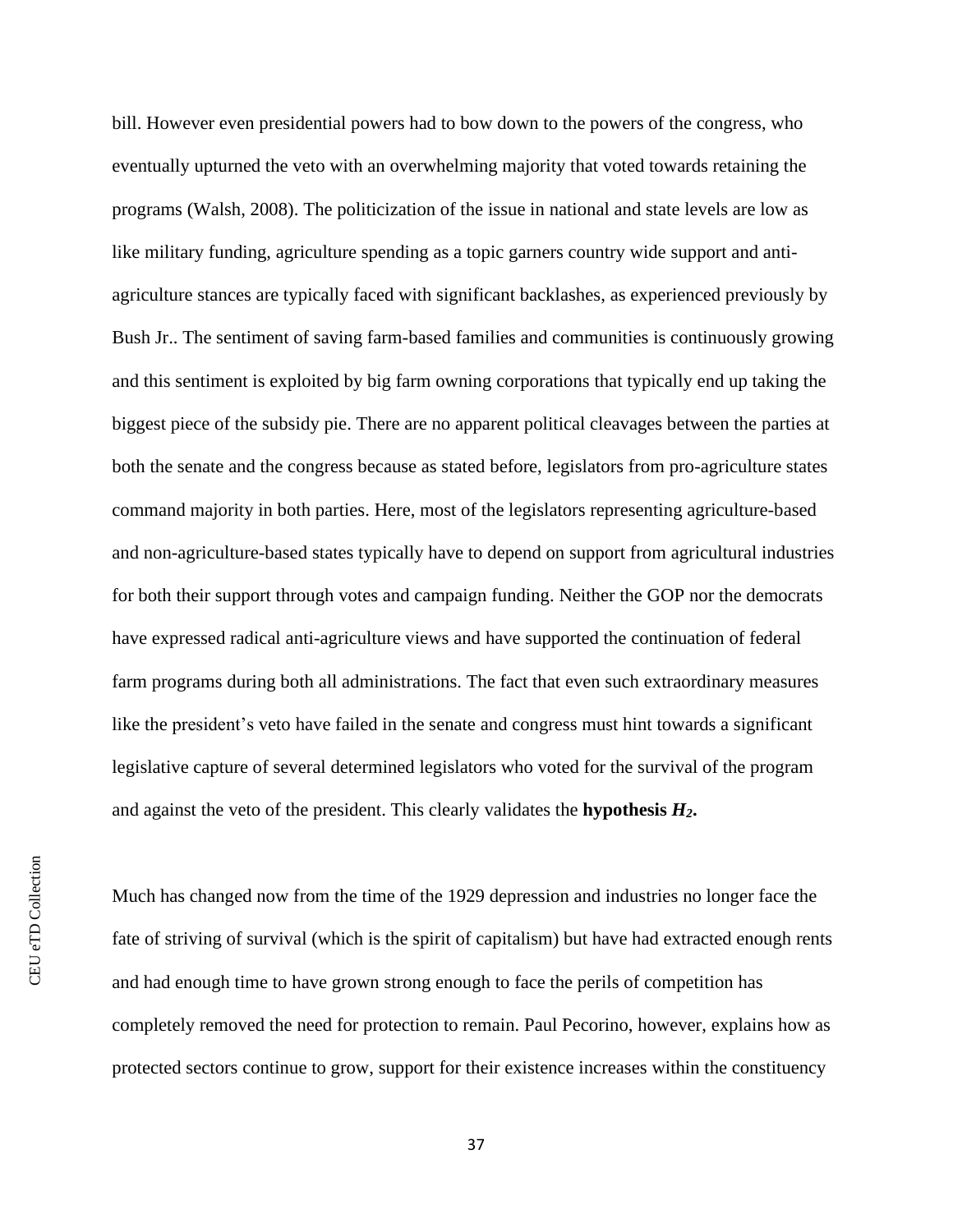to a point where the opposing constituencies become so small that incentives to oppose making it hard to oppose protection in the future would further diminish (Pecorino, 1997). The lobbies and the PACs clearly have done an outstanding job of either buying out the legislators or coercing them to the point where they still feel the necessity to continue the program that offers unnecessary rents to the industry. This along with the points mentioned above validate **hypothesis** *H<sup>2</sup>* suggesting clear legislative capture by the sugar industry. All these evidence that helps validate both hypotheses which suggest regulatory and legislative capture are indirect proofs deduced from mere political outcomes. The next two subsections focus on quantified studies that explain the economic outcomes and implications of the sugar program.

### <span id="page-41-0"></span>*The Domestic impacts of the Program*

Legislations typically can witness three distinct types of groups that showcase interest in them. The first group is one that typically represents industry interests that would seek to continue existing support measures. The second group would typically represent the demands of the informed public by demanding legislations to be more public-centric. The third group is a group that represent government interests that looks into compliance of legislations with national and international obligations. The most organized one of the three is almost always the industry interests that mostly set the ball rolling in their way. Legislators end up prioritizing concentrated industry interests over diffused public interests and international obligation compliance, like the WTO (Westhoff & Binfield, 2008). A lot of authors have evaluated as to how much the "no-cost" sugar program has cost the consumers who end up bearing a majority of the costs of the program. John Beghin and Amani Elobeid in their work that summarizes the sugar program explain the costs incurred by the consumers in indirectly maintaining the sugar program to a mere 10\$ per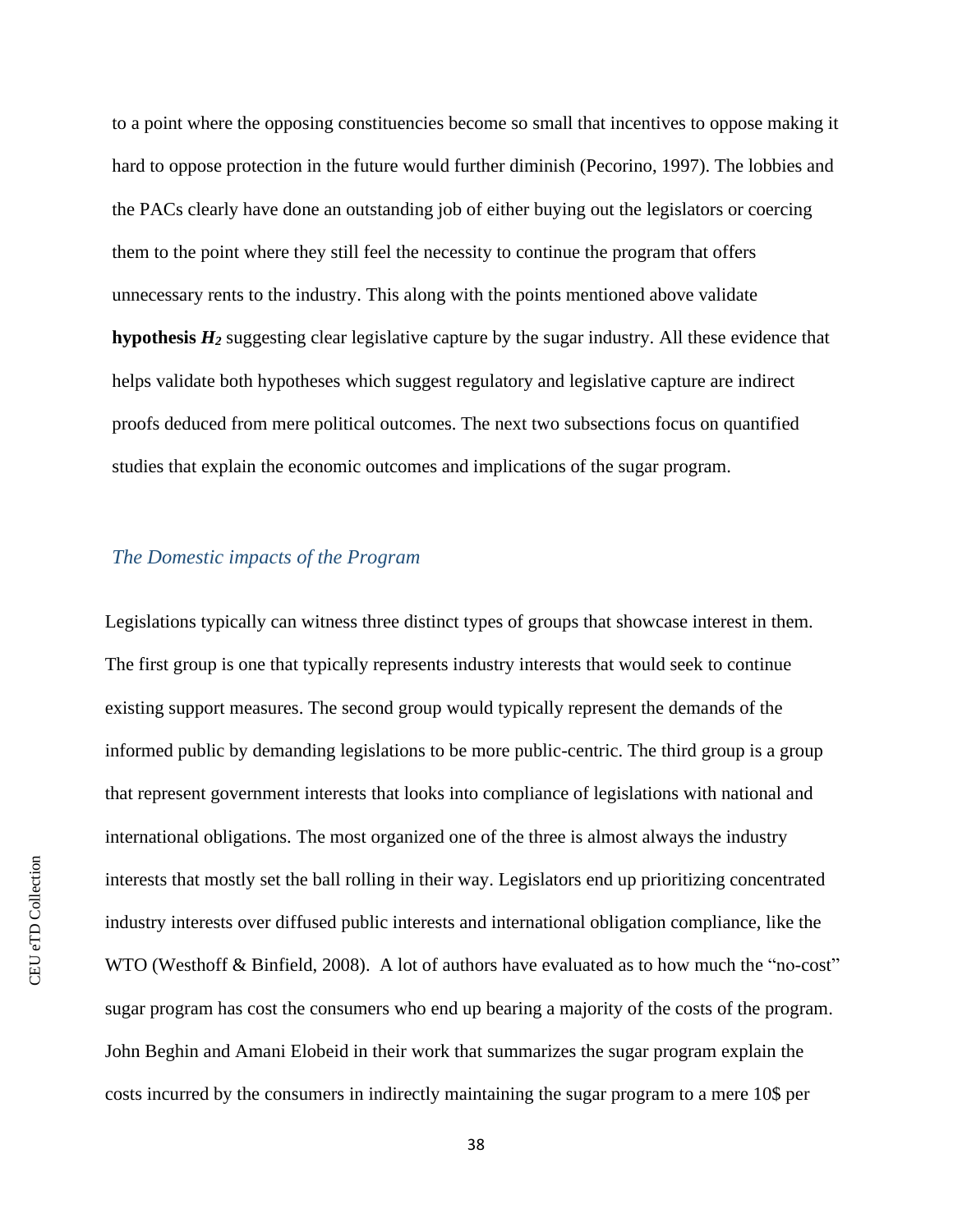person per year (Beghin & Elobeid, 2014). Interest group theory explains how this marginal price is the primary reason as to why there has not been a public fueled uproar regarding this issue. The  $\sim$ 10\$ does not prove to be incentive enough for American consumers to fight toe to toe against sugar firms towards dismantling the sugar program. The informational asymmetry is the bigger evil here. Although the price is a mere 10\$, most of the consumers, who make up the majority are not made aware of this fact. The responsibility of evaluating these costs primarily comes down to the USDA, i.e. the agency set up to work in favor of public welfare which includes informing the public and the legislators of such inefficiencies. However, this information gap that the USDA is withholding or the distorted information that it seems to have on the sugar program which hints towards regulatory capture where the industry is allowed to exercise leverage over the consumers. This validates the hypothesis *H1.* 

As the saying goes, "competition is always a friend to the consumer and an enemy to the producer". Removing the sugar program, would therefore drop domestic sugar prices as imports of international sugar would be encouraged. This goes completely against the interests of the sugar industry and naturally they would do everything in their power to make sure that it would not come down to that. Decreased demand would force many industries that use sugar as their products (confectioneries etc.) to either shift to the cheaper HFCS or move their production units out of the country, typically north or south towards Mexico depending on the product. Both of these has happened. However, for industries that depend highly on sugar and cannot make the shift to Canada or further south have inevitably closed. Since imports of processed goods faced lower tariffs compared to import of raw and refined sugar, many American companies started to export finished sugary good into the country. This ultimately has an impact on employment in the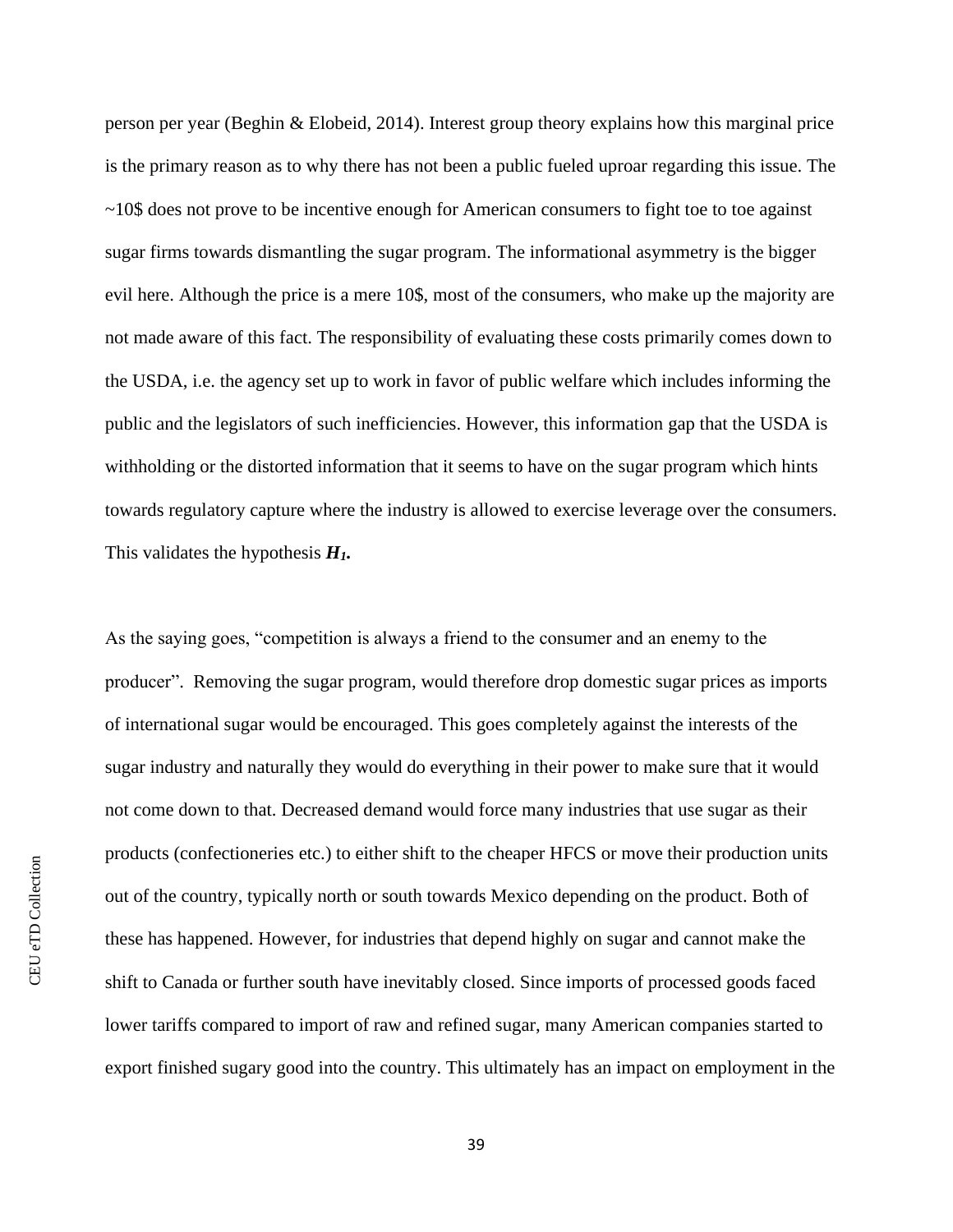country. A study conducted by the sugar alliance compares the change in employment between 1993-94 and 2009-10 and reports a change of -43.4% (251,000 to 142,000 people) throughout the industry while the total economic impact of the industry rose by 81% (10.7 billion dollars to 19.7 billion dollars) (ASA, 2011). Such high increase in efficiency with a nearly 50% dip in employment can be credited completely towards government protection. The US Department of Commerce estimates that an approximately a total of 120,000 jobs in sugar processing industries were lost owing completely to the high prices of sugar (Jurenas, 2006). Beghin and Elobeid quantify the increase in consumer welfare to be upwards of 3 billion dollars along with the expansion of employment opportunities to nearly 20,000 jobs every year (Beghin & Elobeid, 2014). The US Government Accountability office estimated that in 1995, before the 1996 FAIR act, the sugar program had costed US consumers an approximate of 1.4 billion dollars during the 1989-1991 period while providing a profit of 600 million dollars each to the sugar industry and the corn industry respectively (US GAO, 1993). Beghin *et al*, in another work reevaluate the costs of the sugar program and quantified the loss of rents caused by the removal of the program to be about 1 billion dollars. It does not take a professional to understand that saving 1.6 billion dollars for the public should have been the priority of the USDA over allowing the sugar industry to collect 1 billion dollars in mere rent collections (Beghin, Osta, Cherlow, & Mohanty, 2003). This here alone should suffice to prove the hypothesis *H1*.

CEU eTD Collection CEU eTD Collection

Even in sugarcane and sugar-beet farms, the sugar program which involves the acreage reduction program (ARP) forces farmers leave some parts of their farmland uncultivated so as to decrease supply of the crop. Allowing free cultivation and free marketing would definitely increase supply and employment while decreasing prices. The USDA is primarily responsible to oversee all of the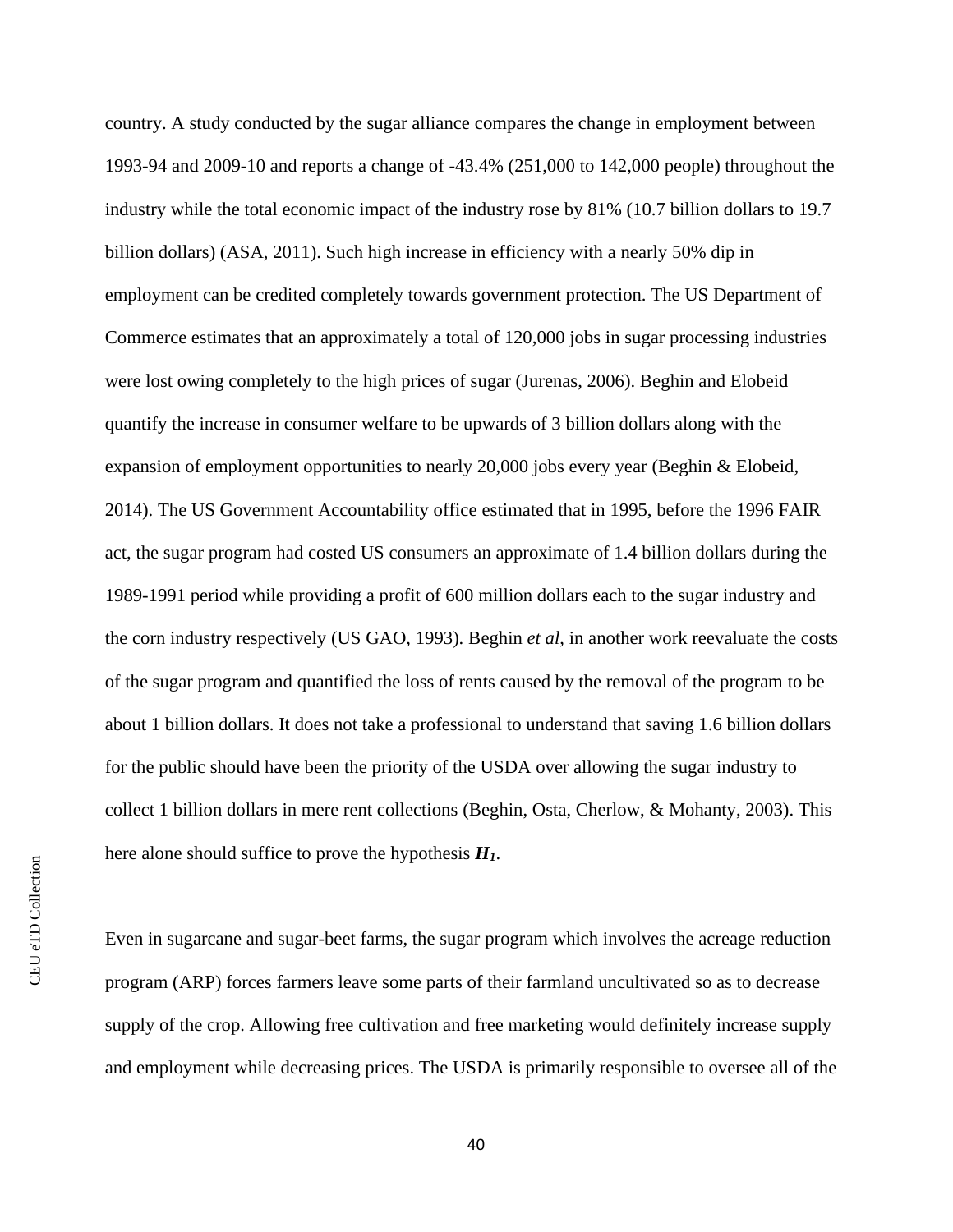above-mentioned factors including supply, demand, employment, and prices but clearly all these have now been manipulated towards keeping prices high so that the sugar industry makes a profit. This again works in favor of hypothesis  $H_I$ . Economic costs are not the only costs that Americans would have to pay towards keeping this program alive. As agricultural subsidies attract potential entrepreneurs to eat into the "sugar pie", new farmers start planting sugar crops in hopes of receiving such benefits through the sugar program. The consequences that this behavior would have on the environment would be damaging as Shannon Anderson's work on excessive sugarcane farm explains that South Florida's everglades are on the verge of **environmental degradation** due to the majority of the region being involved in sugarcane farming (Anderson, 2009). Another sector where high sugar prices along with cheap sweeteners play a detrimental role is **public health**. HFCS may be a cheaper substitute to sugar, but it has only existed for a mere few decades. Preliminary research on the health benefits of HFCS already do not work in favor of its consumption (Beil, 2013). HFCS is linked with severe morbidities that simple sugar avoided. Obviously, most of this anti-HFCS research could have possibly been funded by the sugar industry but the HFCS is a new product while glucose has been around for centuries. In a scenario where both these products had comparable prices, consumers would not feel compelled to go for the cheaper substitute and have access to better lifestyles but now most of them cannot afford that choice. However, pertaining to lifestyle choices, sugar might be the lesser evil when compared to HFCS, but it surely is not an angel. Even sugar consumption has shown to have detrimental impacts on dental and overall health of in all age groups, but the sugar industry has conveniently influenced medical research into reversing the study (Kearns, Glantz, & Schmidt, 2015). As a gimmick, the sugar industry shifted the spotlight onto HFCS when both these products were detrimental to public health, which was overlooked perhaps intentionally by the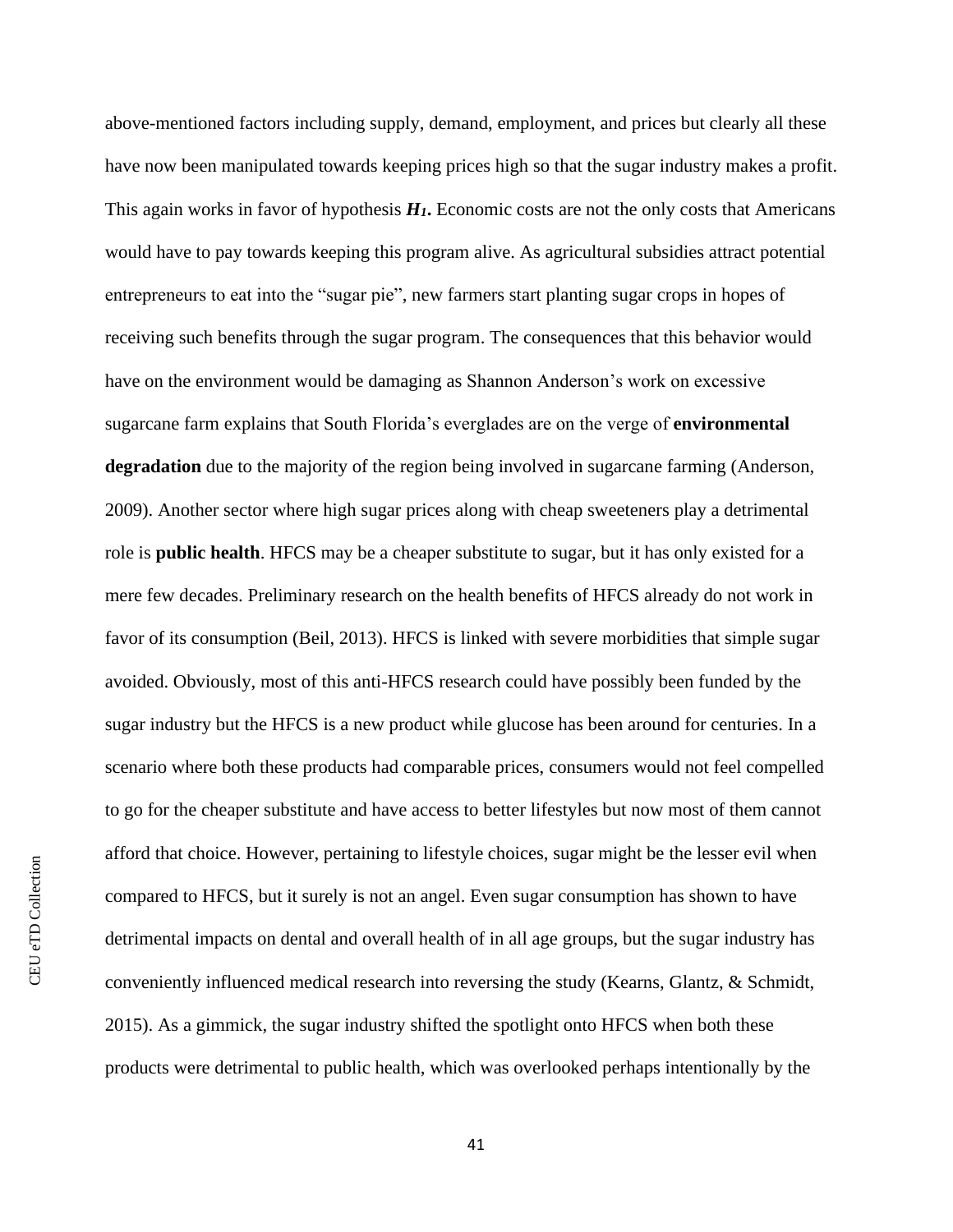USDA. This accusation does not come without merit. As a rule of thumb, regulatory agencies like the USDA should influence farm bill legislations towards improving the nutritional content and wholesomeness of food (Larkin, 1990), rather than allow industry interests to control prices that force most of its citizens to survive on less nutritious cheaper alternatives. This point further works in favor of hypothesis *H1.*

The winners of situation under the sugar program are obviously sugar growers and refiners while the entire consumer group is pushed on the loser's end. As a common trend, this program gives rise to a situation where inefficiency begets more inefficiency. With high domestic sugar prices, the supply decreases which amps up demand for the product. The USDA usually reacts to this by allocating more import quotas to exporting firms that they already import from, leading to no real improvement in welfare domestically or internationally (Jurenas, 2006). the domestic impact of the sugar program depicts the situation of a few winners with the rest being the losers. The winners gain substantially while the losers have their losses dispersed in a way where they fail to realize the loss. With several quantifications, it has been made clear that the sugar program has created a substantial hole in the domestic consumer's pocket without them realizing. The marginal price of ~10\$ prevents them from realizing the loss but other losses like health risks and environmental concerns prove to be much more costly to the consumers. The regulatory agency that is in charge mitigating these issues are seen to have become a victim of capture which inhibits them from working towards their intended goals.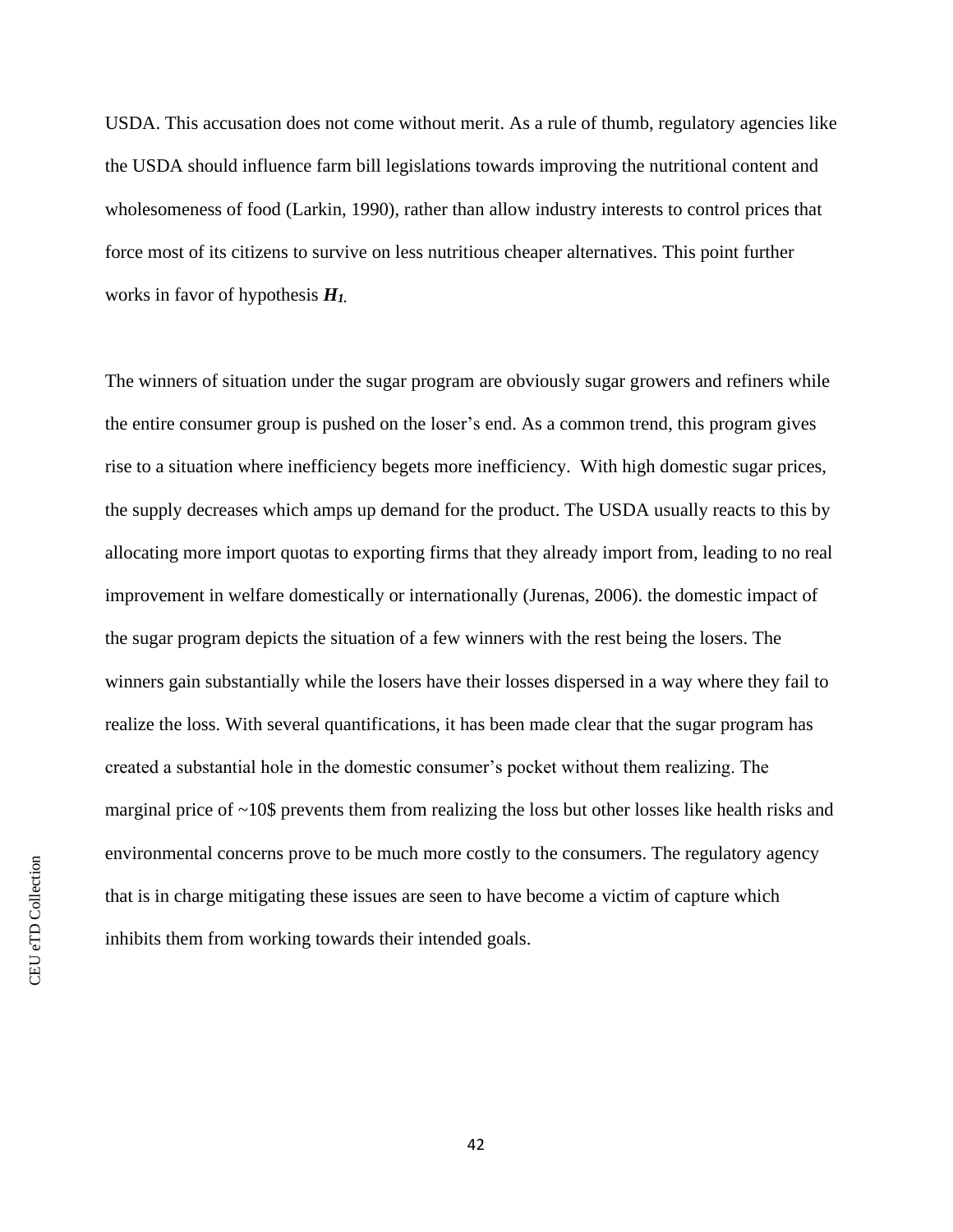#### <span id="page-46-0"></span>*The International impacts of the Program*

The size of the American economy implies that every national legislation is bound to have an impact either directly or indirectly on the international economy. Even in the world of sugar, legislations regarding its marketing and imports influence world sugar prices (Beghin, 2007). However, most legislators in the history of American policy have ceased to consider the influence of their policies on the global economy. The sugar industry's endorsement of a dream of free trade in sugar whilst simultaneously fighting to keep the sugar industry protected back home sounds like an oxymoron. This mercantilist approach only makes sense when we consider that the agency that was supposed to regulate such behavior had reoriented their goals towards the interests of the sugar industry which validates hypothesis *H1*. Beghin *et al* along with other works have predicted that the removal of these protectionist policies under the sugar program will in turn increase international sugar prices by  $\sim$ 15% which would have a welcomed impact in the long run for countries with distorted sugar markets (Beghin, Osta, Cherlow, & Mohanty, 2003). The US's obligations to the WTO include importing a minimum of 1.5 million tons of sugar annually from international producers but the collusive relations between the WTO and the sugar industry hint that this number was nowhere arbitrary as it was intended to sound like. Irrespective of its shady beginnings, this international quota has actually caused more harm than good to the international producers and countries that depended on sugar export. Most of this quota is not given to competitive sugar producers but allotted to by the likes of the USDA.

After the NAFTA was signed, a majority of sugar import was given away to Mexico. The remaining share allotted to other non-signatories mainly went to exporters who were in contract with the US government that they would buy back sugar which would keep up the no-cost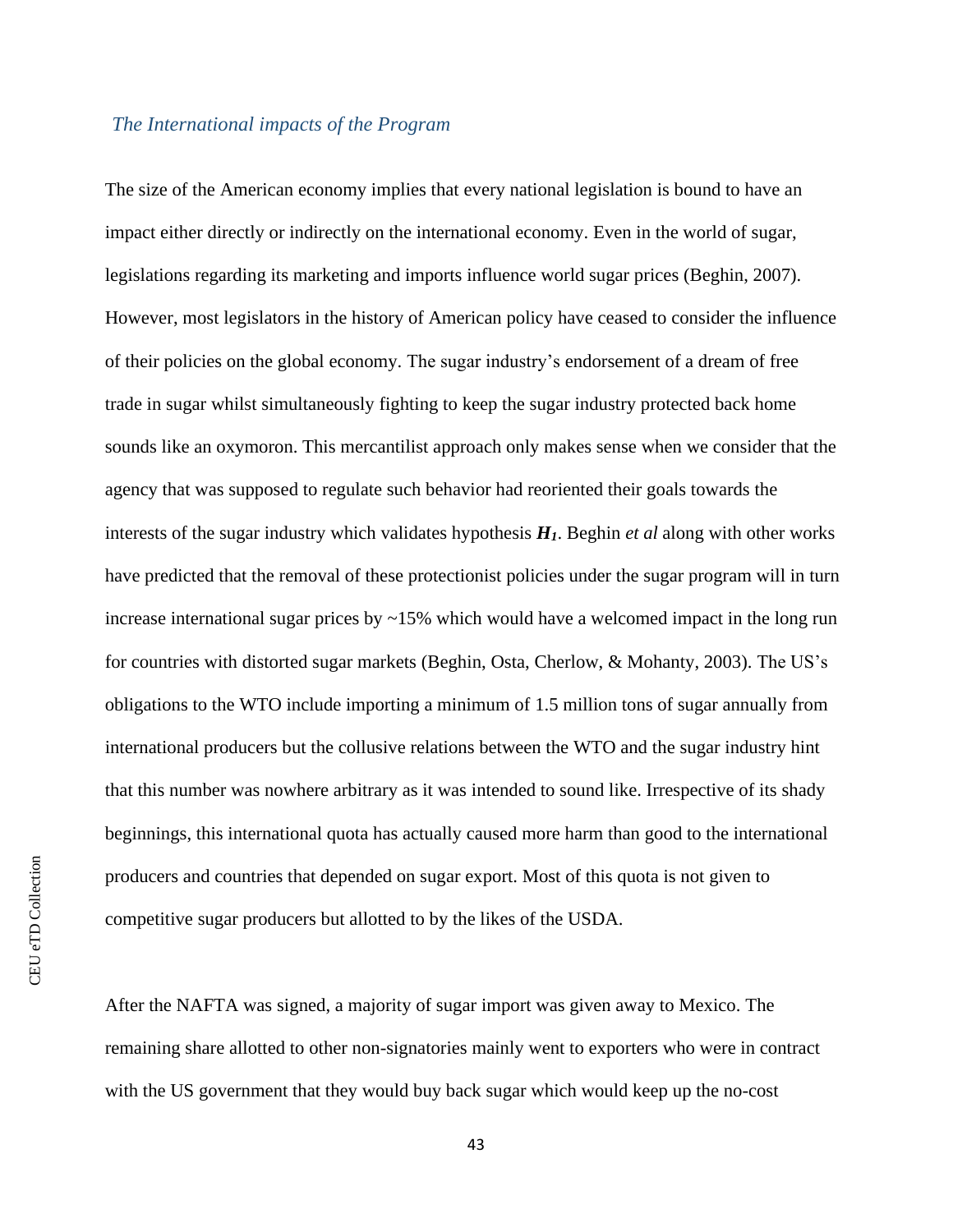requirement. During NAFTA's signing, US and Mexico agreed on American HFCS exports into Mexico in return for Mexican cane sugar import. By signing preferential trade agreements, countries provide exclusive access to their domestic markets to the FTA signatories that into the entire international quota meaning that other countries would have to suffer. The US sugar industry has in multiple occasions, opposed to free trade of sugar through FTAs but continued to utilize and exploit Mexico's sugar market by dumping sugar into Mexico at the same time (Jurenas, 2006). In other words, it was clear that even as a co-signatory to the NAFTA, Mexico ended up on the losers end on sugar export. The NAFTA included several side agreements that allowed America to exploit the Mexican market as within 5 years after the agreement came into force (Devadoss, Kropf, & Wahl, 1995), America was dumping HFCS into the Mexican market while importing Mexican sugar. There was an initial welfare gain to the American consumer, but sugar growers faced losses. This paved way to a higher price on sugar that limited imports. However, Mexico was not the only sugar exporting country that began to face the heat. The Caribbean growers began facing more issues being primary sugar exporters. (Evans & Davis, 2000) The Dominican Republic for example, began seeing a shrinkage in its export quota to US as non-signatories to the NAFTA gradually began to lose a huge share in the allocation. This had severe implications to the sugar industry in the Dominican Republic where consequently, the sugar industry began to see shrinkage and people had to search for alternate sources of employment. This also goes for other sugar-dominated countries around the US that have focused on exporting sugar for centuries (Coronado & Robertson, 1996).

The sugar program has also played a huge role in the Cuban revolution where due to decreasing market shares from decreasing import quota allocations, a country that specialized in exporting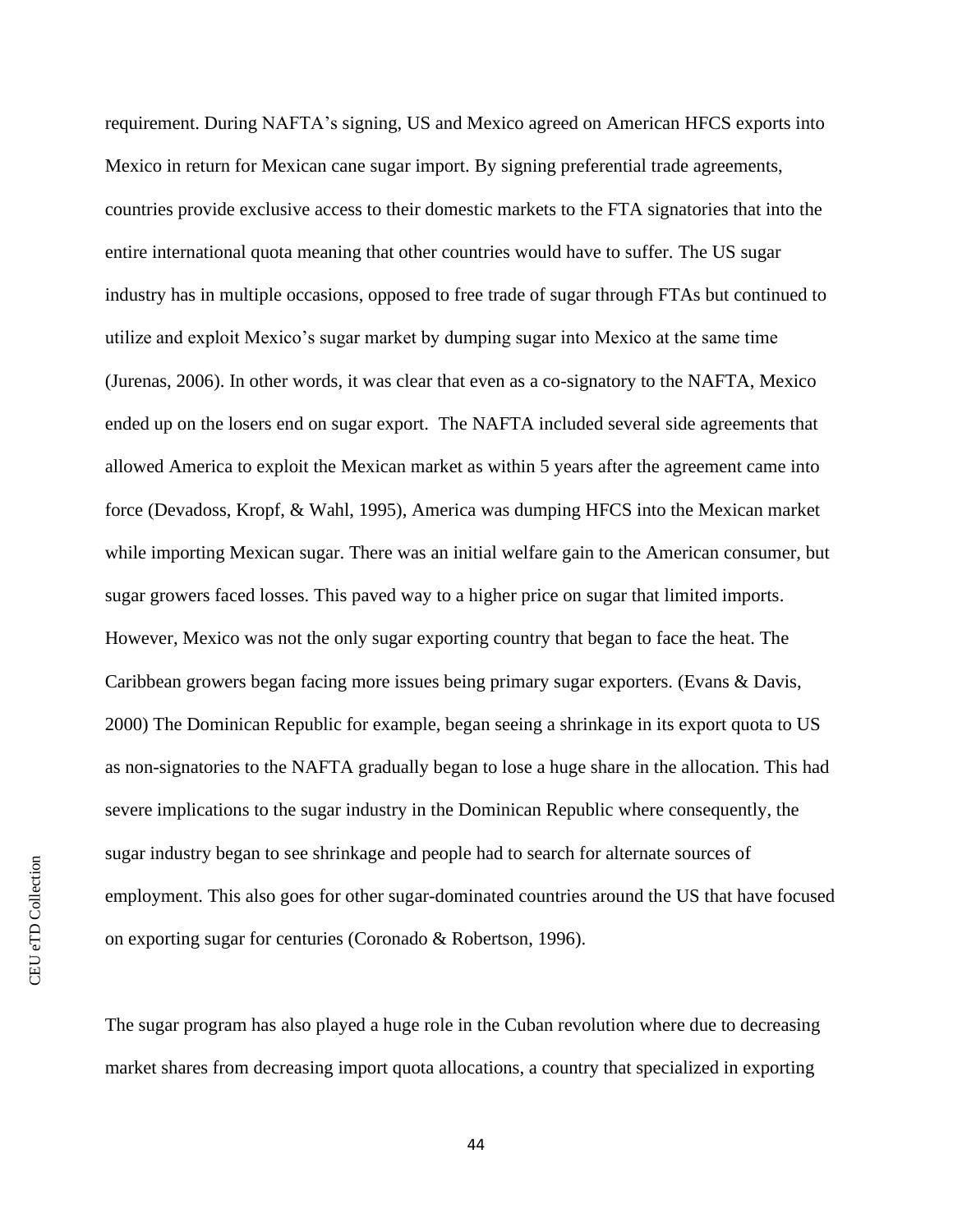sugar to the US slowly saw most of its sugar industries which exonerated unemployment, leading the country into crisis (Dye & Sicotte, 2004). Many of these countries not only face the risk of decreasing import quota allocations but also price instability and threats to the stability of the societal structure itself (Evans & Davis, 2000). Strong economies like the US impact the international market in ways that these smaller players can never dream to do so. Hence, as price volatility is subject to the legislations pertaining to the sugar program, the future of these sugar producing countries looks dark even if they choose to export elsewhere.

Rigoberto Lopez explains in his article about the impact of changing US legislations on the international sugar industries and economy particularly focusing on the conflict of interest that resulted in the policy of implementing a quota on imported sugar. Within the American sugar industry, there was a conflict of interest between some refiners and the sugar growers. As some refiners relied mainly on imported cane sugar that continued to face price discrimination which hindered the refinery business. Mr. Lopez, in another recent supporting article, studies the political economy of setting import restrictions for international sugar. His finds a high linkage between decisions on import quota with the federal budget deficit by encouraging domestic production and increasing exports (Lopez, 1989). He further concludes the positive influence of political considerations over economic implications as policy makers tended to focus more on short term gratification (more likely towards pleasing policy-oriented lobbies) towards reelection while neglecting the long run implications of such policies on the domestic economy.

Stokes explains how the sugar lobby played a role in the US-Australia FTA where the sugar industry lobbied extensively to remove any sort of talks regarding sugar off the table (Stokes,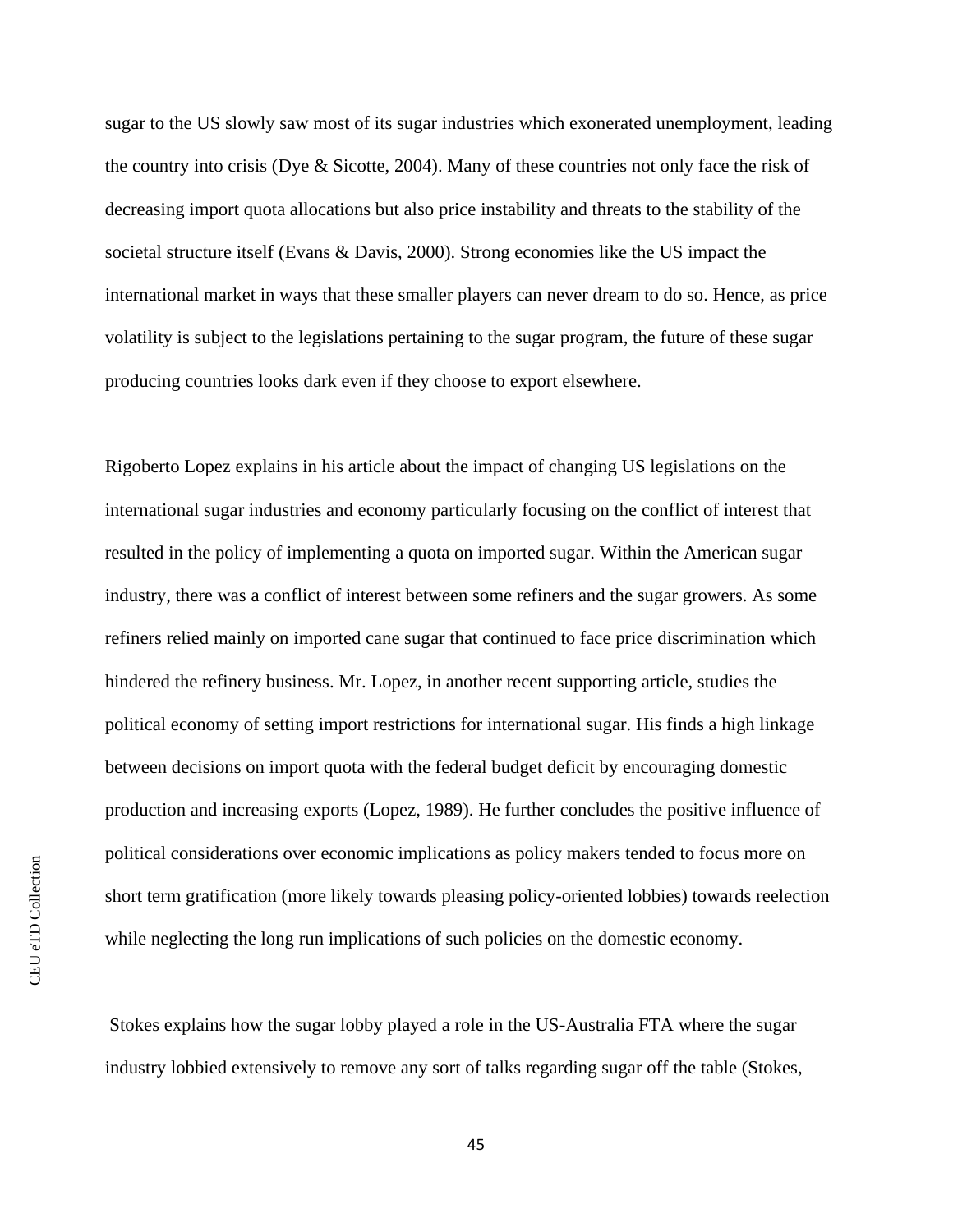2012). He also mentions a great collusive relationship between a particular sugar lobby (the American Sugar Alliance) and the USTR and WTO through which they have attempted to influence trade reforms in developing countries. The USDA was given the authority to report to the WTO if US's import limitations were exceeded or not met, along with the distortional impacts (Sumner, 2003) but no reports have been filed which clearly hints at agency capture of the USDA working in favor of hypothesis *H1***.** The ASA is also on record for standing against trade related concessions in developing countries while actively lobbying for protection during the 2002 and 2008 farm bill legislations (Stokes, 2012).

David Abler *et al*, in their paper offering recommendations of replacing the sugar program into a standard crop program explain how unlikely their recommendations might shape up owing largely to displeased lobbies (Abler, Beghin, Blandford, & Elobeid, 2007). They explain that changing the superior program into a standard crop program which facilitates the opening of the domestic sugar market and increasing sugar imports might not sit well with the sugarcane and beet growers that are currently benefiting from the program. Increased imports mainly from Mexico through NAFTA might lead to stockpiling of domestically produced sugar in the country while Mexican industries focus on importing the cheaper HFCS sugar substitute. HFCS exports (dumping) is already happening, and the Mexican government owned industries are taking the hit. If the recommendations are adhered to, then the losses will be shifted on to the American sugar producers. The authors emphasize that since the American sugar industry is more organized, the possibility of this recommendation actually getting implemented is low.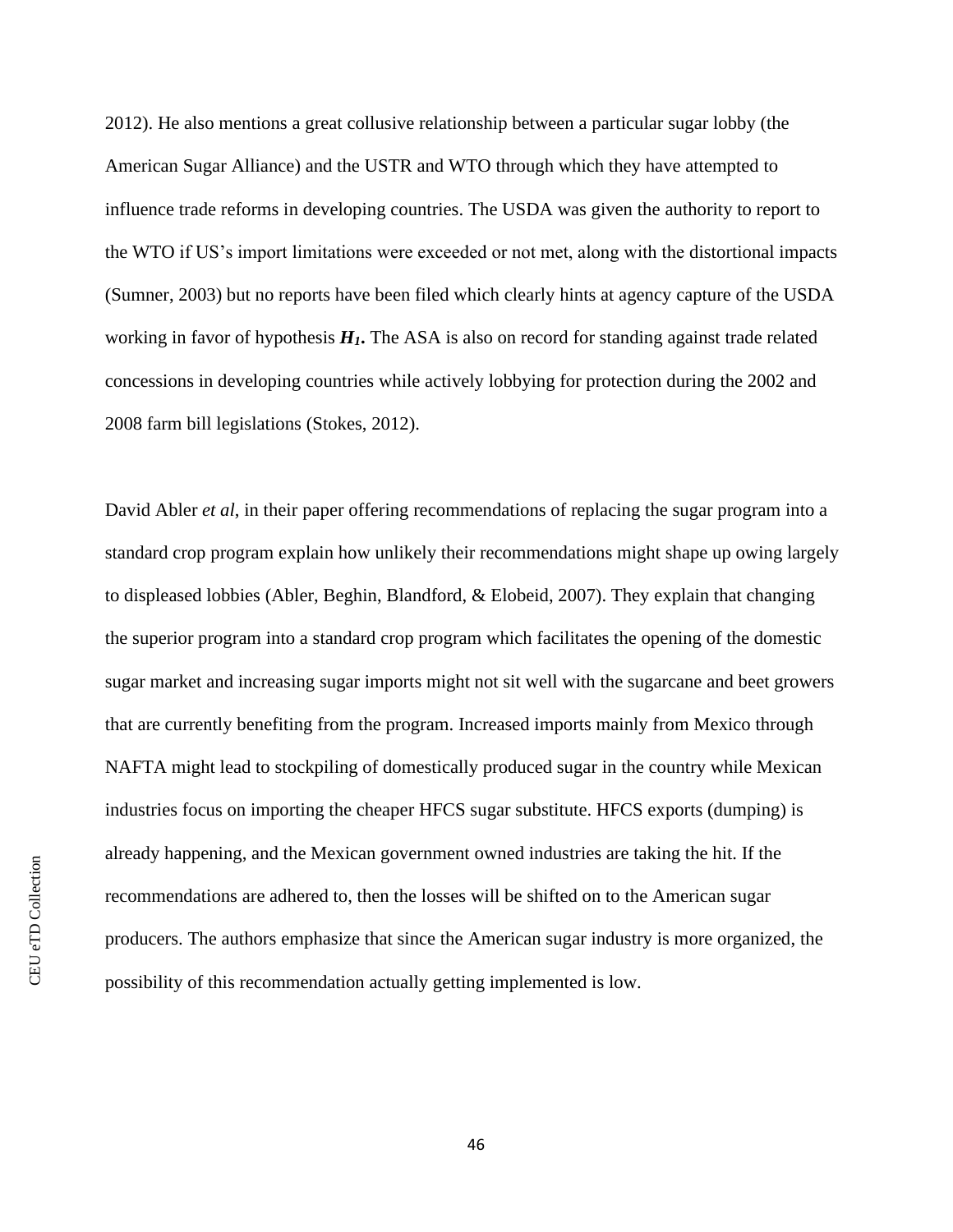Jose Alvarez in his paper on the success of the sugar program also concludes with no foreseeable reform in policy without the influence of the lobby in both domestic and international legislation (Alvarez, 2005), suggesting both legislative and regulatory capture which validate both hypotheses *H<sup>1</sup> and H2*. John Beghin *et al* in their paper try to evaluate the costs of keeping the sugar program in place and how the average taxpayer would benefit by removing the program. They find the costs to remove the program is about a billion dollars total every year but make a little difference to the average taxpayer which explains why the intent to derail this program is rare (Beghin, Osta, Cherlow, & Mohanty, 2003). However, removing the program completely proves to be costly to cane and beet growers which is why they would have to lobbying towards the program even during non-threatening legislations.

Regarding US obligations to the WTO and the status of the Sugar Program, The WTO classifies the Import quotas and marketing allotments and loans under the amber box and direct payments into the green box. If the real intention of the USDA were to protect farmers while complying with international trade law procedures, it would prioritize direct payments that have been proved to directly benefit the lives of farmers that comes under the green box. However, the USDA has specified several trade distortionary instruments like non-recourse loans and marketing allotments and import quotas that severely distort trade which fall into the amber box at the WTO that see no future of reform. Typically, breach of international trade obligations is generally in the form trade wars or embargoes on other products unrelated to the sugar industry. These instruments clearly work towards sustaining the future interests of the sugar industry rather than protecting their farmers and upholding its international obligations to the WTO which supports the  $H_I$  hypothesis. Also, Leu *et al* explain how if the intended purpose of the international quotas was in the interest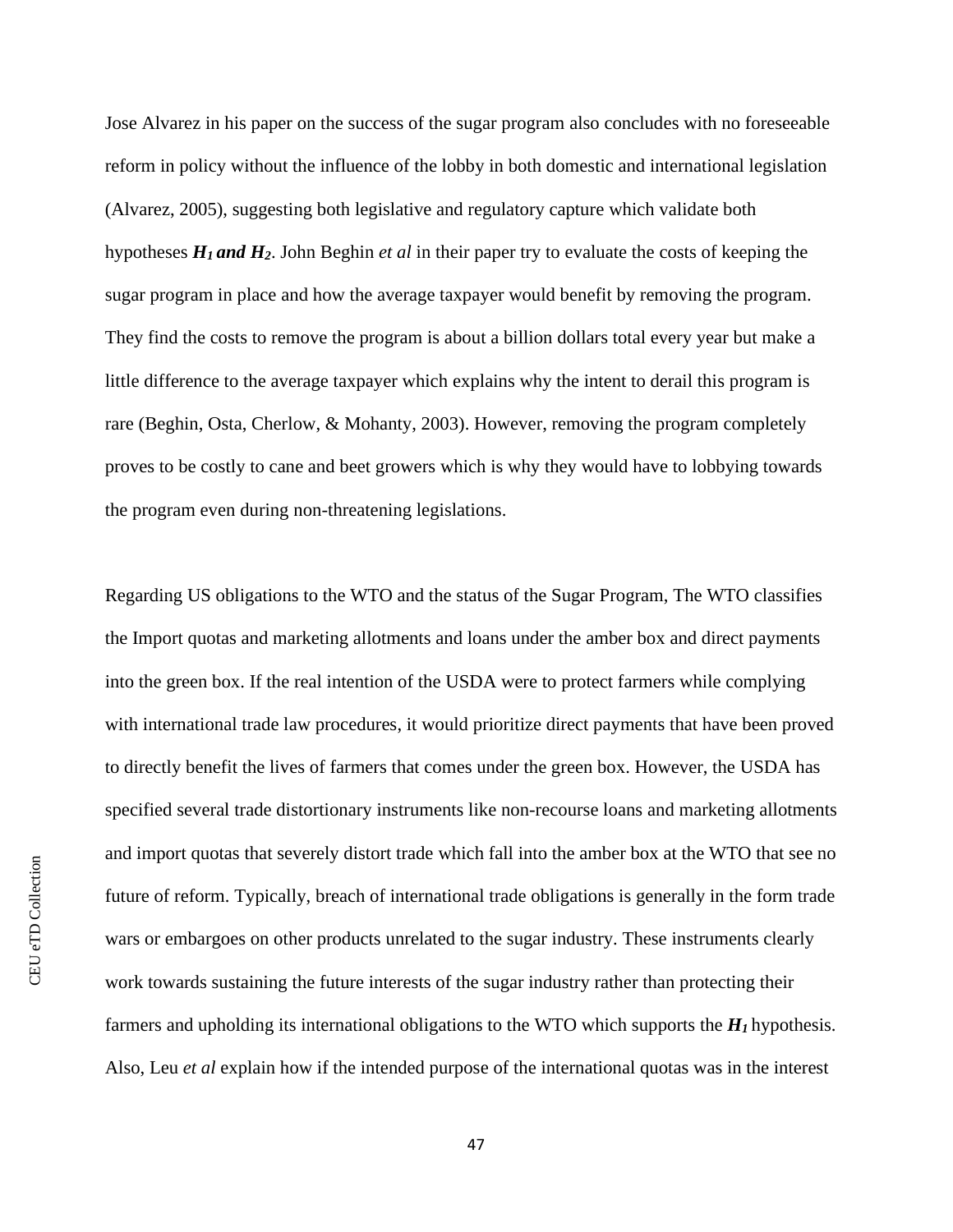of public welfare and not the industry, then tariffs would have been a better alternative over import quotas and domestic farm protection programs (Leu, Schmitz, & Knutson, 1987). Quotas allows the industry to collect rents for domestic producers and international quota holding exporters, if public welfare was in the epicenter of the protectionist policy, then tariffs would have incited criticism from international players who would then have been forced to change their policies accordingly but that was not the case here.

Along with the breach of obligations, even within the global food aid program where the US is the biggest beneficiary of more than 50%, the sugar lobby along with other agriculture lobbies lobbied towards reserving nearly 80% of US food aid to have been sourced from the US. This provides another market for US producers and farmers that involves a severe resource allocation which again suggests regulatory capture that works in favor of hypothesis  $H<sub>1</sub>$ . The intention of the food aid is humanitarian and if the resources used to source US made goods was utilized to source the same goods from the international marketplace, the quantities would increase multifold that would work in favor of the intended purpose which again hints at potential capture through lobbying (US GAO, 2011). The US plays a very important role in the international economy and while plagued by certain inefficiencies through capture, the country is currently damaging the economies of export-oriented countries whilst damaging its own future prospects as well, just for protecting the interests of one industry. This has plenty to say about the legislators who were voted in to mitigate such issues but have chosen to focus on other personal ventures. The sugar program could potentially erode the international outlook of the country and future potential agreements it could need, dismantling the program has always been the solution.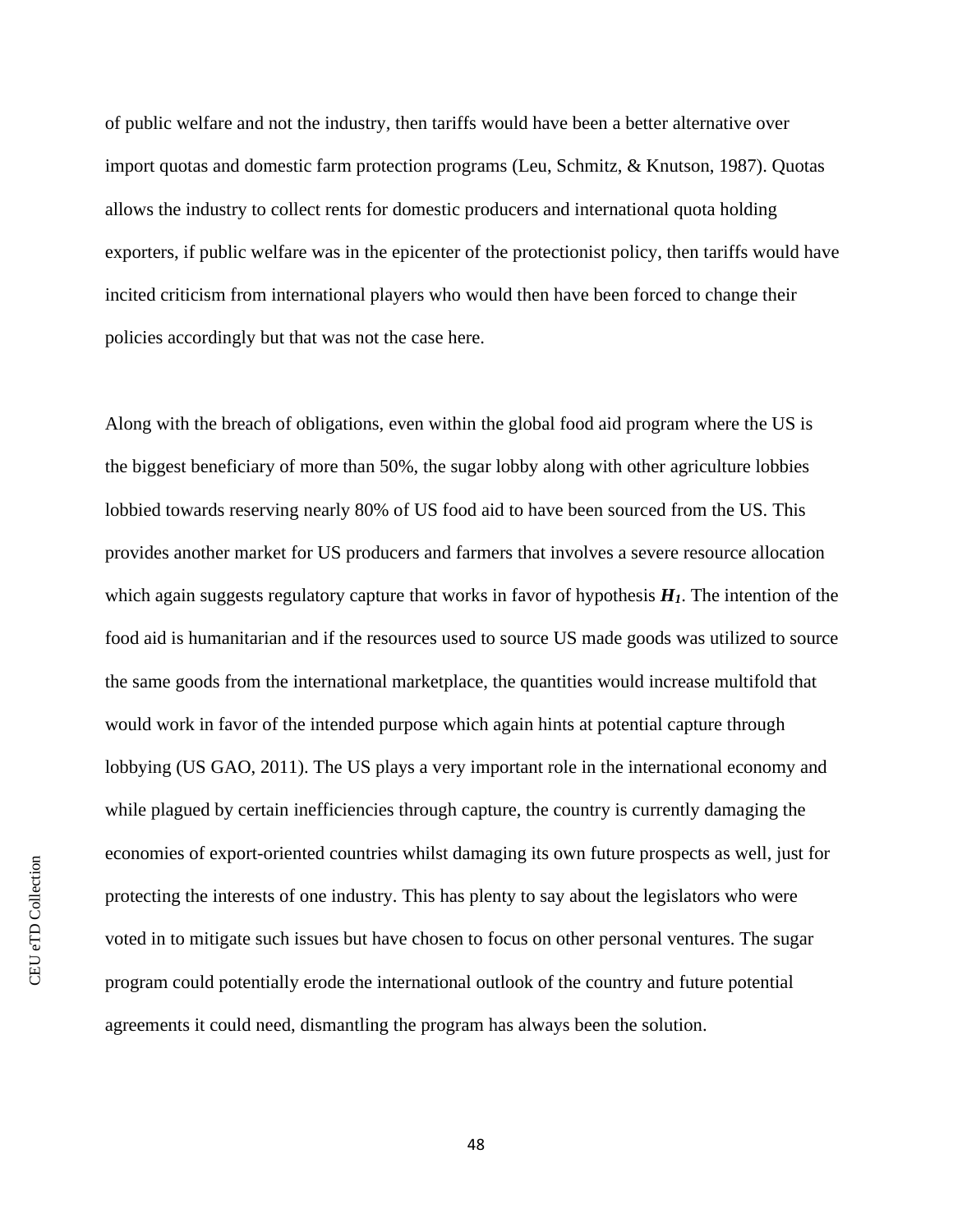### <span id="page-52-0"></span>*The future of the program*

A lot of academic articles on the reform of the sugar program conclude pessimistically with a very less likelihood of the sugar program getting amended even, let alone getting dismantled in the near future. Most of them owe it to the strong and persistent lobbying efforts by the sugar industry from the mid- $20<sup>th</sup>$  century till now, where the support has grown extensively. The industry has extracted enough rents through this inefficient program that even in the face of a strong public opposition, they could safely sail on, with no end in near sight. Several authors have offered policy reforms and most of these suggestions have been given throughout the  $20<sup>th</sup>$  and the 21<sup>st</sup> century. To cite some, Donald Horton offers a reform scenario where protection is completely removed and the immediate fallout is contained through subsidies (which would cost about the same as it takes for the sugar program to run) for the short run, after which a liberal market would help increase public welfare (Horton, 1970). Another suggestion offered by Andrew Larkin, in his paper on the ethics of the 1990 bill emphasizes that a portion of the next bill should devote a portion into research of the operations and effectiveness of the sugar program and the actual benefits it offers to the industry and to society (Larkin, 1990). However, the author of this paper feels that the only way this program could come under check is through international arbitration at the WTO, but even the WTO is currently facing internal issues which it has to currently prioritize before it looks into national policies and legislations. However, this is not to say that something would definitely happen through the WTO in the future, as we have already discussed possible collusions between the American sugar industry and the WTO. These are all many notable suggestions but the fact that several suggestions from the 1980s and up have not moved even the smallest of rocks suggests that maybe the USDA could have its hands tied, possibly by the sugar industry.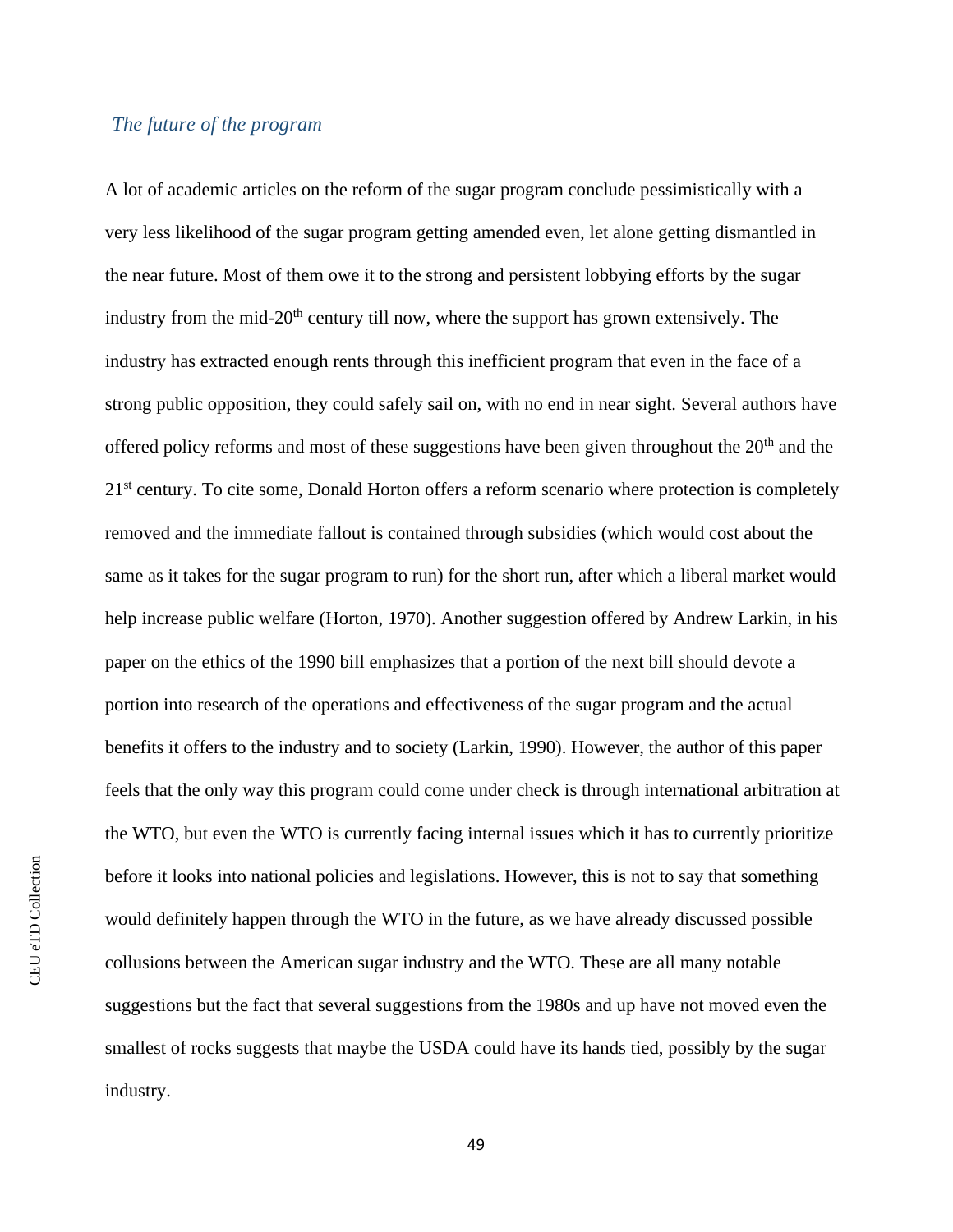### <span id="page-53-0"></span>Conclusion

Recognizing and proving capture is not easy as it would have to include proved allegations against the agency or the legislator. This paper, however, has indirectly tried to hint at several possibilities, most of which suggest capture. The case study of the sugar program begins with the breakdown of the sugar industry, its history, and its relevance to the American and global economy. Then the sugar program is explained in detail, where we attempted to analyze why the severely inefficient sugar program has been surviving for so long when it is clearly has been functioning against the interest of the public. The domestic and international effects and implications of the program are explained in detail that include the studies which quantify the loss of public welfare because of the program. This causal mechanism of capture was formed through the evaluation of two different hypotheses, the first one focused on the possibility of regulatory capture of the USDA and the second one focused on the possibility of legislative capture of elected legislators towards influencing their voting during major farm bill legislations. For both of these hypotheses, using several pieces of evidence (indirect proofs) throughout the case study of the sugar program, this paper highlights that out of all the 4 stated possibilities, it the final possibility  $P_4$  which validates  $H_1$  and  $H_2$ , thereby reflecting the occurrences of both, regulatory capture along with the legislative capture during and after farm bill legislations. Nowhere in this paper was it possible to uphold the validity of the three other possibilities which invalidates the public interest theory and the possibility of either of the theories being singlehandedly capable of explaining the survival of the sugar program.

This is more than just a coincidence because, as stated in the theory, a few instances of collusion are enough to instill doubt in the workings of either the regulatory agency or the legislators. No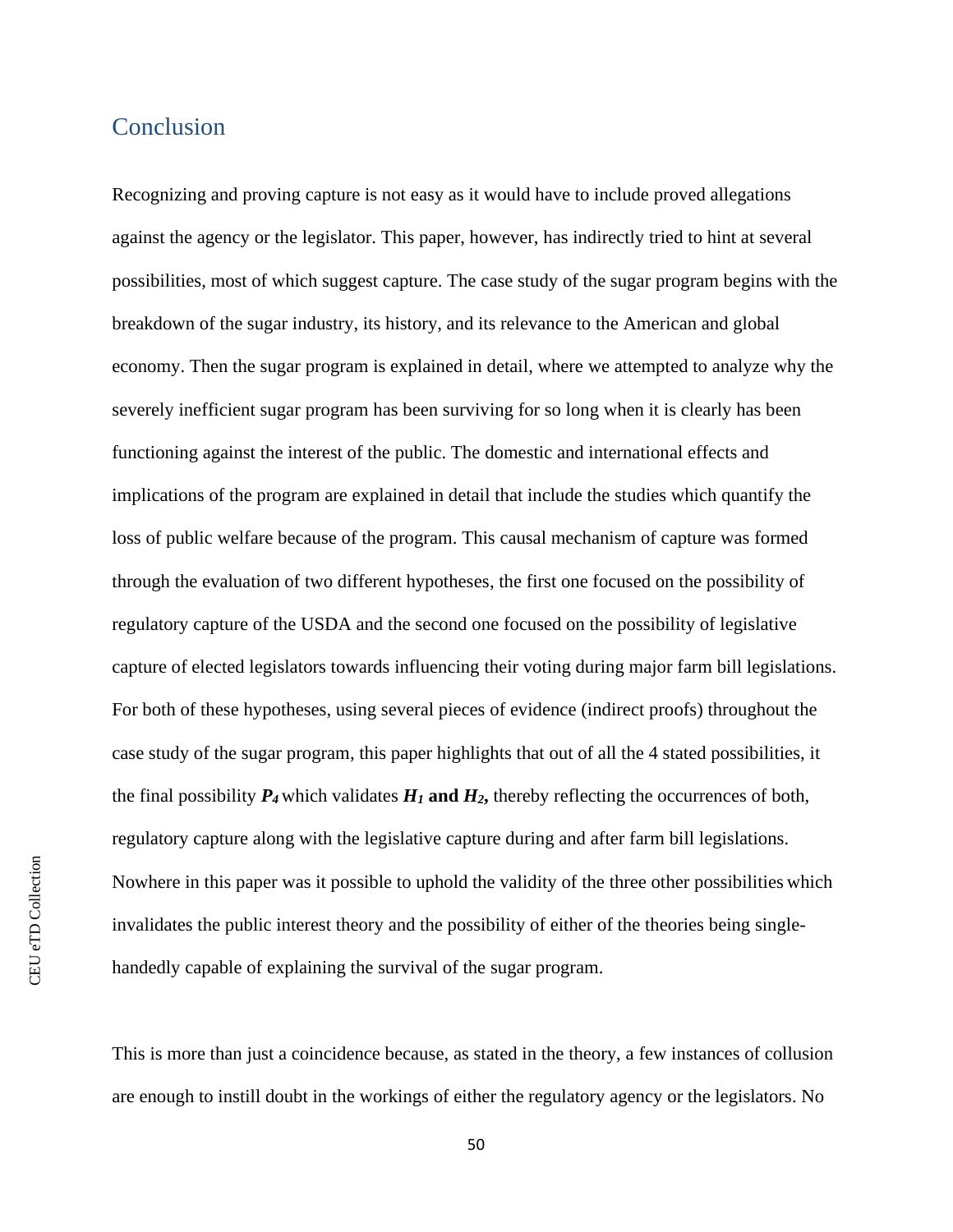pattern is required (although but it would help) to warrant whether the agency or the elected official is still on track with their intended obligations. Again, as mentioned before, the burden of proof lies with either the agency in question or with other researchers who intend to prove that these allegations are false, but until then these allegations stand with validity that such democratic institutions of regulation, either in developed or developing countries are susceptible to capture which coerces them to reorient their priorities into functioning for private interests. This is more of a qualitative review of previously quantified studies on the inefficiencies of the program where the proofs are rather indirect and carry no direct allegations against any agency or legislators, however, provided enough time and resources, it could be further developed into a stronger analysis that could form a substantial basis which could be used towards seeking institutional reform.

Further, this paper only limits itself to the sugar program and the interactions of the sugar industry with the legislature and the USDA, which does not claim that the USDA is completely compromised and is displaying similar behavior with other industries. However, there is evidence that reinforces this possibility as several other commodity programs like the dairy program, peanut program etc., are eating a bigger chunk of direct tax payer money behind the public's purview and a comparative future study could be necessary. Institutional reform and regular balances and checks are one way of offering ways of coping with and preventing capture from happening or worsening but the author believes that understanding and clearly identifying the problem is the first step. Coming to clear terms that capture has indeed occurred will simplify the identification of solutions to prevent or deal with problems of capture and this step is vital before the offering of solutions. However, there seems to be a lot of scope for further research in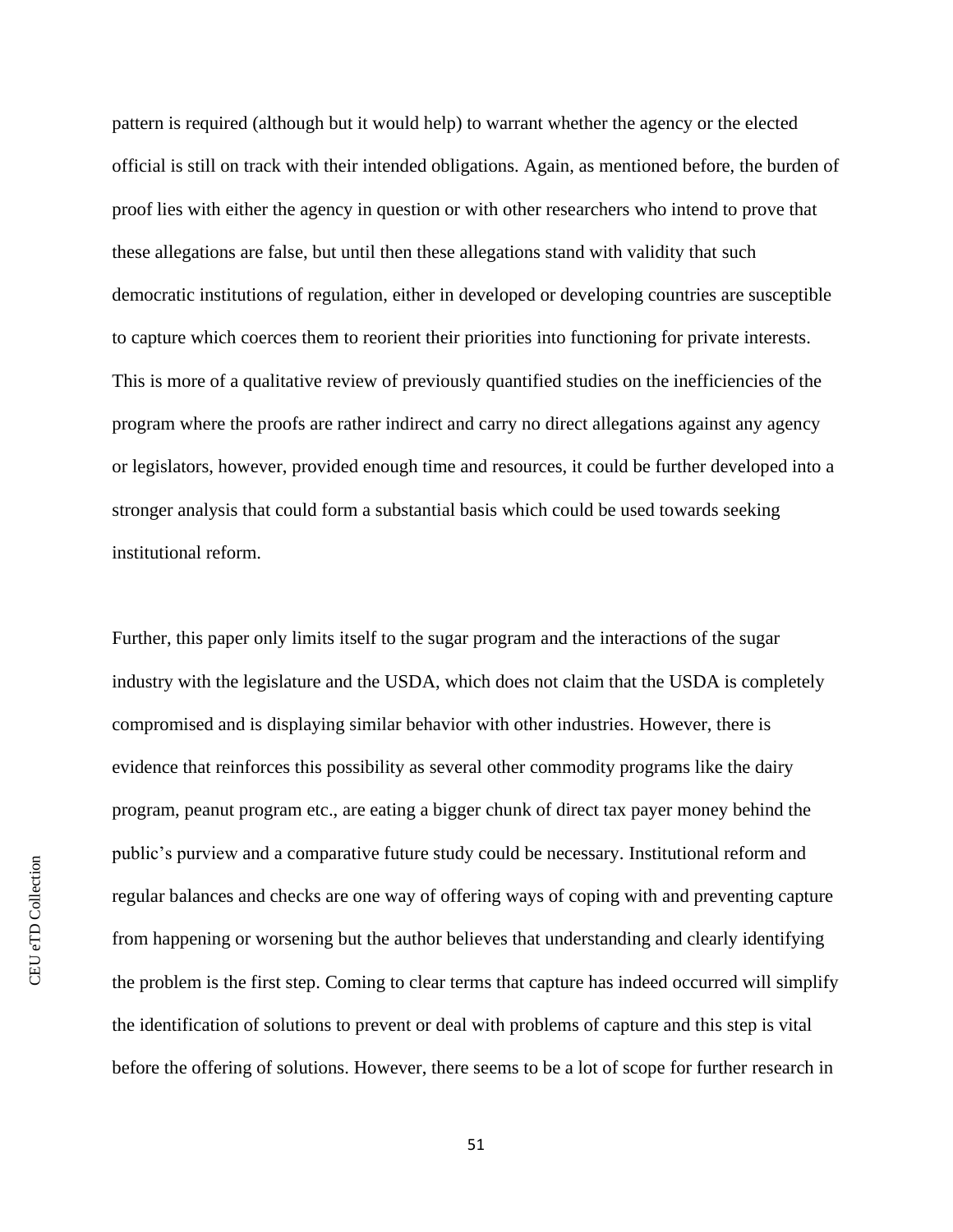recognizing and avoiding capture which would help democratic institutions evolve and focus on efficiently carrying out their intended goals of serving public interests. At this point of time, it is important for institutions to evolve in the direction of progress with steps taken in the right direction, failing which, the integrity of democracy as a whole could be at stake.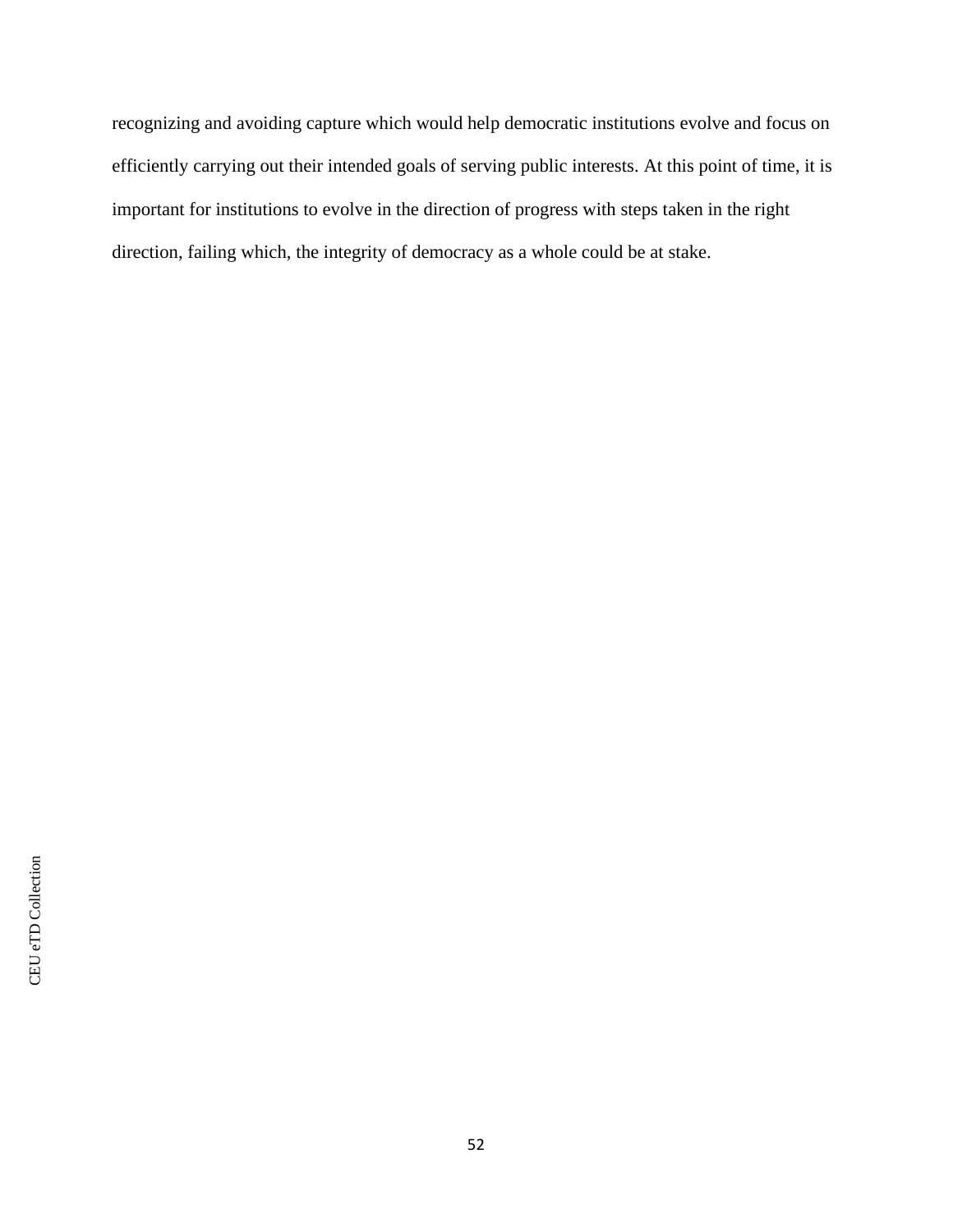### <span id="page-56-0"></span>References

- Abler, D. G. (1991). Campaign Contibutions and House Voting of Sugar and Dairy Legislations. *American Agricultural Economic Association*, 11-17.
- Abler, D., Beghin, J. C., Blandford, D., & Elobeid, A. (2007). Changing the U.S. Sugar Program into a Standard Crop Program: Consequences under the North American Free Trade Agreement and Doha. *Review of Agricultural Economics, 30*(1), 82–102. doi:10.1111/j.1467-9353.2007.00393.x
- Alvarez, J. (2005). Sweetening the US legislature: The remarkable success of the Sugar lobby. *The Political Quarterly Publishing Co. Ltd.*
- Anderson, S. (2009). The Domestic Causes and International Consequences of the U.S. Government's Sugar Price Support Programs. *Pepperdine Policy Review, 2*(6), 32-39. Retrieved from https://digitalcommons.pepperdine.edu/ppr/vol2/iss1/6
- ASA. (2011). *The Economic Importance of the Sugar Industry to the U.S. Economy - Jobs and Revenues.* Washington DC: LMC International for American Sugar Alliance. Retrieved from https://sugaralliance.org/wp-content/uploads/2021/01/LMC-Jobs-2011.pdf
- Austen-Smith, D., & Wright, J. R. (1994). Counteractive Lobbying. *American Journal of Political Science, 38*(1), 25-44. Retrieved from https://www.jstor.org/stable/2111334
- Beghin, J. C. (2007). A Primer on US Sugar in the 2007 US Farm Bill. *Center for Agricultural and Rural Development, Iowa State University*, 1-21.
- Beghin, J. C., & Elobeid, A. (2014). The impact of U.S. Sugar Program Redux. *Applied Economic perspectives and Policy, 37*(1), 1-33. doi:10.1093/aepp/ppu028
- Beghin, J. C., Osta, B. E., Cherlow, J. R., & Mohanty, S. (2003). The Cost of the Sugar Program Revisited. *Contemporary Economic Policy, 21*(1), 106-116.
- Beil, L. (2013). Sweet Confusion: Does high fructose corn syrup deserve such a bad rap? *Science News, 183*(11), 22-25. Retrieved from https://www.jstor.org/stable/23599169
- Berry, W. D. (1984). An Alternative to the Capture Theory of Regulation: The Case of State Public Utility. *American Journal of Political Science, 28*(3), 524-558. Retrieved from https://www.jstor.org/stable/2110903
- Brooks, J. C., Cameron, C., & Carter, C. A. (1998). Political Action Committee Contributions and U.S. Congressional Voting on Sugar Legislation. *American Journal of Agricultural Economics, 80*(3), 441-454. Retrieved from https://www.jstor.org/stable/1244547
- Coleman, W. D., Skogstad, G. D., & Atkinson, M. M. (1996,). Paradigm Shifts and Policy Networks: Cumulative Change in Agriculture. *Journal of Public Policy, 16*(3), 273-301. Retrieved from https://www.jstor.org/stable/4007648
- Coronado, J. L., & Robertson, R. (1996). Inter-American Development and the NAFTA: Implications of Liberalized Trade for the Caribbean Sugar Industry. *Caribbean Studies, 29*(1), 120-143. Retrieved from https://www.jstor.org/stable/25613326
- DAL BÓ, E. (2006). REGULATORY CAPTURE: A REVIEW. *Oxford Review of Economic Policy, 22*(2), 203-225. Retrieved from https://www.jstor.org/stable/23606888
- Devadoss, S., Kropf, J., & Wahl, T. (1995). rade Creation and Diversion Effects of the North American Free Trade Agreement of U.S. Sugar Imports from Mexico. *Journal of Agricultural and Resource Economics, 20*(2), 215-230. Retrieved from https://www.jstor.org/stable/40987734
- Dye, A., & Sicotte, R. (2004). The U.S. Sugar Program and the Cuban Revolution. *Economic History Association, 64*(3), 673-704. Retrieved from https://www.jstor.org/stable/3874816
- Estache, A., & Martimort, D. (1999). Politics, Transaction Costs, and the Design of Regulatory Institutions. *Policy Research Working Papers*. doi:10.1596/1813-9450-2073
- Evans, E. A., & Davis, C. G. (2000, DECEMBER). US SUGAR AND SWEETENERS MARKETS: IMPLICATIONS FOR CARICOM TARIFF-RATE QUOTA HOLDERS. *Social and Economic Studies, 49*(4), 1-36. Retrieved from https://www.jstor.org/stable/27865208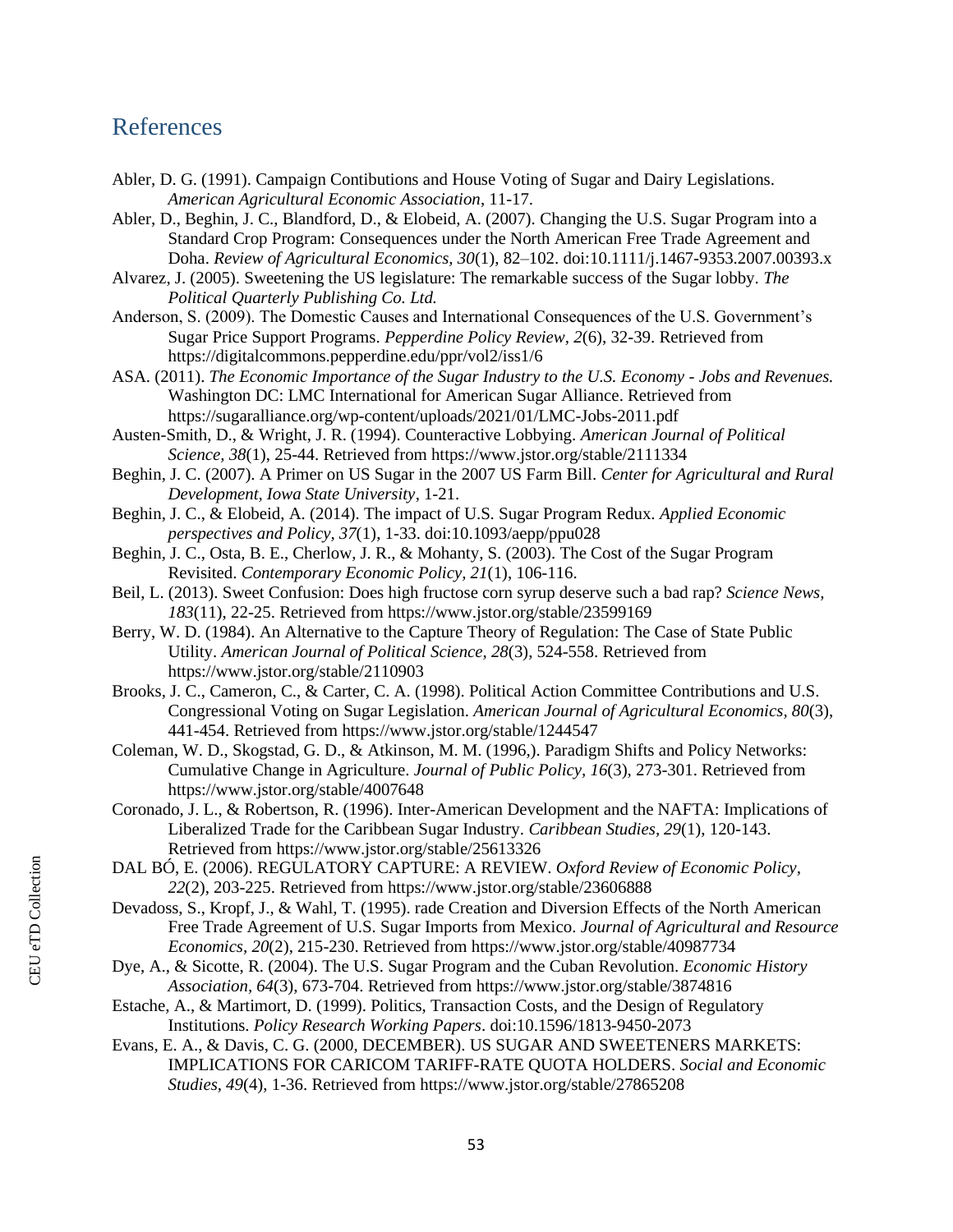- Goldman, G., Carlson, C., Bailin, D., Fong, L., & Phartiyal, P. (2014). Added Sugar, Subtracted Science: How Industry Obscures Science and Undermines Public Health Policy on Sugar. *Union of Concerned Scientists*, 6-18. Retrieved from http://www.jstor.com/stable/resrep00044.8
- Hantke-Domas, M. (2003). The Public Interest Theory of Regulation: Non-Existence or Misinterpretation? *European Journal of Law and Economics, 15*, 165–194. doi:10.1023/A:1021814416688
- Harper, R. K., & Aldrich, J. (1991). The Political Economy of Sugar Legislation. *Public Choice, 70*(3), 299-314. Retrieved from https://www.jstor.org/stable/30025472
- Horton, D. C. (1970). Policy Directions for the United States Sugar Program. *American Journal of Agricultural Economics, 52*(2), 185-196. Retrieved from https://www.jstor.org/stable/1237489
- Hurtig, B. (2003). The 2002 Farm Bill: One small step for family farmers, One Giant Leap Towards Corporate Production in Iowa. *The Journal of Corporation Law*, 200-216.
- International Sugar Organization. (2020). *About Sugar*. Retrieved from International Sugar Organization: https://www.isosugar.org/sugarsector/sugar
- Jurenas, R. (2006). *Sugar Policy Issues.* Resources, Science, and Industry Division. Washington D.C.: Congressional Research Service.
- Kamath, S. J. (1989). Concealed takings: Capture and rent-seeking in the Indian Sugar Industry. *Public Choice, 62*, 119-138.
- Kearns, C. E., Glantz, S. A., & Schmidt, L. A. (2015). Sugar Industry Influence on the Scientific Agenda of the National Institute of Dental Research's 1971 National Caries Program: A Historical Analysis of Internal Documents. *PLOS Medicine, 12*(3), 1-22. doi:10.1371/journal.pmed.1001798
- Krueger, A. O. (1988). The Political Economy of Controls: American Sugar. *National Bureau of Economic Research: Working Paper 2504* . doi:10.3386/w2504
- Larkin, A. (1990). Ethics, Economics, and Agricultural Policy: Considerations for the 1990 Farm Bill. *JOURNAL OF ECONOMIC ISSUES, XXIV*(2), 555-563.
- Leu, G.-J. M., Schmitz, A., & Knutson, R. D. (1987). Gains and Losses of Sugar Program Policy Options. *American Journal of Agricultural Economics, 69*(3), 591-602. Retrieved from https://www.jstor.org/stable/1241694
- Lopez, R. A. (1985). Campaign Contibutions and Agricultural Subsidies. *Economics and Politics, 13*(3), 257-279.
- Lopez, R. A. (1989). Political Economy of U.S. Sugar Policies. *American Journal of Agricultural Economics, 71*(1), 20-31. Retrieved from https://www.jstor.org/stable/1241771
- Lowery, D. (2007). Why Do Organized Interests Lobby? A Multi-Goal, Multi-Context Theory of Lobbying. *Polity, 39*(1), 29-54. Retrieved from https://www.jstor.org/stable/4500263
- Mahoney, C. (2007). Lobbying Success in the United States and the European Union. *Journal of Public Policy, 27*(1), 35-56. Retrieved from http://www.jstor.com/stable/4007826
- Olson, M. (1971). *The Logic of Collective Action: Public Goods and the Theory of Groups.* Massachusetts: Harvard University Press.
- Paarlberg, R., & Paarlberg, D. (2000). Agricultural Policy in the Twentieth Century. *Agricultural History, 74*(2), 136-161. Retrieved from https://www.jstor.org/stable/3744844
- Pecorino, P. (1997). Exogenous Tariff Changes with an Endogenous Lobbying Response. *Public Choice, 92*(1/2), 91-108. Retrieved from https://www.jstor.org/stable/30024244
- Peltzman, S. (1976). Toward a More General Theory of Regulation. *The Journal of Law & Economics, 19*(2), 211-240. Retrieved from https://www.jstor.org/stable/725163
- Pendleton, W. C. (1948). American Sugar Policy. 1948 Version. *Journal of Farm Economics, 30*(2), 226- 242. Retrieved from https://www.jstor.org/stable/1232527
- Peoples, C. D. (2010). CONTRIBUTOR INFLUENCE IN CONGRESS: Social Ties and PAC Effects on U.S. House Policymaking. *The Sociological Quarterly, 51*, 649-677.
- Rasmussen, W. D., Baker, G. L., & Ward, J. S. (1976). *A SHORT HISTORY OF AGRICULTURAL ADJUSTMENT,1933-75.* Washington D.C.: ECONOMIC RESEARCH SERVICE, UNITED